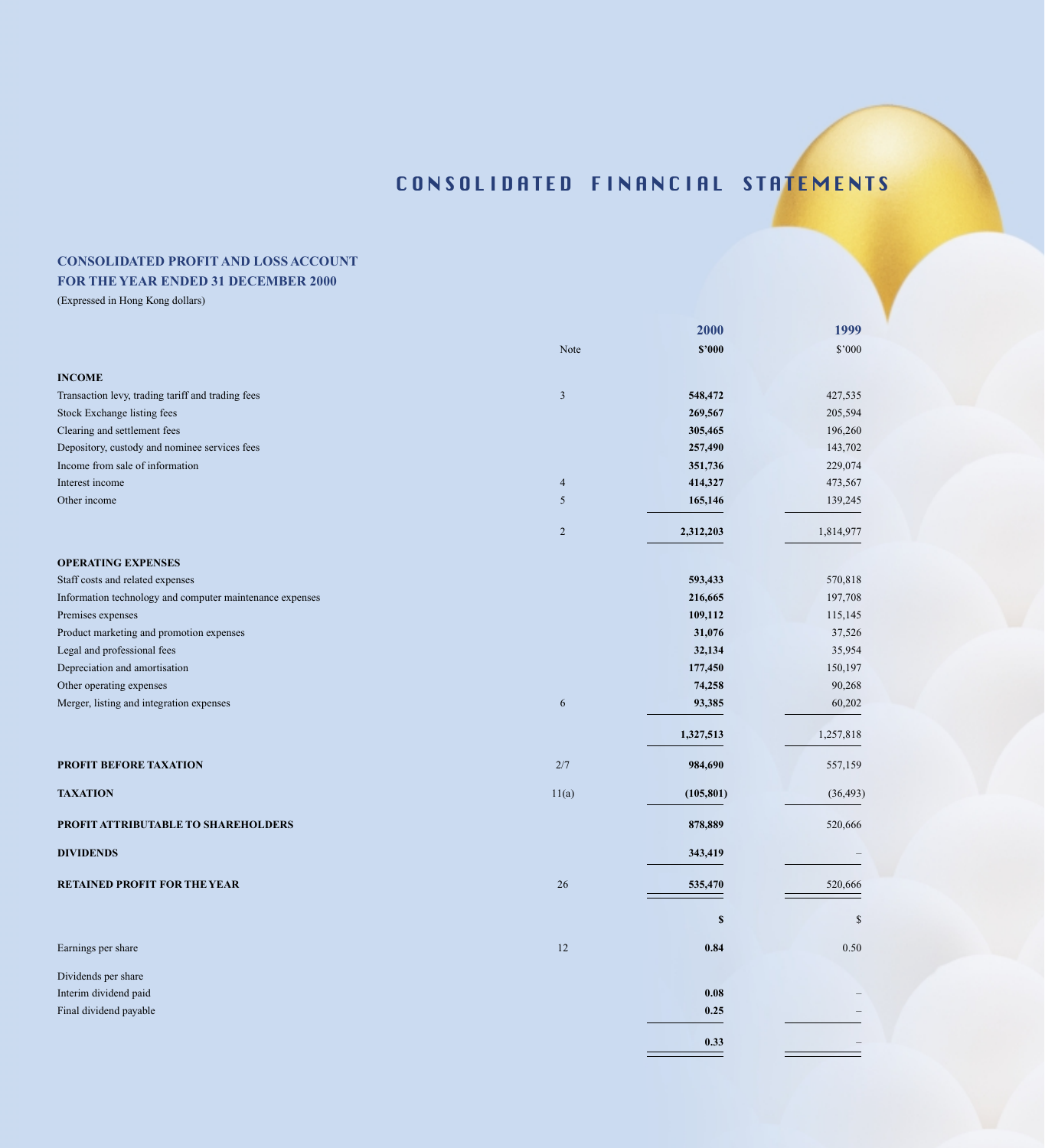## **CONSOLIDATED STATEMENT OF RECOGNISED GAINS AND LOSSES FOR THE YEAR ENDED 31 DECEMBER 2000**

(Expressed in Hong Kong dollars)

| Note<br>\$2000<br>Change in valuation of investment property<br>23<br>(800)<br>Change in valuation of other properties<br>(62, 520)<br>23<br>Change in fair value of non-trading securities arising from<br>- investment revaluation reserve<br>8,715<br>23<br>- Clearing House Funds reserves<br>24(a)<br>- Cash and Derivatives Market Development Fund reserve<br>24(c)<br>Write-back of overprovision for claims of prior years in<br><b>Compensation Fund Reserve Account</b><br>24(b)<br>2,966<br>Net deficit not recognised in the consolidated profit and loss account<br>(51, 639)<br>Profit attributable to shareholders<br>878,889<br>Add: Realisation of investment revaluation reserve on<br>23<br>maturity and disposal of non-trading securities<br>39,092<br><b>TOTAL RECOGNISED GAINS</b><br>866,342 |  | 2000 | 1999      |
|-----------------------------------------------------------------------------------------------------------------------------------------------------------------------------------------------------------------------------------------------------------------------------------------------------------------------------------------------------------------------------------------------------------------------------------------------------------------------------------------------------------------------------------------------------------------------------------------------------------------------------------------------------------------------------------------------------------------------------------------------------------------------------------------------------------------------|--|------|-----------|
|                                                                                                                                                                                                                                                                                                                                                                                                                                                                                                                                                                                                                                                                                                                                                                                                                       |  |      | \$'000    |
|                                                                                                                                                                                                                                                                                                                                                                                                                                                                                                                                                                                                                                                                                                                                                                                                                       |  |      | (8,500)   |
|                                                                                                                                                                                                                                                                                                                                                                                                                                                                                                                                                                                                                                                                                                                                                                                                                       |  |      |           |
|                                                                                                                                                                                                                                                                                                                                                                                                                                                                                                                                                                                                                                                                                                                                                                                                                       |  |      |           |
|                                                                                                                                                                                                                                                                                                                                                                                                                                                                                                                                                                                                                                                                                                                                                                                                                       |  |      | (13, 831) |
|                                                                                                                                                                                                                                                                                                                                                                                                                                                                                                                                                                                                                                                                                                                                                                                                                       |  |      | (3,577)   |
|                                                                                                                                                                                                                                                                                                                                                                                                                                                                                                                                                                                                                                                                                                                                                                                                                       |  |      | (392)     |
|                                                                                                                                                                                                                                                                                                                                                                                                                                                                                                                                                                                                                                                                                                                                                                                                                       |  |      |           |
|                                                                                                                                                                                                                                                                                                                                                                                                                                                                                                                                                                                                                                                                                                                                                                                                                       |  |      |           |
|                                                                                                                                                                                                                                                                                                                                                                                                                                                                                                                                                                                                                                                                                                                                                                                                                       |  |      | (26,300)  |
|                                                                                                                                                                                                                                                                                                                                                                                                                                                                                                                                                                                                                                                                                                                                                                                                                       |  |      | 520,666   |
|                                                                                                                                                                                                                                                                                                                                                                                                                                                                                                                                                                                                                                                                                                                                                                                                                       |  |      |           |
|                                                                                                                                                                                                                                                                                                                                                                                                                                                                                                                                                                                                                                                                                                                                                                                                                       |  |      | 4,281     |
|                                                                                                                                                                                                                                                                                                                                                                                                                                                                                                                                                                                                                                                                                                                                                                                                                       |  |      | 498,647   |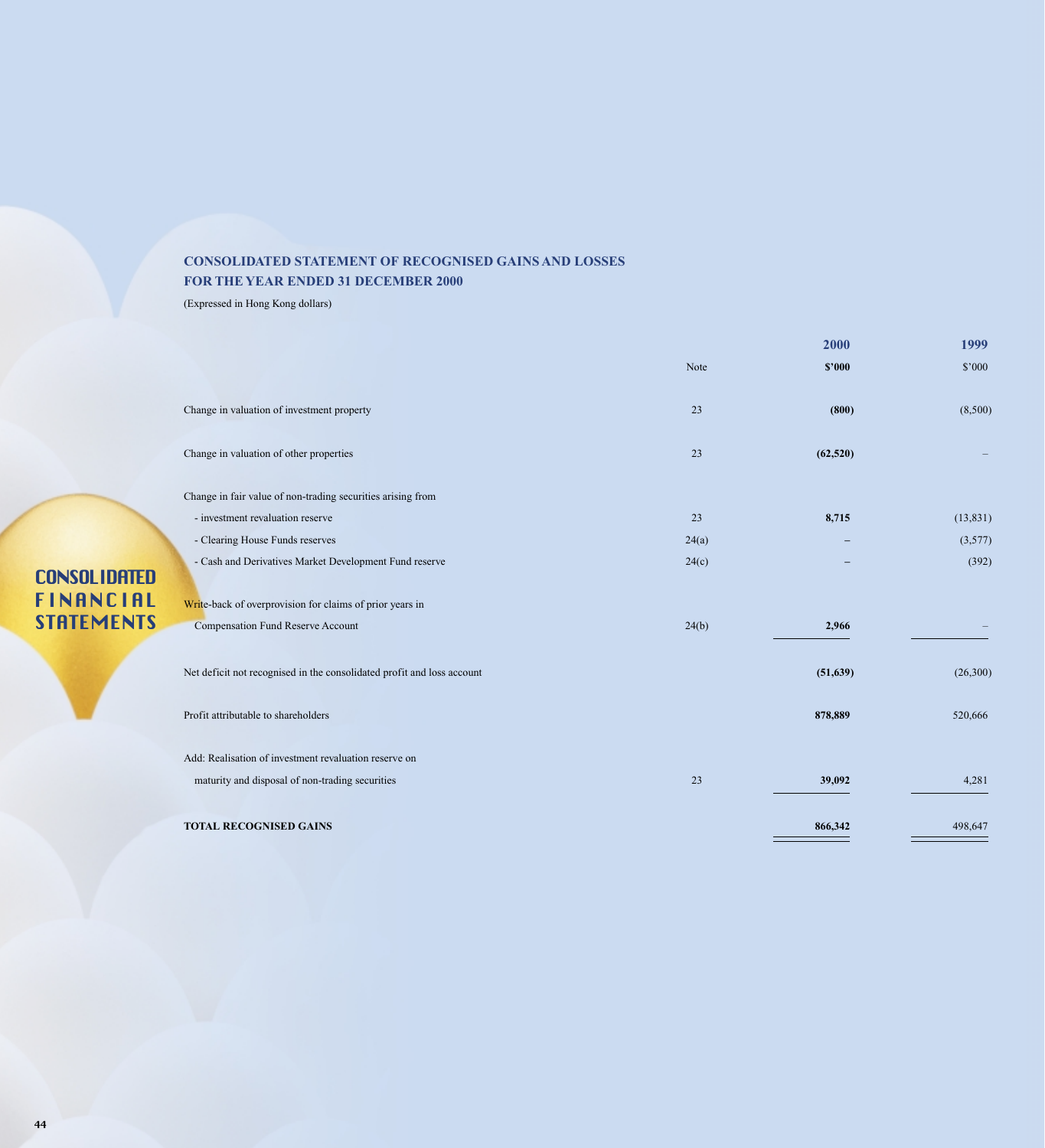# **CONSOLIDATED BALANCE SHEET**

## **AT 31 DECEMBER 2000**

|                                                           |        | 2000       | 1999       |
|-----------------------------------------------------------|--------|------------|------------|
|                                                           | Note   | \$2000     | \$'000     |
|                                                           |        |            |            |
| <b>NON-CURRENT ASSETS</b>                                 |        |            |            |
| Fixed assets                                              | 13(a)  | 673,815    | 620,171    |
| <b>Clearing House Funds</b>                               | 14     | 889,895    | 887,935    |
| Compensation Fund Reserve Account                         | 15     | 34,204     | 42,033     |
| Cash and Derivatives Market Development Fund              | 16     | 914        | 100,914    |
| Non-trading securities maturing over one year             | 17     | 609,500    | 516,587    |
|                                                           |        | 2,208,328  | 2,167,640  |
| <b>CURRENT ASSETS</b>                                     |        |            |            |
| Margin funds on derivatives contracts                     | 18     | 5,381,719  | 5,860,064  |
| Accounts receivable, prepayments and deposits             | 19(a)  | 2,673,486  | 2,827,953  |
| Taxation recoverable                                      |        | 2,686      | 11,823     |
| Non-trading securities maturing within one year           | 17     | 255,166    | 293,541    |
| Bank balances and time deposits pledged                   | 32     | 10,000     | 1,754,736  |
| Bank balances and time deposits                           |        | 3,625,186  | 1,545,141  |
|                                                           |        | 11,948,243 | 12,293,258 |
| <b>CURRENT LIABILITIES</b>                                |        |            |            |
| Bank borrowings under repurchase agreements for           |        |            |            |
| financing margin funds                                    | $18\,$ |            | 204,433    |
| Margin deposits and securities received from Participants |        |            |            |
| on derivatives contracts                                  | 18     | 5,381,719  | 5,655,631  |
| Accounts payable, accruals and other liabilities          | 19(b)  | 2,969,953  | 3,456,295  |
| Deferred revenue                                          |        | 233,036    | 191,748    |
| Taxation payable                                          |        | 58,333     | 28,343     |
| Payable to the Unified Exchange Compensation Fund         |        |            | 200,000    |
| Final dividend payable                                    |        | 260,166    |            |
|                                                           |        | 8,903,207  | 9,736,450  |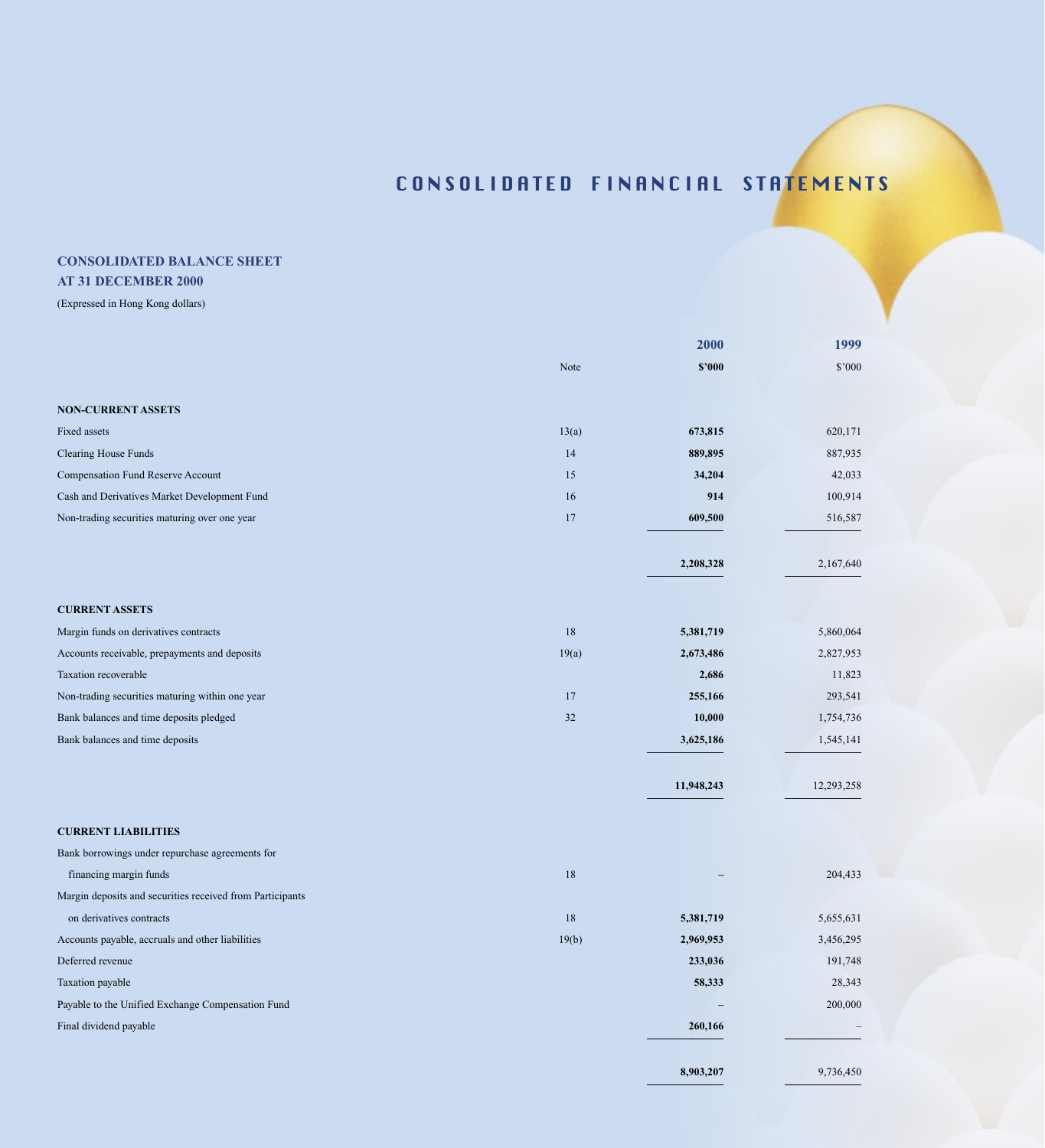## **CONSOLIDATED BALANCE SHEET (continued) AT 31 DECEMBER 2000**

|                                       |                                                                                      |       | 2000      | 1999      |
|---------------------------------------|--------------------------------------------------------------------------------------|-------|-----------|-----------|
|                                       |                                                                                      | Note  | \$2000    | \$'000    |
|                                       | NET CURRENT ASSETS                                                                   |       | 3,045,036 | 2,556,808 |
|                                       | TOTAL ASSETS LESS CURRENT LIABILITIES                                                |       | 5,253,364 | 4,724,448 |
|                                       | <b>NON-CURRENT LIABILITIES</b>                                                       |       |           |           |
|                                       | Deferred taxation                                                                    | 11(b) | 65,738    | 52,860    |
|                                       | Participants' admission fees received                                                | 20    | 110,250   | 108,300   |
| <b>CONSOLIDATED</b>                   | Participants' contributions to Clearing House Funds                                  | 14    | 415,740   | 413,780   |
| <b>FINANCIAL</b><br><b>STATEMENTS</b> | Amount reserved for successful claims in Compensation<br><b>Fund Reserve Account</b> |       | 22,157    | 32,952    |
|                                       |                                                                                      |       | 613,885   | 607,892   |
|                                       | <b>NET ASSETS</b>                                                                    |       | 4,639,479 | 4,116,556 |
|                                       | <b>CAPITAL AND RESERVES</b>                                                          |       |           |           |
|                                       | Share capital                                                                        | 22    | 1,040,665 | 1,040,665 |
|                                       | <b>Revaluation reserves</b>                                                          | 23    | 84,353    | 99,866    |
|                                       | Designated reserves                                                                  | 24    | 622,878   | 670,392   |
|                                       | Retained earnings                                                                    | 26    | 2,891,583 | 2,305,633 |
|                                       | <b>SHAREHOLDERS' FUNDS</b>                                                           |       | 4,639,479 | 4,116,556 |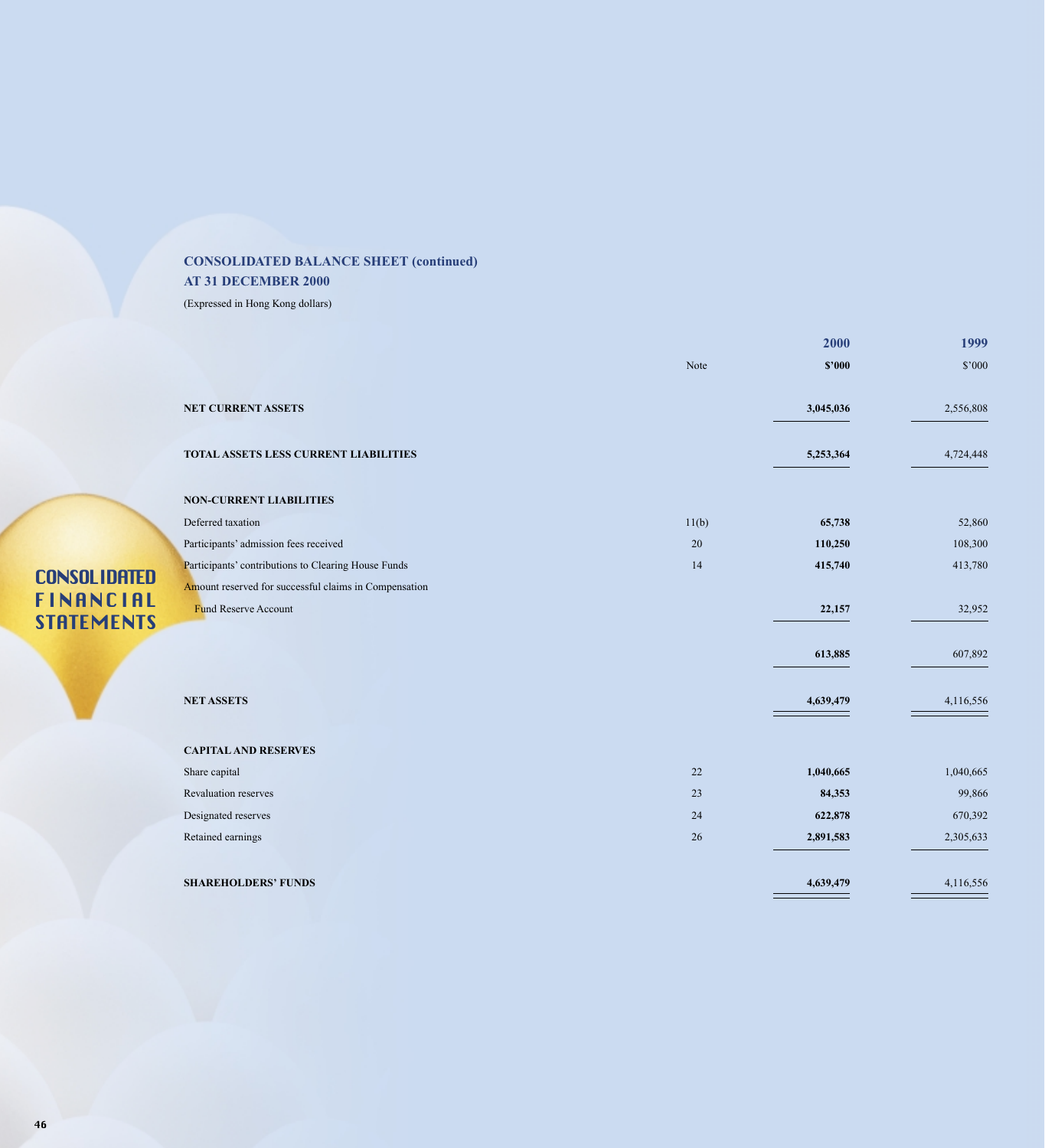## **HONG KONG EXCHANGES AND CLEARING LIMITED (HKEx)**

## **BALANCE SHEET**

### **AT 31 DECEMBER 2000**

|                                                  |       | 2000       | 1999      |
|--------------------------------------------------|-------|------------|-----------|
|                                                  | Note  | \$2000     | \$'000    |
| <b>NON-CURRENT ASSETS</b>                        |       |            |           |
| Fixed assets                                     | 13(b) | 9,671      |           |
| Investments in subsidiaries                      | 21    | 4,560,292  |           |
|                                                  |       | 4,569,963  |           |
| <b>CURRENT ASSETS</b>                            |       |            |           |
| Accounts receivable, prepayments and deposits    | 19(a) | 3,569      | 31        |
| Bank balances and time deposits                  |       | 56         |           |
|                                                  |       | 3,625      | 31        |
| <b>CURRENT LIABILITIES</b>                       |       |            |           |
| Accounts payable, accruals and other liabilities | 19(b) | 12,846     | 12,538    |
| Final dividend payable                           |       | 260,166    |           |
|                                                  |       | 273,012    | 12,538    |
| NET CURRENT LIABILITIES                          |       | (269, 387) | (12, 507) |
| <b>NET ASSETS/(LIABILITIES)</b>                  |       | 4,300,576  | (12, 507) |
| <b>CAPITAL AND RESERVES</b>                      |       |            |           |
| Share capital                                    | 22    | 1,040,665  |           |
| Merger reserve                                   | 25    | 2,997,115  |           |
| Retained earnings/(accumulated loss)             | 26    | 262,796    | (12, 507) |
| <b>SHAREHOLDERS' FUNDS</b>                       |       | 4,300,576  | (12, 507) |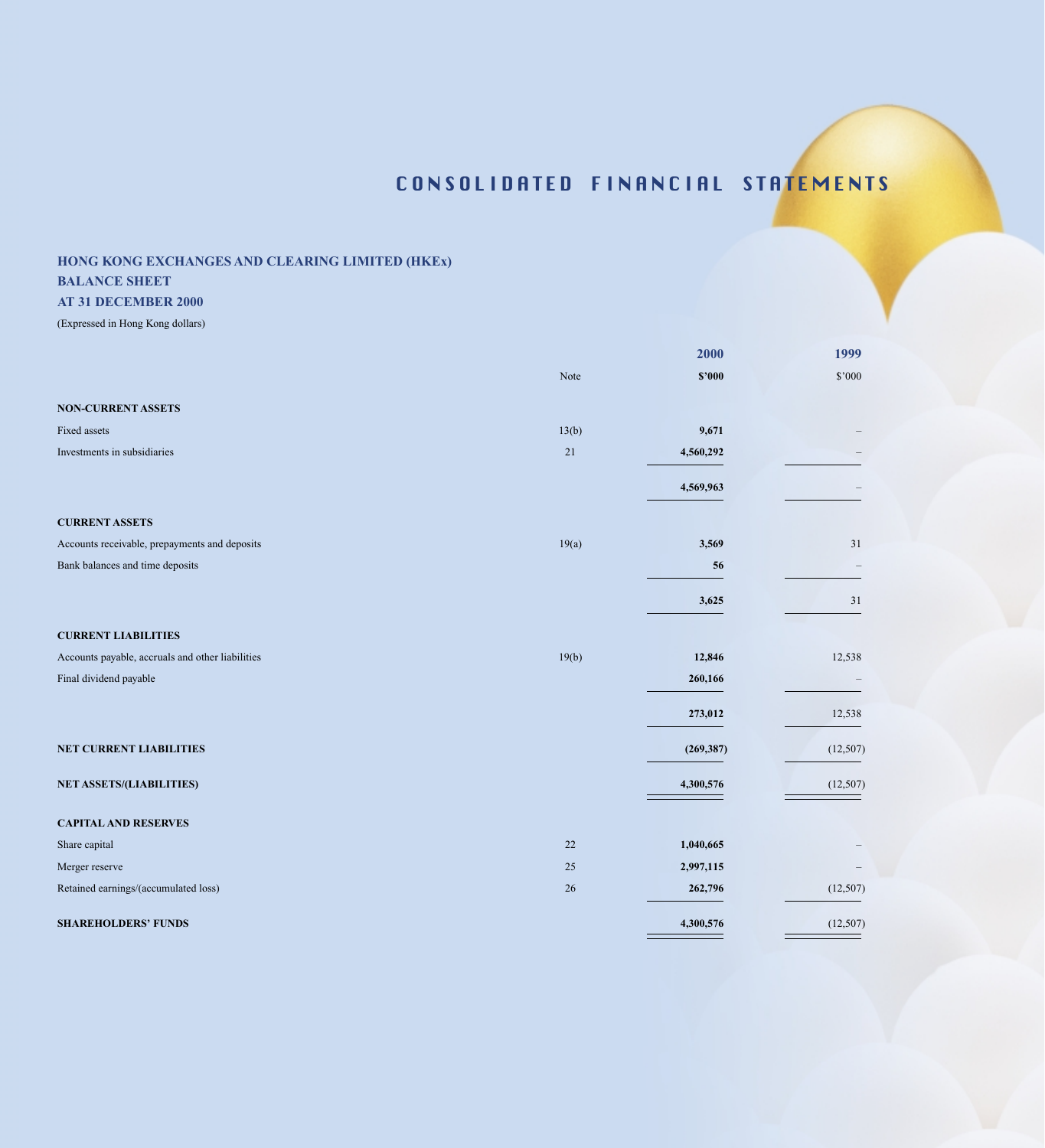## **CONSOLIDATED CASH FLOW STATEMENT FOR THE YEAR ENDED 31 DECEMBER 2000**

(Expressed in Hong Kong dollars)

|                                                                                                 |       | 2000       | 1999        |
|-------------------------------------------------------------------------------------------------|-------|------------|-------------|
|                                                                                                 | Note  | \$2000     | \$'000      |
| NET CASH INFLOW FROM OPERATING ACTIVITIES                                                       | 27(a) | 444,878    | 684,061     |
| RETURNS ON INVESTMENTS AND SERVICING OF FINANCE                                                 |       |            |             |
| Interest received                                                                               |       | 642,982    | 963,773     |
| Interest paid                                                                                   |       | (194, 844) | (337, 454)  |
| Dividends paid                                                                                  |       | (83, 253)  |             |
| Net cash inflow from returns on investments and servicing of finance                            |       | 364,885    | 626,319     |
| <b>TAXATION</b>                                                                                 |       |            |             |
| Hong Kong Profits Tax paid                                                                      |       | (69, 160)  | (45, 971)   |
| Refund of Hong Kong Profits Tax                                                                 |       | 15,364     | 9,951       |
| Net cash outflow from taxation                                                                  |       | (53,796)   | (36,020)    |
| <b>INVESTING ACTIVITIES</b>                                                                     |       |            |             |
| Payments for purchase of fixed assets                                                           |       | (309, 265) | (227,060)   |
| Proceeds from sales of fixed assets                                                             |       | 401        | 3,866       |
| Increase in non-trading securities                                                              |       | (6,316)    | (1,498,612) |
| Decrease/(increase) in time deposits with original maturity more than three months              |       | 1,392,158  | (341,799)   |
| Cash paid as part of the consideration in exchange for the equity interests in the subsidiaries |       | (107, 418) |             |
| Net cash inflow/(outflow) from investing activities                                             |       | 969,560    | (2,063,605) |
| Net cash inflow/(outflow) before financing                                                      |       | 1,725,527  | (789, 245)  |
| <b>FINANCING</b>                                                                                |       |            |             |
| Admission fees received less refunds to Participants                                            |       | 1,950      | (1,650)     |
| Redemption of non-voting redeemable share by a subsidiary                                       |       | (10)       |             |
| Net cash inflow/(outflow) from financing                                                        |       | 1,940      | (1,650)     |
| <b>INCREASE/(DECREASE) IN CASH AND CASH EQUIVALENTS</b>                                         |       | 1,727,467  | (790, 895)  |
| Cash and cash equivalents at the beginning of the year                                          |       | 1,323,180  | 2,114,075   |
| Cash and cash equivalents at the end of the year                                                | 27(b) | 3,050,647  | 1,323,180   |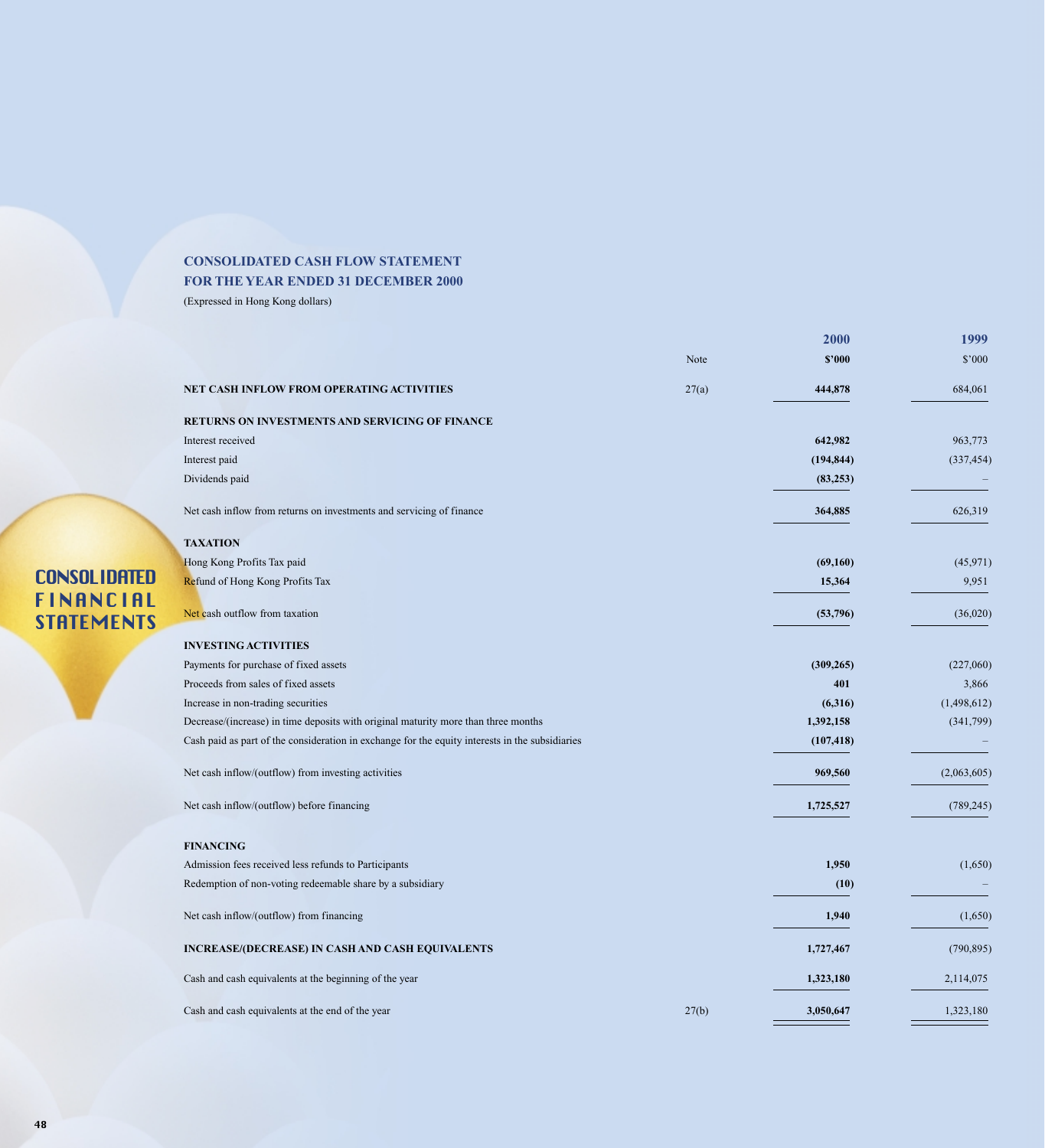#### **1. PRINCIPAL ACCOUNTING POLICIES**

#### **(a) Statement of compliance**

The accounts have been prepared in accordance with accounting principles generally accepted in Hong Kong and comply with accounting standards issued by the Hong Kong Society of Accountants and the applicable disclosure requirements of the Rules Governing the Listing of Securities on The Stock Exchange of Hong Kong Limited. The Group has opted to adopt the provisions of Hong Kong Statement of Standard Accounting Practice (SSAP) 14 (Revised) Leases in advance of its effective date instead of SSAP 14 Accounting for leases and hire purchase contracts issued in 1987.

#### **(b) Basis of preparation**

The accounts have been prepared under the historical cost convention, as modified by the revaluation of certain land and buildings, investment properties, non-trading securities and the marking to market of shares borrowed and receivable by HKSCC for the purpose of settlement under the Continuous Net Settlement (CNS) basis.

#### **(c) Basis of consolidation**

- (i) The consolidated accounts include the accounts of HKEx and all of its subsidiaries made up to 31 December. All material intra-group transactions and balances have been eliminated on consolidation.
- (ii) The Group has adopted merger accounting in the preparation of the consolidated accounts. The consolidated accounts have been prepared as if the current group structure of HKEx and the Merged Subsidiaries had been in existence throughout the current and prior periods, rather than from the effective date of the merger on 6 March 2000. The comparative figures as at 31 December 1999 and for the year ended 31 December 1999 have been prepared on the same basis.

Except for the accounts of HKEx, HKEC Nominees Limited, Hong Kong Financial Markets Development Limited and HKEx (Singapore) Limited, which have been included in the consolidated accounts since their incorporation in 1999 and 2000, the consolidated accounts include the accounts of all subsidiaries for each of the whole year ended 31 December 1999 and 2000.

(iii) In HKEx's balance sheet, investments in subsidiaries are stated at cost less provision, if necessary, for any diminution in value other than temporary in nature. The results of subsidiaries are accounted for by HKEx on the basis of dividends received and receivable.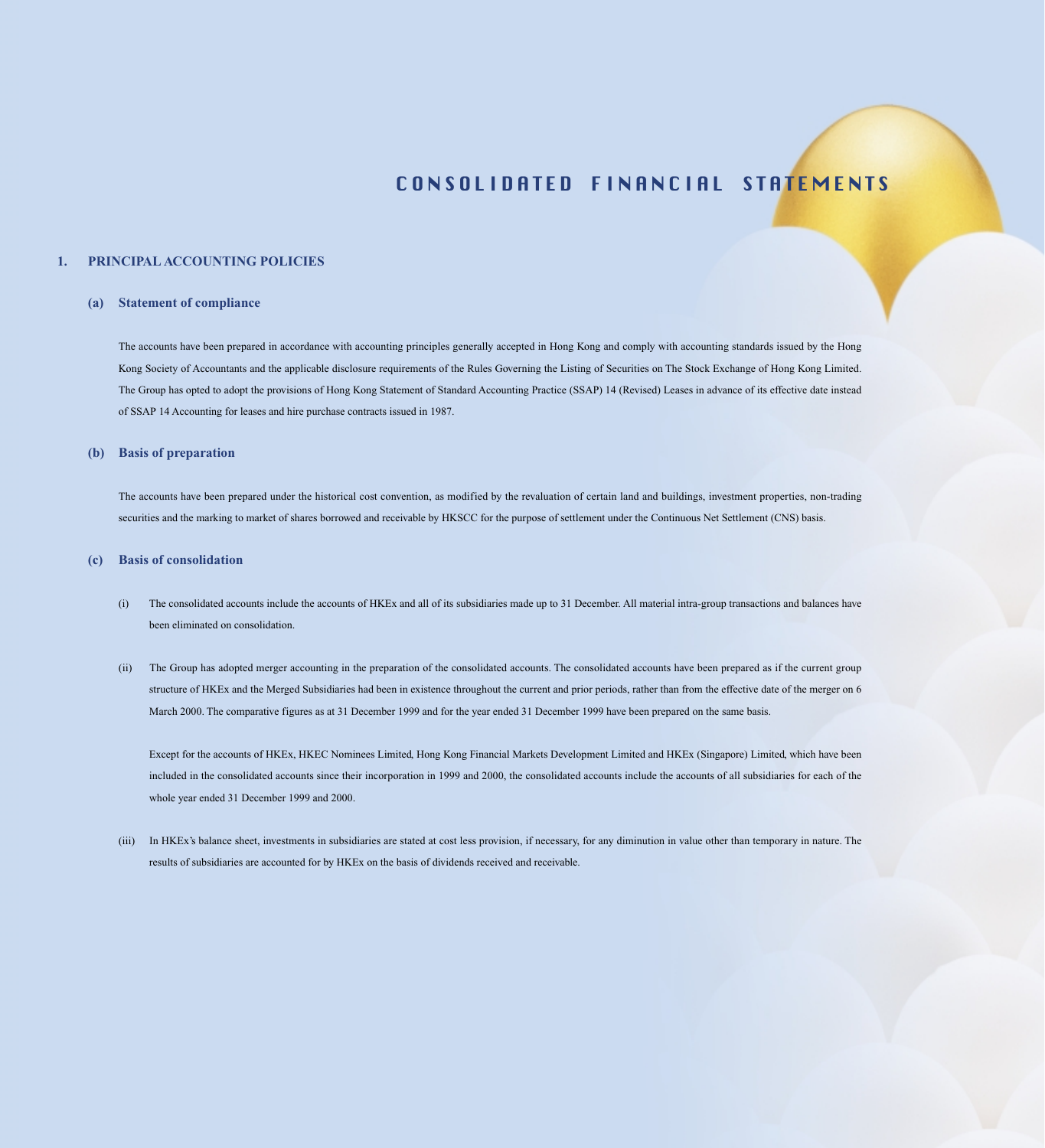#### **1. PRINCIPAL ACCOUNTING POLICIES (continued)**

#### **(d) Turnover**

Turnover comprises transaction levy, trading tariff and trading fees from securities and options traded on the Stock Exchange and derivatives contracts traded on the Futures Exchange, Stock Exchange listing fees, clearing and settlement fees, depository, custody and nominee services fees, income from sale of information, interest income and other income, which are **disclosed as Income** in the consolidated profit and loss account.

#### **(e) Revenue recognition**

Income is recognised in the profit and loss account on the following basis:

- (i) Transaction levy and trading tariff on securities and options traded on the Stock Exchange are recognised on a trade date basis.
- (ii) Trading fees on derivatives contracts traded on the Futures Exchange are recognised on the day when the derivatives contracts are entered into.

#### (iii) Settlement fees on derivatives contracts traded on the Futures Exchange are recognised on outstanding contracts at the official final settlement day.

- (iv) Fees for clearing and settlement of broker-to-broker trades in eligible securities transacted on the Stock Exchange are recognised in full on  $T + 1$ , i.e. on the day following the trade day, upon acceptance of the trades. Fees for settlement of other trades and transactions are recognised upon completion of the settlement.
- (v) Custody fees for securities held in the Central Clearing and Settlement System (CCASS) depository are calculated and accrued on a monthly basis. Income on registration and transfer fees on nominee services are calculated and accrued on the book close dates of the relevant stocks during the financial year.
- (vi) Income from sale of information and from annual listing fees is recognised on a straight line basis over the period covered by the respective fees received in advance.
- (vii) Interest income is recognised on a time apportionment basis, taking into account the principal outstanding and applicable interest rates.
- (viii) Other fees are recognised when the related services are rendered.
- (ix) Rental income is recognised on an accrual basis.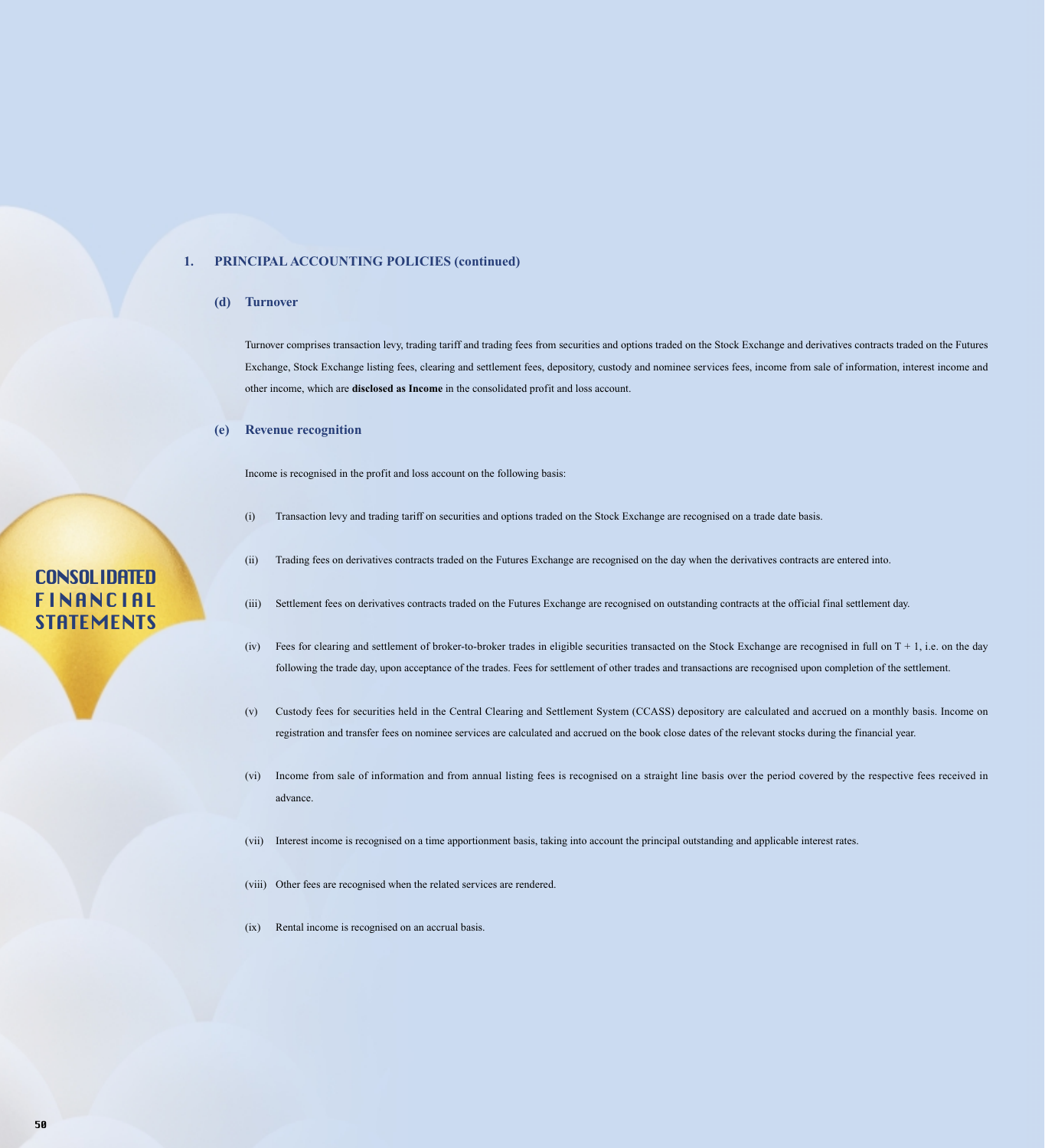#### **1. PRINCIPAL ACCOUNTING POLICIES (continued)**

#### **(f) Interest income**

Interest income included in the profit and loss account represents gross interest income from bank deposits and non-trading securities, realised gains and losses arising from maturity and disposal of non-trading securities, offset against interest expenses payable to Participants on margin funds received and cash collateral.

Since the majority of interest income is composed of interest income earned from the margin funds and interest expenses mainly represent interest paid to Participants who have contributed to the margin funds, the Directors are of the opinion that the above presentation is the most appropriate to the Group.

#### **(g) Investment properties**

Investment properties are interests in land and buildings in respect of which construction work and development have been completed and which are held for their investment potential with any rental income being negotiated at arm's length.

Investment properties are carried in the balance sheet at valuations determined annually by independent valuers. The valuations are on an open market value basis and are incorporated in the accounts. Increases in valuation are credited to the investment properties revaluation reserve. Decreases in valuation are first set off against increases on earlier valuations on a portfolio basis and thereafter are charged to the profit and loss account. Any subsequent increases are credited to the profit and loss account up to the amount previously charged and thereafter to investment properties revaluation reserve.

Upon the disposal of investment properties, the relevant portion of the revaluation reserve realised in respect of previous valuations is released from the investment properties revaluation reserve to the profit and loss account.

#### **(h) Fixed assets**

Land and buildings, other than investment properties, are stated at valuation less accumulated depreciation. Fair value is determined by the directors based on independent valuations which are performed periodically. The valuations are on an open market basis related to individual properties and separate values are not attributed to land and buildings. The directors review the carrying value of the land and buildings and adjustment is made where they consider that there has been a material change. Increases in valuation are credited to the other properties revaluation reserve. Decreases in valuation are first offset against increases on earlier valuations in respect of the same property and are thereafter charged to the profit and loss account. Any subsequent increases are credited to the profit and loss account up to the amount previously charged and thereafter to other properties revaluation reserve.

Other tangible fixed assets are stated at cost less accumulated depreciation.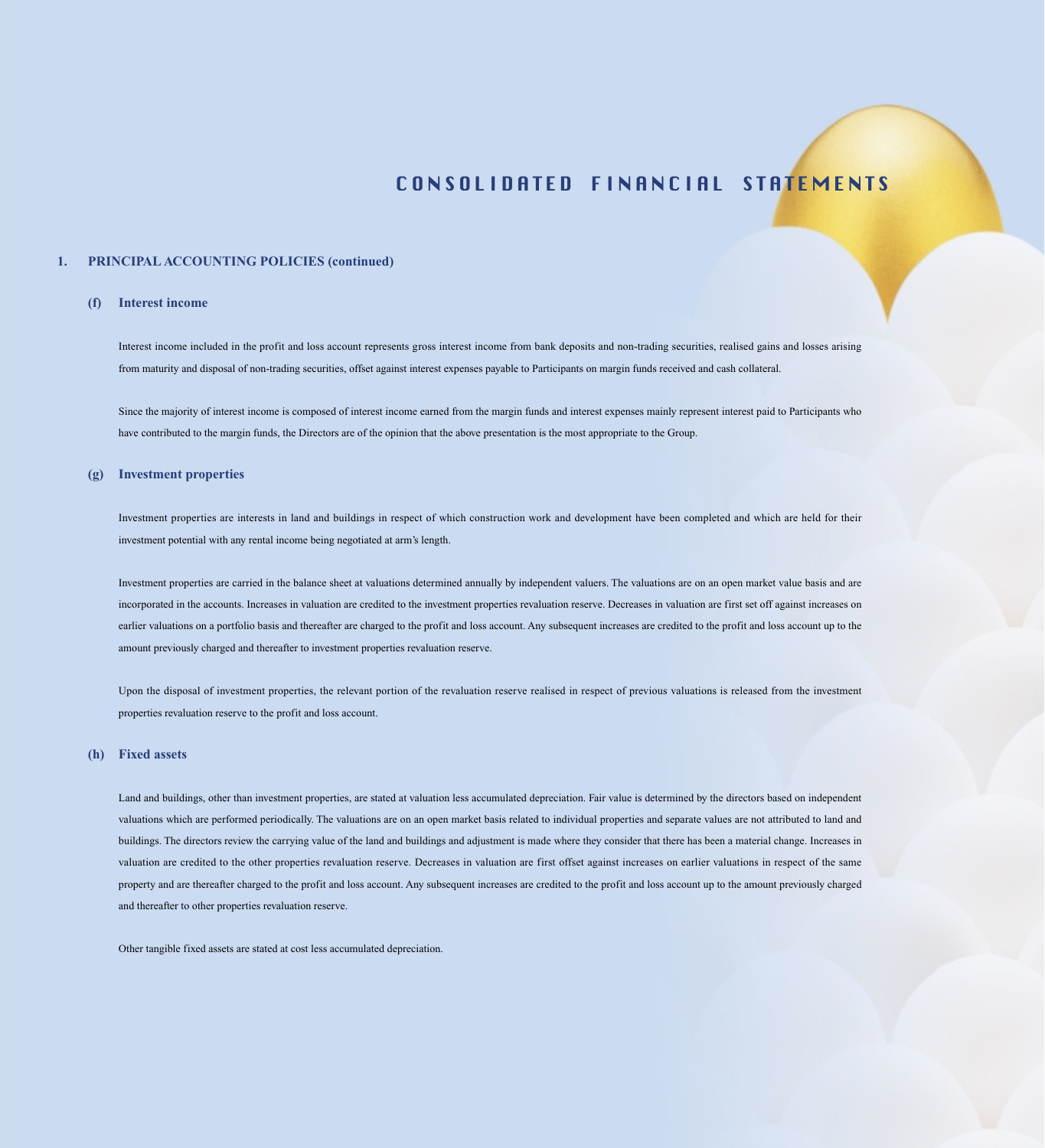#### **1. PRINCIPAL ACCOUNTING POLICIES (continued)**

#### **(h) Fixed assets (continued)**

Leasehold land is depreciated over the period of the lease while other tangible fixed assets are depreciated at rates sufficient to write off their cost over their estimated useful lives on a straight-line basis. The principal annual rates are as follows:

| Leasehold land                        | $0.1\%$ to $0.8\%$ |
|---------------------------------------|--------------------|
| <b>Buildings</b>                      | $4\%$              |
| Leasehold improvements                | 20%                |
| Computer trading and clearing systems |                    |
| $-$ software                          | 20%                |
| – hardware                            | 33.33%             |
| Other computer hardware and software  | 33.33%             |
| Furniture and equipment               | 20%                |
| Motor vehicles                        | 33.33%             |
|                                       |                    |

Major costs incurred in restoring fixed assets to their normal working condition are charged to the profit and loss account. Improvements are capitalised and depreciated over their expected useful lives.

The carrying amounts of fixed assets are reviewed regularly by the Directors of the respective Group companies to assess whether their recoverable amounts have declined below their carrying amounts. The Group has not discounted the expected future cash flows in determining the recoverable amounts.

The gain or loss on disposal of a fixed asset other than investment properties is the difference between the net sale proceeds and the carrying amount of the relevant asset, and is recognised in the profit and loss account.

Development expenditure which satisfied the capitalisation criteria is recognised as a fixed asset in the balance sheet. It comprises all direct and allocated operating expenses attributable to development activities of distinct major projects.

All operating and maintenance expenses incurred after the date of completion of the projects as well as all expenses incurred on other non-qualifying projects and development activities are charged as expenses to the profit and loss account in the period in which such expenses are incurred.

Amortisation of the cost of capitalised development expenditure is provided from the dates when the projects become operational.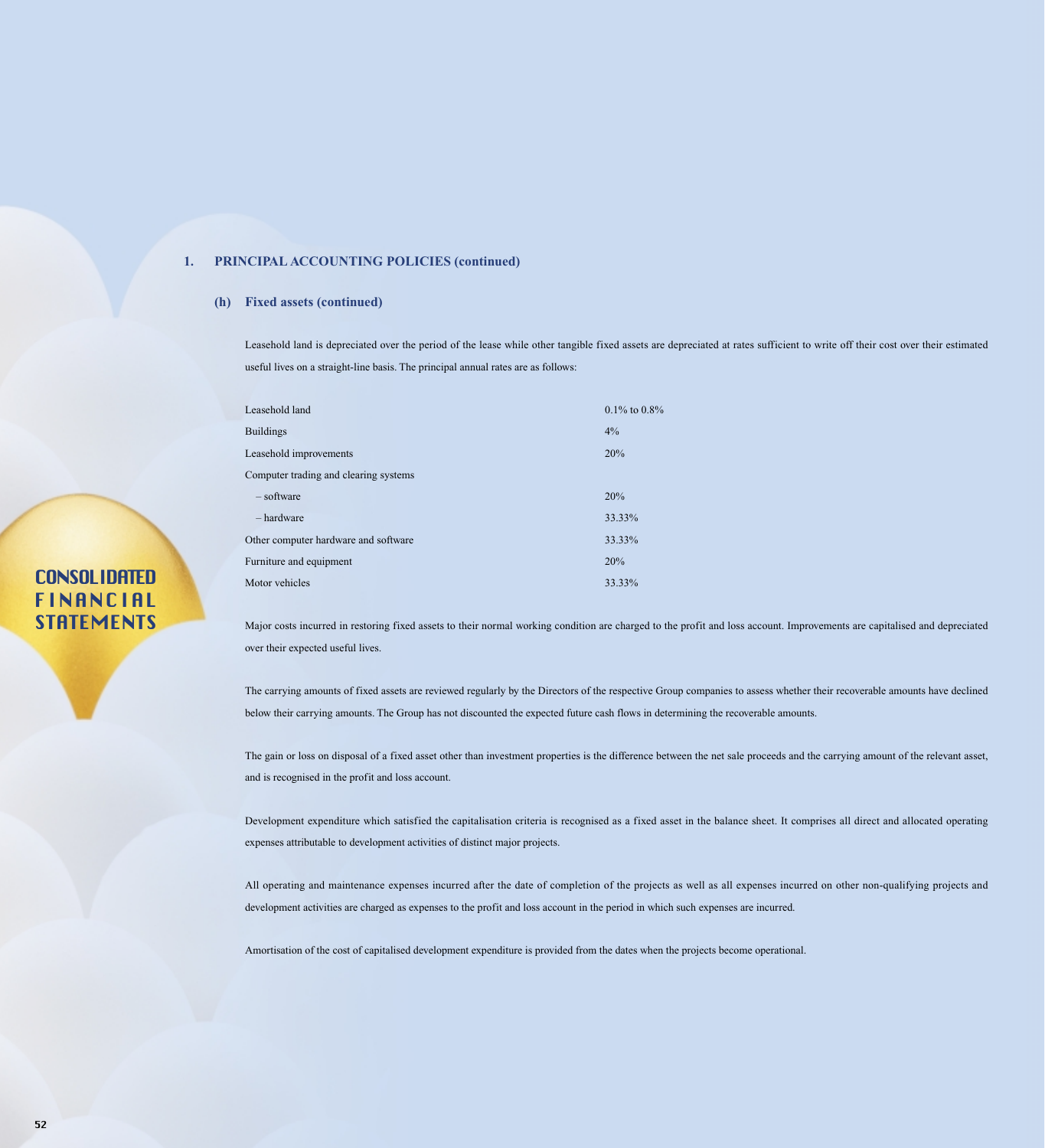#### **1. PRINCIPAL ACCOUNTING POLICIES (continued)**

#### **(i) Clearing House Funds/Cash and Derivatives Market Development Fund (CDMD Fund)**

Income arising from bank deposits and investments comprising these funds and expenses incurred for these funds are dealt with in the profit and loss account. Annual investment income net of expenses of these funds may be appropriated from retained earnings to the respective designated reserves of these funds. Starting from 1 January 2000, future investment income net of expenses of these funds may be contributed to and appropriated from these designated reserves at the discretion of the Board of Directors of HKEx.

Changes in valuation of the non-trading securities comprising these funds were previously included in the funds. Starting from 1 January 2000, such changes in valuation are dealt with in the investment revaluation reserve.

Net assets of the Clearing House Funds, which are derived from contributions from CCASS Participants (other than Investor Participants), HKCC Participants and SEOCH Participants (Clearing Participants) and the respective clearing houses, and the accumulated investment income net of expenses of these funds appropriated from retained earnings, are included in the balance sheet as non-current assets. Clearing Participants' contributions are treated as non-current liabilities in the balance sheet. Contributions from the respective clearing houses and the accumulated investment income net of expenses of these funds appropriated from retained earnings are included in the balance sheet as designated reserves.

Net assets of the CDMD Fund, which are derived from the accumulated investment income net of expenses of this fund appropriated from retained earnings, are included in the balance sheet as non-current assets. The accumulated investment income net of expenses of this fund appropriated from retained earnings is included in the balance sheet as a designated reserve.

#### **(j) Margin funds on derivatives contracts/margin deposits and securities received from Participants on derivatives contracts**

Margin funds are established by deposits and securities received from SEOCH and HKCC Clearing Participants for their open positions in derivatives contracts.

The funds are refundable to the Clearing Participants when they close their positions on derivatives contracts. As a result, the margin deposits and securities received are reflected as liabilities to the Clearing Participants. These funds are held for the Clearing Participants' liabilities to the respective clearing houses and are held in segregated accounts of the respective clearing houses.

Interest income arising from bank deposits and investments comprising these margin funds and expenses incurred for these funds are dealt with in the profit and loss account. Changes in fair value of the securities comprising these margin funds are dealt with in the investment revaluation reserve. The Clearing Participants are entitled to interest at a rate determined daily by HKCC and SEOCH on the margin deposits that they place with HKCC and SEOCH respectively. Interest paid to Clearing Participants is offset against interest income earned from the margin funds as explained in note 1(f).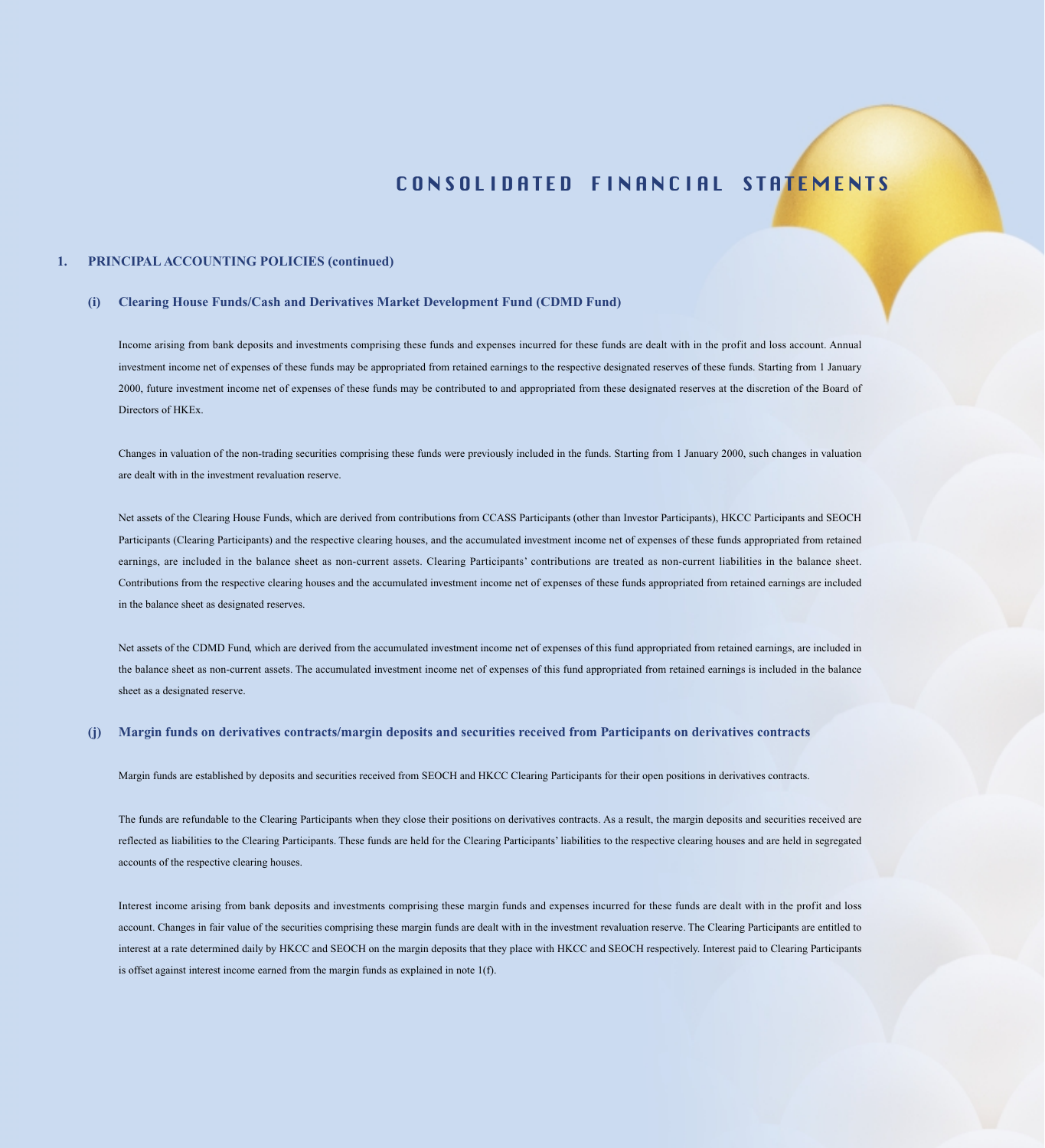#### **1. PRINCIPAL ACCOUNTING POLICIES (continued)**

#### **(k) Non-trading securities**

Securities held by the Group for non-trading purposes are stated in the balance sheet at fair value. Fair values of listed and unlisted non-trading securities are based on market quotes and quotations from independent financial institutions respectively. Changes in the fair value of individual securities are credited or debited to the investment revaluation reserve until the security is sold, matures, or is determined to be impaired. Upon disposal, the cumulative gain or loss representing the difference between the net sale proceeds and the carrying amount of the relevant security, together with any changes in fair value transferred from the investment revaluation reserve, is dealt with in the profit and loss account.

Individual securities are reviewed at each balance sheet date to determine whether they are impaired. When a security is considered to be impaired, the cumulative loss recorded in the investment revaluation reserve is taken to the profit and loss account. Cumulative losses transferred from the investment revaluation reserve to the profit and loss account as a result of impairment are written back to the profit and loss account when the circumstances and events leading to the impairment cease to exist.

**(l) Recognition of receivables and payables from/to HKSCC Clearing Participants on Stock Exchange trades settled on the CNS basis**

Upon acceptance of Stock Exchange trades for settlement in CCASS under the CNS basis, HKSCC interposes itself between the Clearing Participants as the settlement counterparty to the trades through novation. Final acceptance of Stock Exchange trades is confirmed on  $T + 1$  by details contained in the final clearing statement transmitted to every Clearing Participant.

The CNS money obligations due by/to Clearing Participants on the Stock Exchange trades are recognised as receivables and payables when they are confirmed and accepted on T + 1.

For all other trades and transactions, HKSCC merely provides a facility for settlement within CCASS and does not interpose itself between the Clearing Participants as the settlement counterparty to the trades. The settlement of these trades does not constitute money obligations and is excluded from the consolidated accounts of the Group.

#### **(m) Repurchase transactions**

When securities are sold subject to a commitment to repurchase them at a predetermined price, they remain on the balance sheet and the consideration received is recorded as a liability.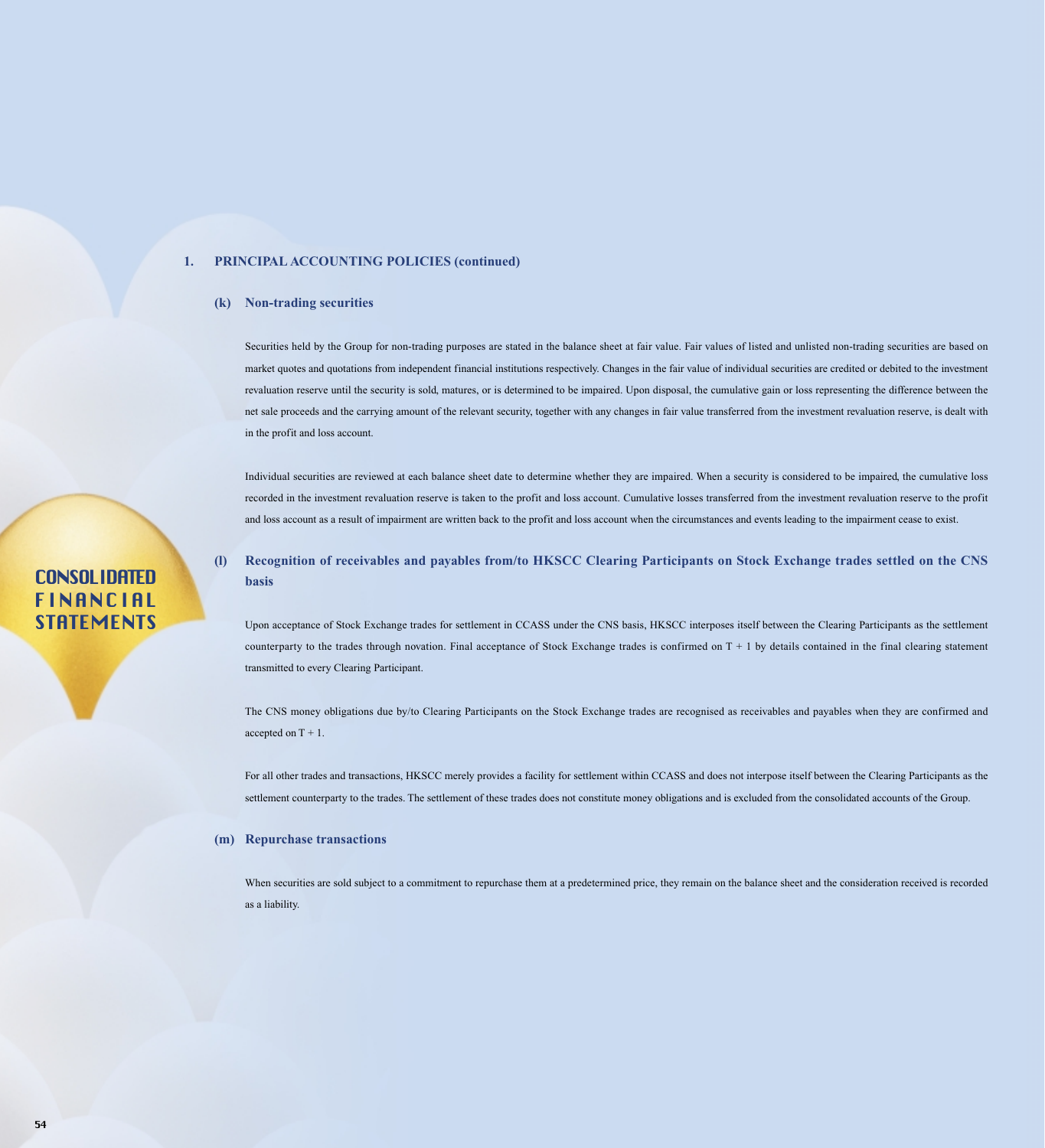#### **1. PRINCIPAL ACCOUNTING POLICIES (continued)**

#### **(n) Deferred taxation**

Deferred taxation is accounted for at the current taxation rate in respect of timing differences between profit as computed for taxation purposes and profit as stated in the accounts to the extent that a liability or an asset is expected to be payable or recoverable in the foreseeable future.

#### **(o) Deferred revenue**

Deferred revenue comprises annual listing fees received in advance, payments received for undelivered services in relation to the sales of stock market information and telecommunication line rentals for the second and third terminals.

#### **(p) Operating leases**

Leases where substantially all the rewards and risks of ownership of assets remain with the leasing company are accounted for as operating leases. Rentals applicable to such operating leases net of any incentives received from the leasing company are charged to the profit and loss account on a straight-line basis over the lease term.

#### **(q) Retirement benefit costs**

Contributions to the defined contribution provident funds regulated under the Occupational Retirement Schemes Ordinance (ORSO) and operated by the Group and the AIA-JF Premium MPF Scheme are expensed as incurred. Contributions to one of the two ORSO approved provident funds of the Group are offset by contributions forfeited in respect of employees who leave the provident fund prior to vesting fully in the contributions. Forfeited contributions of another provident fund are not used to offset existing contributions but are credited to a reserve account of that provident fund. Reserves of the provident fund representing forfeited employer's contributions are available for distribution to the provident fund members at the discretion of the trustees. Assets of the provident funds and the AIA-JF Premium MPF Scheme are held separately from those of the Group and are independently administered.

#### **(r) Translation of foreign currencies**

Transactions in foreign currencies are translated at exchange rates ruling at the transaction dates. Monetary assets and liabilities denominated in foreign currencies are translated at rates of exchange ruling at the balance sheet date. Exchange gains and losses are dealt with in the profit and loss account.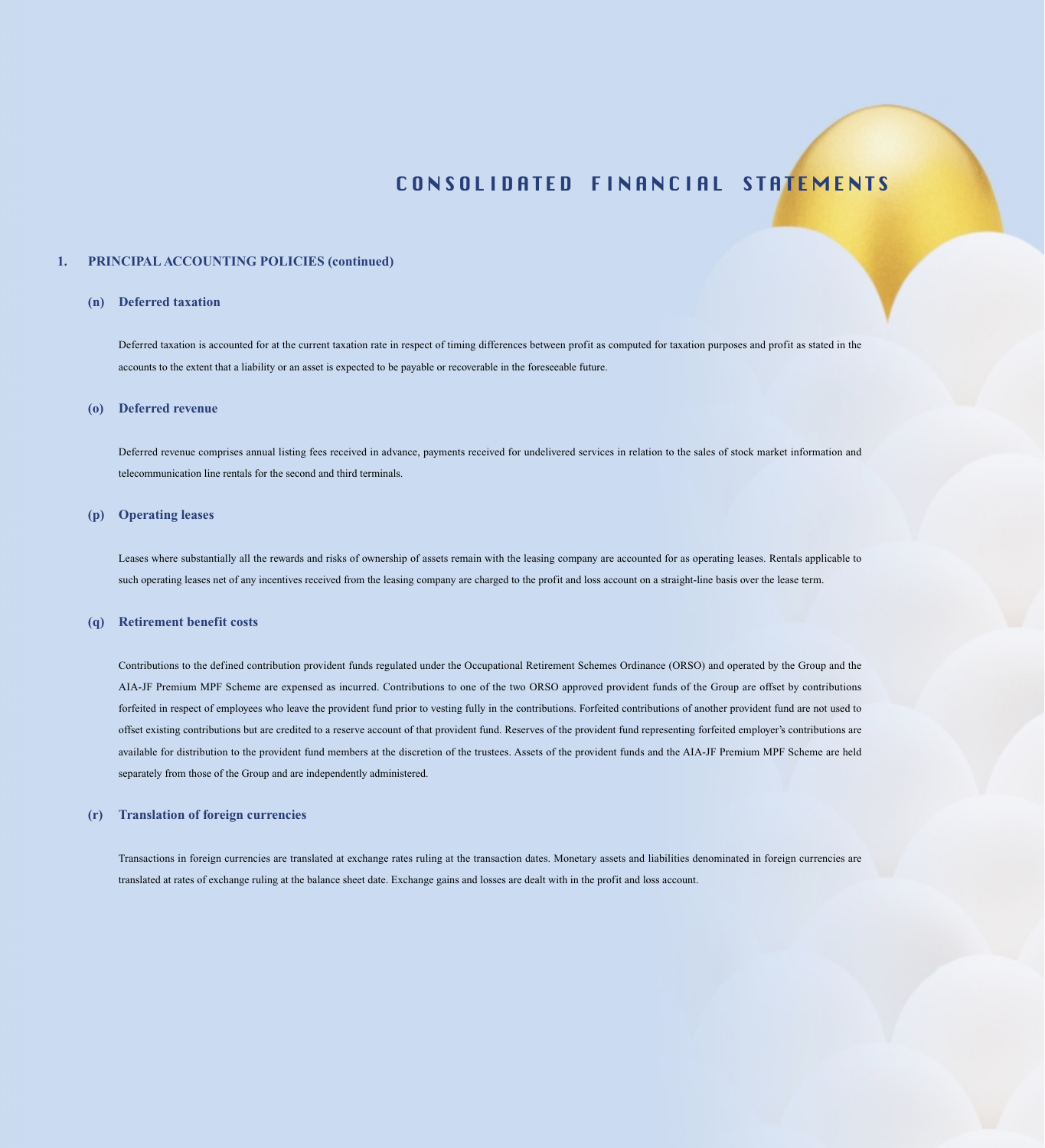### **2. PRINCIPAL ACTIVITIES OF OPERATIONS**

The Group is principally engaged in operating the only stock exchange and futures exchange in Hong Kong and their related clearing houses. The Group's income is derived solely from business activities in Hong Kong. An analysis of the Group's income and contribution to operating profit during the year by line of business is as follows:

|                    |           | Income                                                                    |           | Operating profit before taxation |
|--------------------|-----------|---------------------------------------------------------------------------|-----------|----------------------------------|
|                    | 2000      | 1999                                                                      | 2000      | 1999                             |
|                    | \$2000    | \$'000                                                                    | \$2000    | \$'000                           |
|                    |           |                                                                           |           |                                  |
| Cash market        | 1,305,179 | 959,261                                                                   | 614,805   | 338,881                          |
| Derivatives market | 300,925   | 395,154                                                                   | 96,067    | 127,393                          |
| Clearing business  | 705,390   | 460,562                                                                   | 419,535   | 151,097                          |
| Others             | 709       | $\hspace{1.0cm} \rule{1.5cm}{0.15cm} \hspace{1.0cm} \rule{1.5cm}{0.15cm}$ | (145,717) | (60, 212)                        |
|                    |           |                                                                           |           |                                  |
|                    | 2,312,203 | 1,814,977                                                                 | 984,690   | 557,159                          |

The **cash market** business refers to the operations of the Stock Exchange, which cover all products traded on the cash market platforms, such as equities, warrants, equity options, rights, debt securities and unit trusts. Currently, the Group operates two cash market platforms, the Main Board and Growth Enterprise Market. Major sources of income of the business are transaction levy, trading tariff and listing fees and income from sale of information.

The **derivatives market** business refers to the operations of the Futures Exchange, which include the provision and maintenance of a trading platform for a range of derivatives products, such as equity, currency and interest rate futures and options and the related clearing business. Its income mainly comes from the trading fees imposed and the interest income on the margin funds received.

The **clearing business** is the business of HKSCC, which is responsible for clearing, settlement and custodian activities and related risk management of cash market activities. Its income comes primarily from the fees charged on providing clearing, settlement, depository and nominee services.

**Others** refer to various expenses of the Group which are mainly staff costs of HKEx and merger, listing and integration expenses.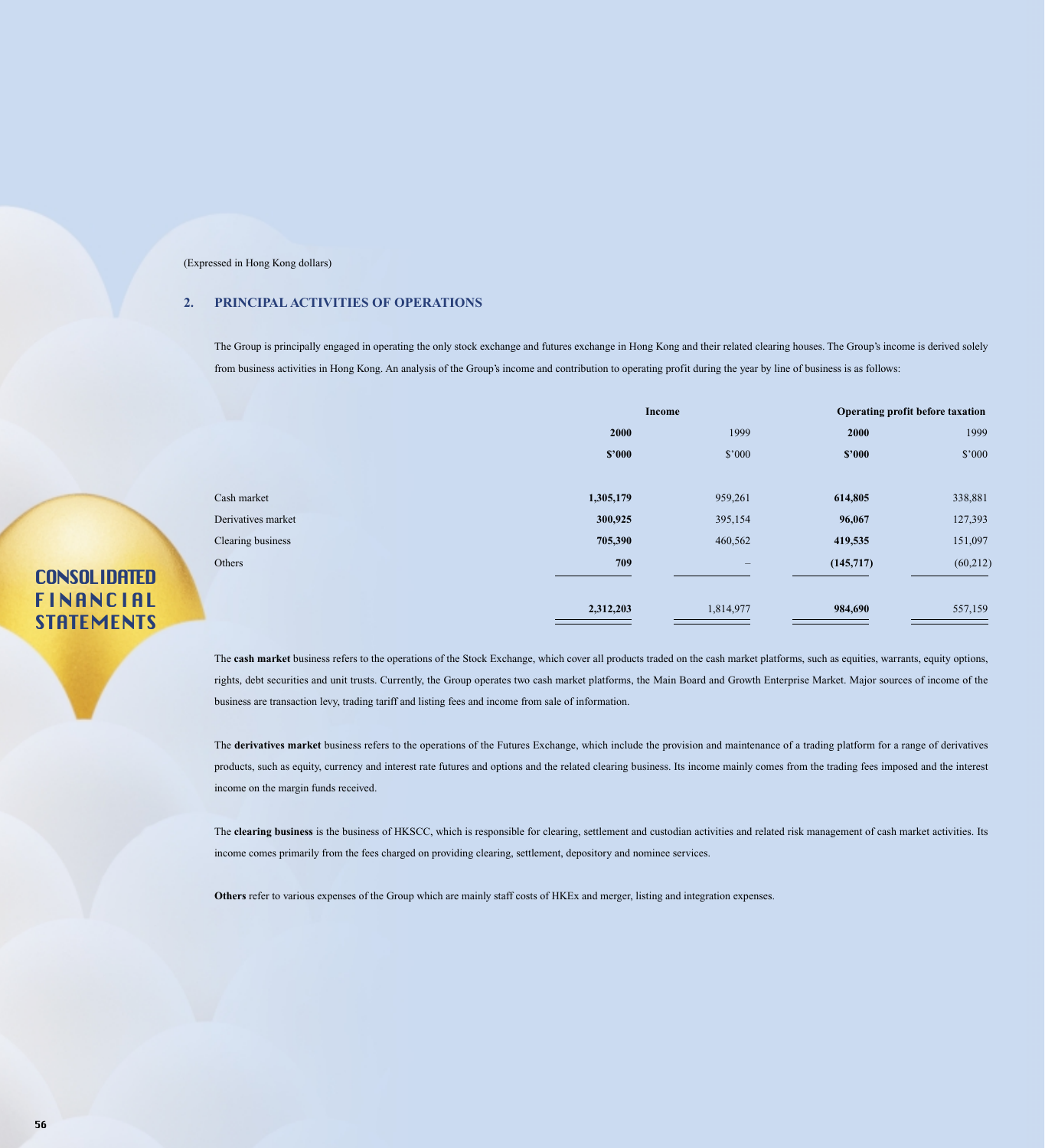**165,146** 139,245

Ξ

### (Expressed in Hong Kong dollars)

### **3. TRANSACTION LEVY, TRADING TARIFF AND TRADING FEES**

|    |                                                               | 2000       | 1999       |
|----|---------------------------------------------------------------|------------|------------|
|    |                                                               |            |            |
|    |                                                               | \$2000     | \$'000     |
|    | Transaction levy, trading tariff and trading fees             |            |            |
|    | are derived from:                                             |            |            |
|    | Securities and options traded on the Stock Exchange           | 459,028    | 314,449    |
|    | Derivatives contracts traded on the Futures Exchange          | 89,444     | 113,086    |
|    |                                                               |            |            |
|    |                                                               | 548,472    | 427,535    |
|    |                                                               |            |            |
| 4. | <b>INTEREST INCOME</b>                                        |            |            |
|    |                                                               | 2000       | 1999       |
|    |                                                               | \$2000     | $\$'000$   |
|    | Interest income from bank deposits and non-trading securities | 609,755    | 648,430    |
|    | Interest expenses payable to Participants on margin funds     |            |            |
|    | received and cash collateral                                  | (195, 428) | (174, 863) |
|    |                                                               |            |            |
|    |                                                               | 414,327    | 473,567    |
|    |                                                               |            |            |
| 5. | <b>OTHER INCOME</b>                                           |            |            |
|    |                                                               | 2000       | 1999       |
|    |                                                               | \$2000     | \$'000     |
|    | Stock Exchange terminal user fees                             | 47,759     | 45,467     |
|    | Participants' subscription fees                               | 38,011     | 36,762     |
|    | Share registration services fees                              | 32,325     | 14,544     |
|    | Gross rental income                                           | 364        | 1,236      |

Income received from former clearing house **263** 7,024

Miscellaneous income **46,424** 34,212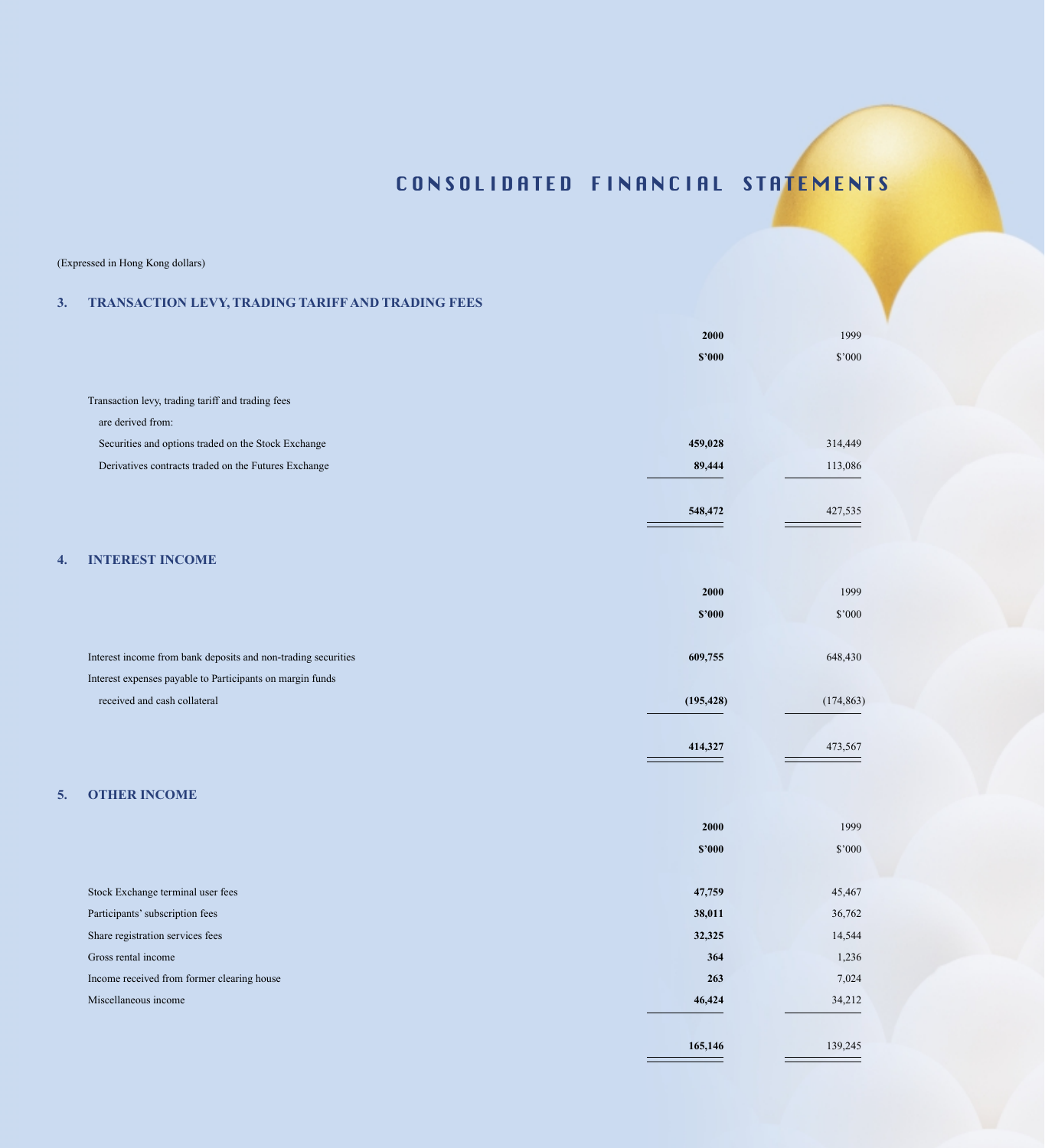## **6. MERGER, LISTING AND INTEGRATION EXPENSES**

|                      | 2000   | 1999              |
|----------------------|--------|-------------------|
|                      | \$2000 | \$'000            |
|                      |        |                   |
| Merger expenses      | 10,001 | 60,202            |
| Listing expenses     | 11,520 | $\qquad \qquad -$ |
| Integration expenses | 71,864 | $\qquad \qquad -$ |
|                      |        |                   |
|                      | 93,385 | 60,202            |
|                      |        |                   |

Merger and listing expenses are mainly legal and professional fees. Integration expenses are primarily redundancy payments to employees and consultancy fees.

## **7. PROFIT BEFORE TAXATION**

|                                                               | 2000    | 1999    |
|---------------------------------------------------------------|---------|---------|
|                                                               | \$2000  | \$'000  |
|                                                               |         |         |
| Profit before taxation is stated after charging:              |         |         |
|                                                               |         |         |
| Staff costs including retirement benefit cost of \$44,372,000 |         |         |
| $(1999: $46,018,000)$ , excluding directors' emoluments       | 585,957 | 570,818 |
| Auditors' remuneration                                        | 2,597   | 2,086   |
| Operating lease rentals                                       |         |         |
| - land and buildings                                          | 70,370  | 81,597  |
| - computer hardware and software                              | 61,200  | 52,927  |
| Loss on disposal of fixed assets                              | 14,450  | 2,118   |
|                                                               |         |         |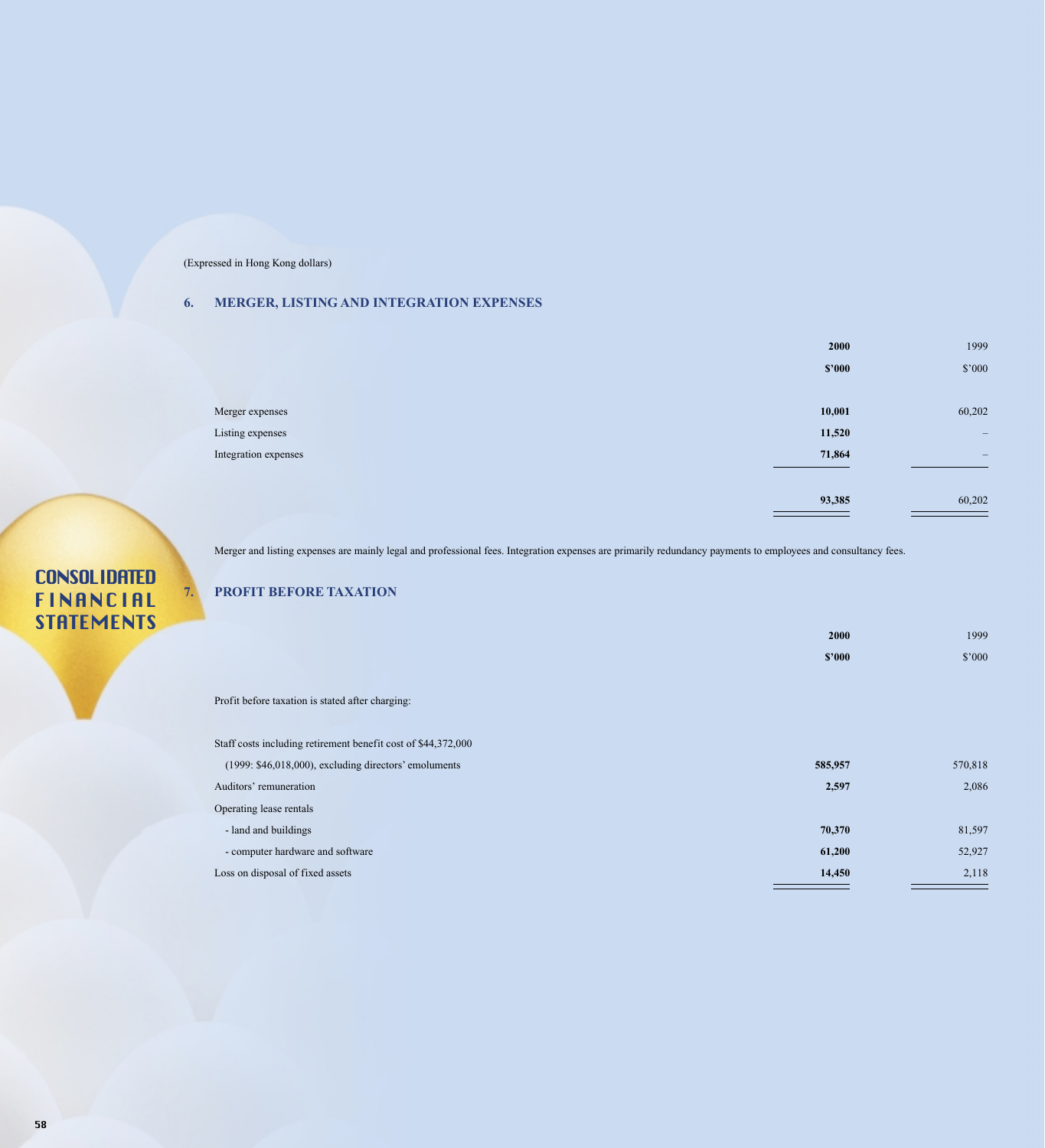#### (Expressed in Hong Kong dollars)

### **8. DIRECTORS' EMOLUMENTS**

Total emoluments of the directors, excluding share option benefits, for the year amounted to \$7,476,000 (1999: \$Nil) of which \$5,863,000 was attributable to salaries, other allowances and benefits in kind. Annual discretionary bonus and employer's contribution to retirement scheme for the year amounted to \$957,000 and \$656,000. None of the directors received any fees during the year (1999: \$Nil).

None of HKEx's independent non-executive directors received or will receive any fees or emoluments in respect of their services to the Group during the year (1999: \$Nil).

The emoluments of sixteen (1999: seven) directors fell within the \$0 - \$1,000,000 band. The emoluments of the remaining one director (1999: none) were within the \$7,000,001 -\$7,500,000 band.

In addition to the above emoluments, a director was granted share options under HKEx's Pre-Listing Share Option Scheme. Details of this are disclosed under Directors' interests in shares and options in the Report of the Directors.

## **9. FIVE TOP-PAID EMPLOYEES**

One (1999: none) of the five top-paid employees is a director, whose emoluments is disclosed in note 8. Details of the emoluments of the other four (1999: five) top-paid employees are as follows:

|                                                 | <b>2000</b>       | 1999           |
|-------------------------------------------------|-------------------|----------------|
|                                                 | \$2000            | $$^{\circ}000$ |
|                                                 |                   |                |
| Salaries, other allowances and benefits in kind | 18,627            | 21,205         |
| Performance award                               | 1,460             | 2,776          |
| Retirement scheme contributions by employer     | 1,778             | 2,018          |
| Compensation for loss of office                 | $\qquad \qquad -$ | 4,239          |
|                                                 |                   |                |
|                                                 | 21,865            | 30,238         |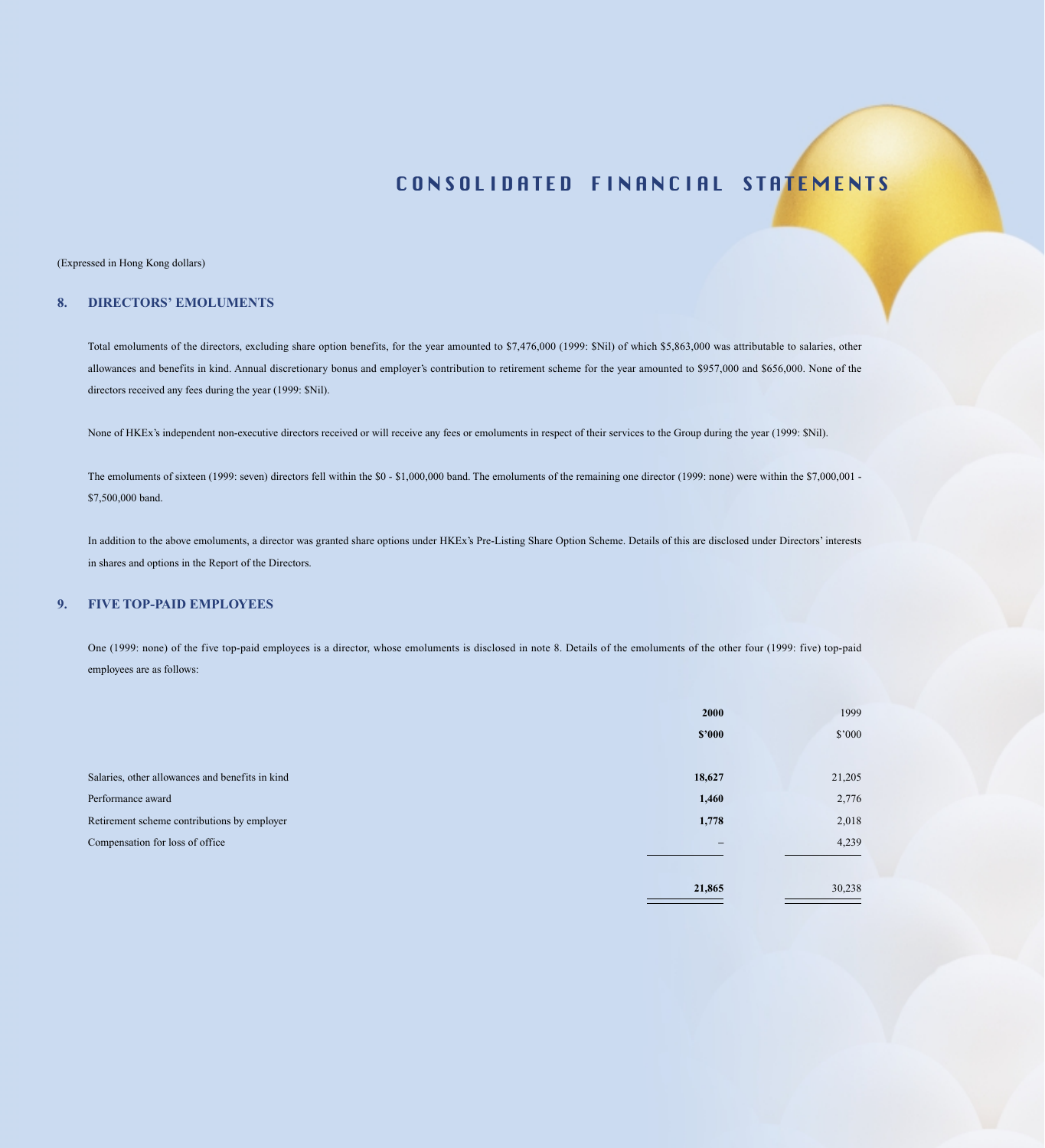### **9. FIVE TOP-PAID EMPLOYEES (continued)**

The emoluments of these employees are within the following bands:

|                           | 2000                    | 1999                |
|---------------------------|-------------------------|---------------------|
|                           | Number of employees     | Number of Employees |
|                           |                         |                     |
| $$4,500,001 - $5,000,000$ |                         |                     |
| $$5,000,001 - $5,500,000$ | 3                       |                     |
| $$5,500,001 - $6,000,000$ |                         |                     |
| $$6,500,001 - $7,000,000$ |                         |                     |
| $$8,000,001 - $8,500,000$ |                         |                     |
|                           |                         |                     |
|                           | $\overline{\mathbf{4}}$ | 5                   |
|                           |                         |                     |

The employees, whose emoluments is disclosed above, include the senior executives who were also directors of the subsidiaries during the years. No directors of the subsidiaries waived any emoluments.

### **10. RETIREMENT BENEFIT COSTS**

The Group sponsors two staff provident fund schemes which are registered under ORSO and have obtained Mandatory Provident Fund (MPF) exemption. The two ORSO schemes, being the Hong Kong Exchanges and Clearing Provident Fund Scheme (the Plan) and the Hong Kong Futures Exchange Provident Scheme (the HKFE Scheme), are for all full-time permanent employees. Contributions to these two retirement schemes by the Group and employees are calculated as a percentage of employees' basic salaries. In compliance with the MPF Ordinance, HKEx has participated in a master trust MPF scheme, the AIA-JF Premium MPF Scheme (the MPF Scheme) to provide retirement benefits to full-time permanent employees who elect to join the MPF Scheme and all temporary or part-time employees who are not eligible for joining the staff provident fund schemes approved by ORSO. Contributions to the MPF Scheme are in accordance with the statutory limits prescribed by the MPF Ordinance.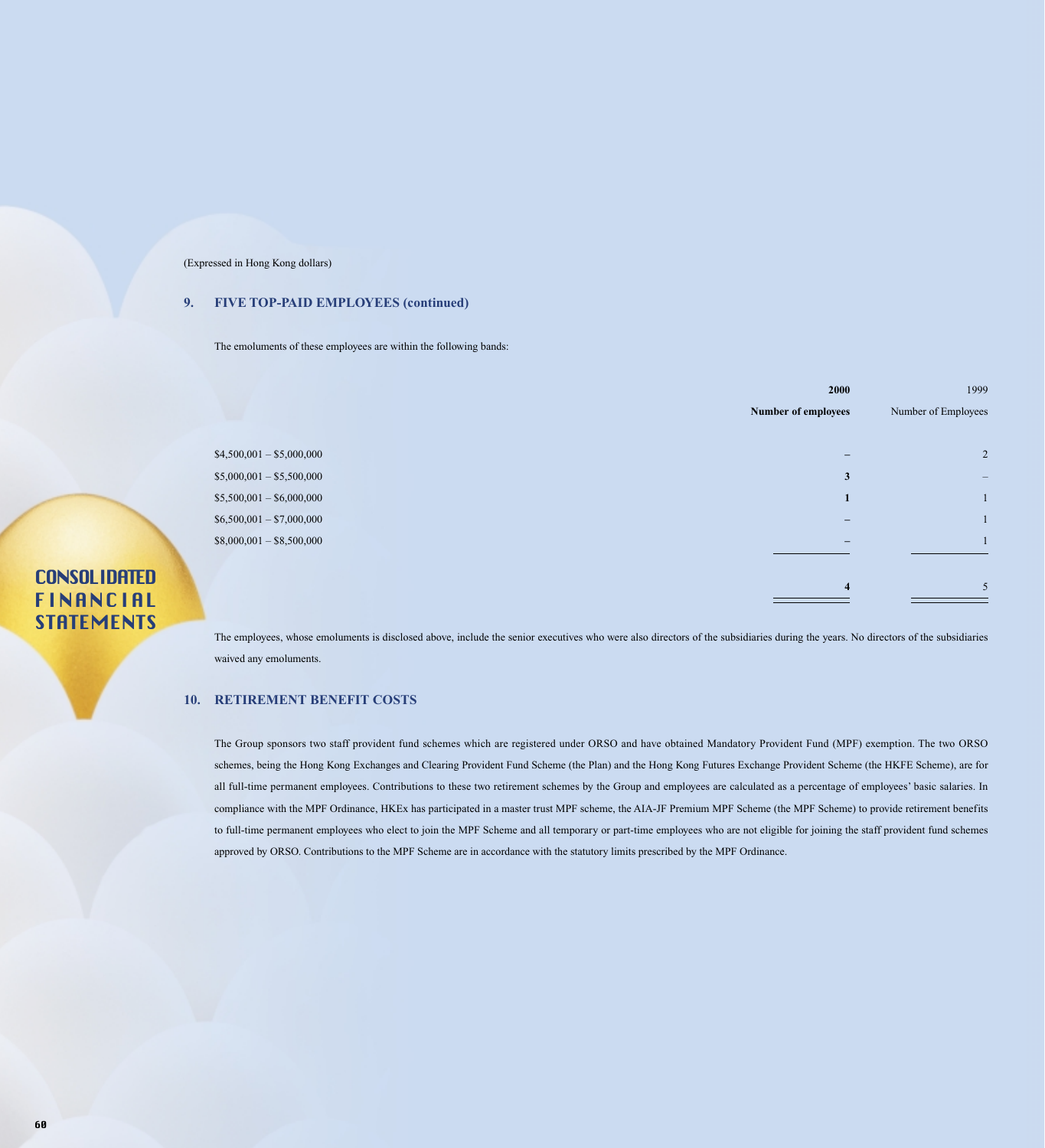#### (Expressed in Hong Kong dollars)

### **10. RETIREMENT BENEFIT COSTS (continued)**

The retirement benefit costs charged to the profit and loss account represent contributions paid and payable by the Group to the ORSO schemes and the MPF Scheme.

For the Plan, contributions during the year were not offset by contributions forfeited in respect of employees who left the Plan prior to vesting fully in the contributions. Instead, forfeited contributions were credited to a reserve account of the Plan for the benefit of its members. Forfeited contributions of the Plan during the year were as follows:

|                                              | 2000   | 1999   |
|----------------------------------------------|--------|--------|
|                                              | \$2000 | \$'000 |
|                                              |        |        |
| Forfeited contributions retained in the Plan | 2,687  | 3,140  |

Contributions to the HKFE Scheme during the year were offset by contributions forfeited in respect of employees who left the HKFE Scheme prior to vesting fully in the contributions. Forfeited contributions totalling \$541,285 were utilised during 2000 (1999: \$853,206), leaving \$189,259 (1999: \$263,448) to reduce future contributions to the HKFE Scheme.

#### **11. TAXATION**

#### **(a) Taxation in the consolidated profit and loss account represents:**

|                                                  | 2000    | 1999     |
|--------------------------------------------------|---------|----------|
|                                                  | \$2000  | \$'000   |
|                                                  |         |          |
| Provision for Hong Kong Profits Tax for the year | 95,824  | 44,660   |
| Overprovision in respect of prior years          | (2,901) | (5,348)  |
| 10% Hong Kong Profits Tax rebate relating to     |         |          |
| the year of assessment 1997/98                   |         | (12,785) |
|                                                  |         |          |
|                                                  | 92,923  | 26,527   |
|                                                  |         |          |
| Deferred taxation (note $11(b)$ )                | 12,878  | 9,966    |
|                                                  |         |          |
|                                                  | 105,801 | 36,493   |
|                                                  |         |          |

Hong Kong Profits Tax has been provided for at 16% (1999: 16%) on the estimated assessable profit for the year.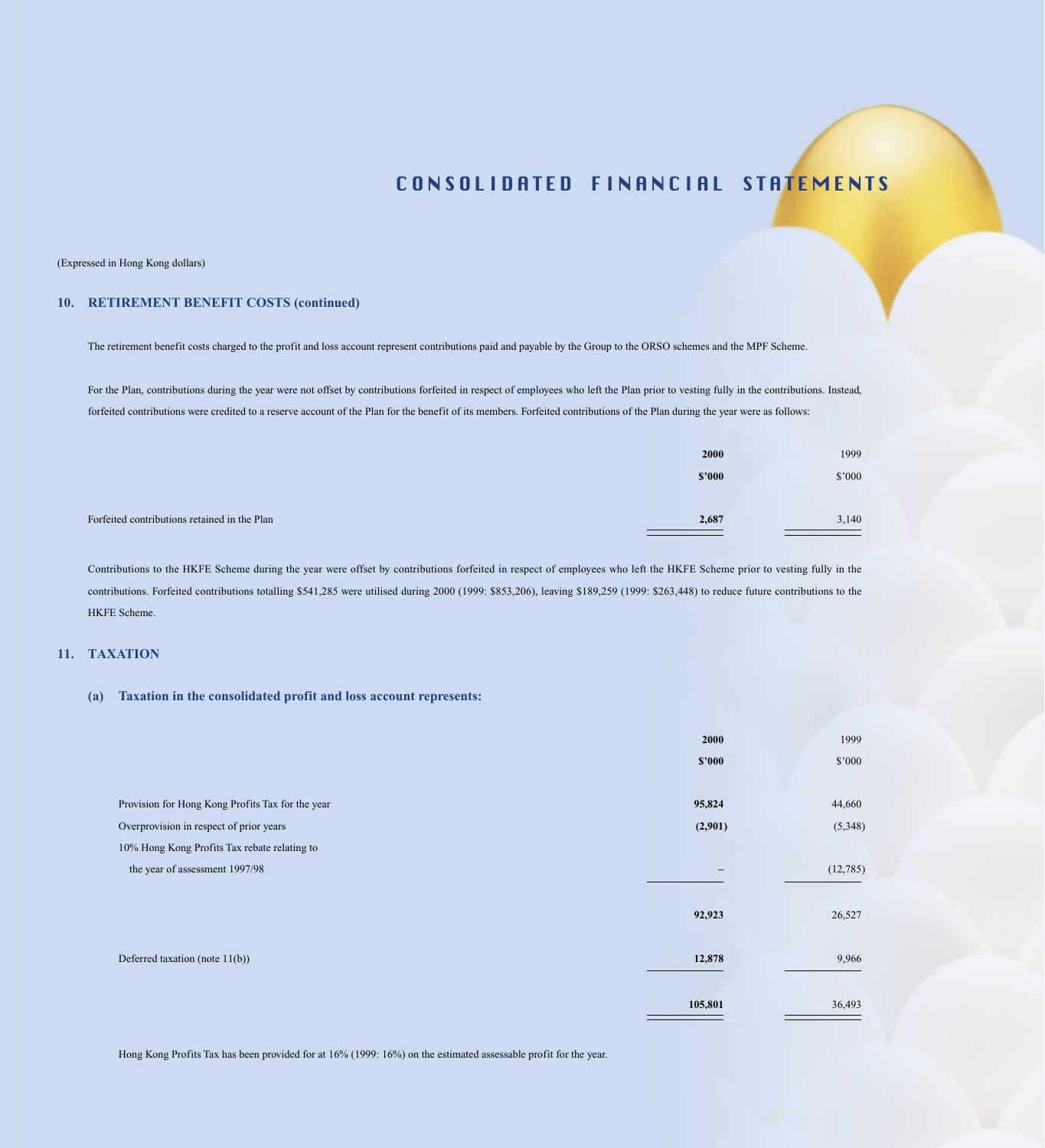### **11. TAXATION (continued)**

**(b) Deferred taxation in the consolidated balance sheet represents:**

|                                                |        | Group  |  |
|------------------------------------------------|--------|--------|--|
|                                                | 2000   | 1999   |  |
|                                                | \$2000 | \$'000 |  |
|                                                |        |        |  |
| At 1 January                                   | 52,860 | 42,894 |  |
| Transfer from the consolidated profit and loss |        |        |  |
| account (note 11(a))                           | 12,878 | 9,966  |  |
|                                                |        |        |  |
| At 31 December                                 | 65,738 | 52,860 |  |
|                                                |        |        |  |

# **CONSOLIDATED** FINANCIAL **STRTEMENTS**

The amount represents the tax effect of accelerated depreciation allowances on fixed assets.

The revaluation of investment property and land and buildings (note 13) does not constitute a timing difference for deferred taxation purposes as realisation of the revaluation surplus would not result in any tax liability.

There was no other material unprovided deferred taxation for the year.

## **12. EARNINGS PER SHARE**

The calculation of basic earnings per share is based on the profit attributable to shareholders of \$878,889,000 (1999: \$520,666,000) and on the assumption that the 1,040,664,846 shares were in issue as set out in note 22 throughout the years ended 31 December 2000 and 1999.

The share options granted during the year as set out in note 22 did not have a material dilutive effect on the basic earnings per share.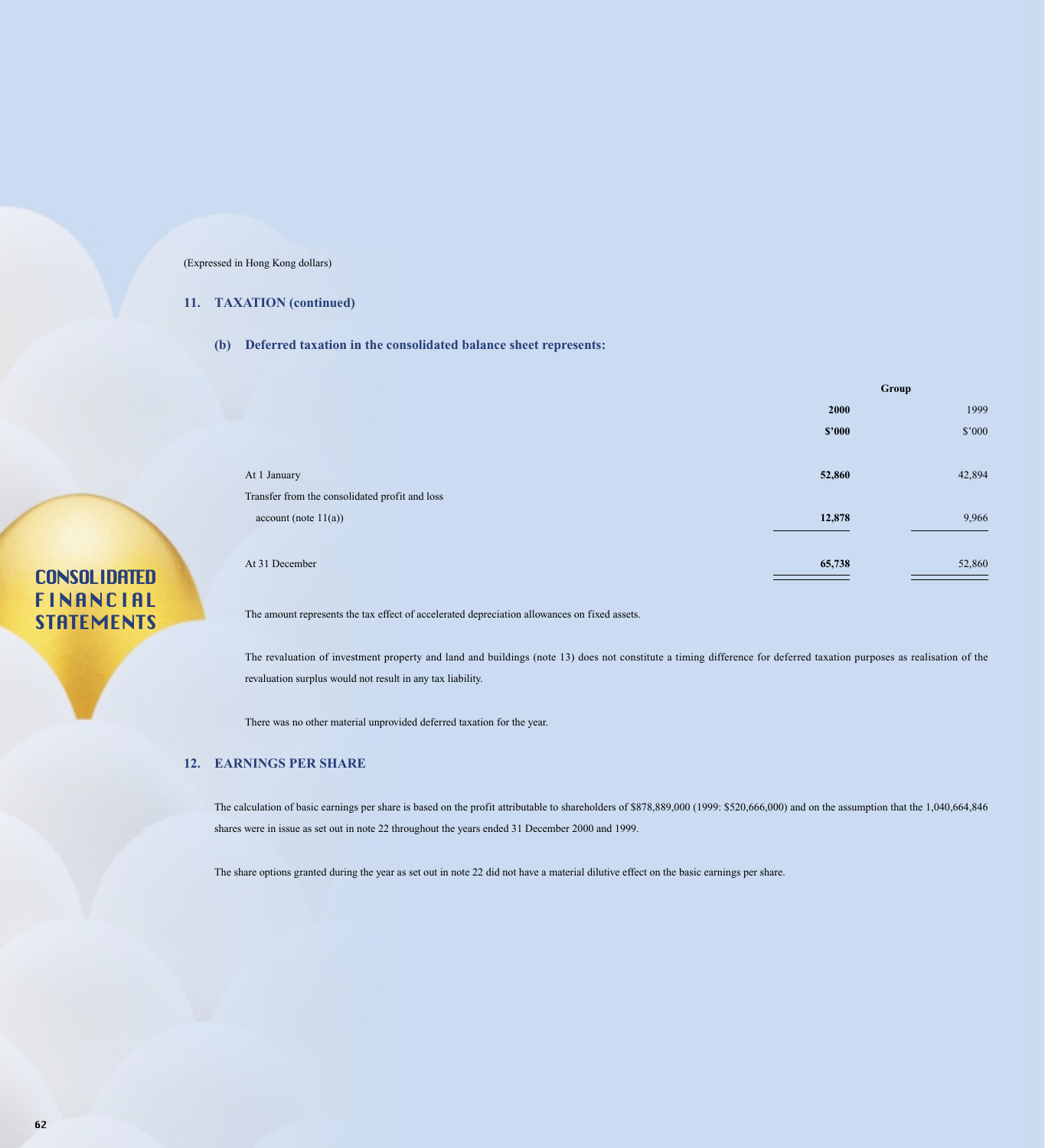**Leasehold**

## (Expressed in Hong Kong dollars)

## **13. FIXED ASSETS**

**(a) Group**

|                                 | Investment       | <b>Land</b> and  |                      |                | Other    | improvements, |              |
|---------------------------------|------------------|------------------|----------------------|----------------|----------|---------------|--------------|
|                                 | property         | buildings        | Computer             |                | computer | furniture,    |              |
|                                 | under long-      | under long-      | trading and clearing |                | hardware | equipment     |              |
|                                 | term lease in    | term lease in    |                      | systems<br>and |          | and motor     |              |
|                                 | <b>Hong Kong</b> | <b>Hong Kong</b> | hardware             | software       | software | vehicles      | <b>Total</b> |
|                                 | \$'000           | \$'000           | \$'000               | \$'000         | \$'000   | \$'000        | \$'000       |
| Cost or valuation               |                  |                  |                      |                |          |               |              |
| At 1 January 2000               | 16,500           | 235,096          | 344,323              | 659,722        | 278,312  | 219,533       | 1,753,486    |
| Additions                       |                  |                  | 20,266               | 200,695        | 38,820   | 49,484        | 309,265      |
| Revaluation                     | (800)            | (86,096)         |                      |                |          |               | (86,896)     |
| Disposals                       |                  |                  | (2,547)              | (2,441)        | (13,092) | (89, 468)     | (107, 548)   |
| At 31 December 2000             | 15,700           | 149,000          | 362,042              | 857,976        | 304,040  | 179,549       | 1,868,307    |
| Representing                    |                  |                  |                      |                |          |               |              |
| At cost                         |                  |                  | 362,042              | 857,976        | 304,040  | 179,549       | 1,703,607    |
| At valuation - 31 December 2000 | 15,700           | 149,000          |                      |                |          |               | 164,700      |
|                                 | 15,700           | 149,000          | 362,042              | 857,976        | 304,040  | 179,549       | 1,868,307    |
| <b>Accumulated depreciation</b> |                  |                  |                      |                |          |               |              |
| At 1 January 2000               |                  | 20,112           | 217,701              | 523,154        | 202,107  | 170,241       | 1,133,315    |
| Charge for the year             |                  | 3,464            | 18,465               | 100,475        | 32,431   | 22,615        | 177,450      |
| Revaluation                     |                  | (23, 576)        |                      |                |          |               | (23, 576)    |
| Disposals                       |                  |                  | (2,547)              | (269)          | (13,003) | (76, 878)     | (92, 697)    |
| At 31 December 2000             |                  |                  | 233,619              | 623,360        | 221,535  | 115,978       | 1,194,492    |
| <b>Net Book Value</b>           |                  |                  |                      |                |          |               |              |
| At 31 December 2000             | 15,700           | 149,000          | 128,423              | 234,616        | 82,505   | 63,571        | 673,815      |
| At 31 December 1999             | 16,500           | 214,984          | 126,622              | 136,568        | 76,205   | 49,292        | 620,171      |
|                                 |                  |                  |                      |                |          |               |              |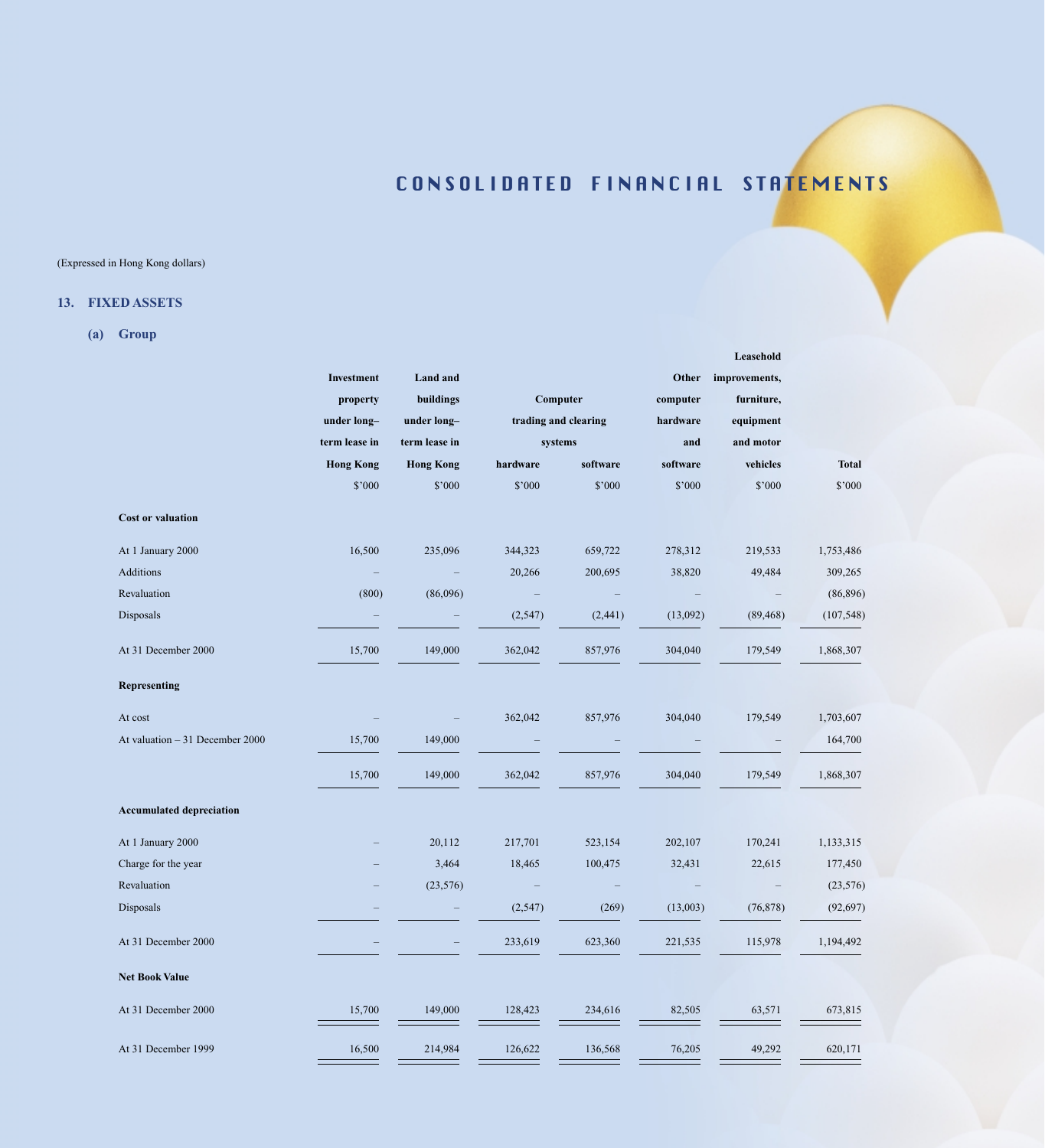### **13. FIXED ASSETS (continued)**

### **(a) Group (continued)**

The cost of investment property was \$8,229,000 (1999: \$8,229,000). The investment property was revalued as at 31 December 2000 on the basis of its open market value by Jones Lang LaSalle, an independent firm of qualified property valuers. A deficit of \$800,000 was charged to the investment properties revaluation reserve during 2000 (1999: deficit of \$8,500,000) (note 23).

Land and buildings were revalued as at 31 December 2000 on the basis of their open market value in existing use carried out by Jones Lang LaSalle, an independent firm of qualified property valuers. A deficit of \$62,520,000 was charged to other properties revaluation reserve during 2000 (1999: \$Nil) (note 23).

The total cost of land and buildings of the Group was \$101,087,000 (1999: \$101,087,000). The carrying value of these land and buildings as at 31 December 2000 would have been \$84,313,000 (1999: \$88,695,500) had they been carried at cost less accumulated depreciation.

## **(b) HKEx**

|                                 |                | Leasehold      |              |
|---------------------------------|----------------|----------------|--------------|
|                                 |                | improvements,  |              |
|                                 | Other computer | furniture,     |              |
|                                 | hardware and   | equipment and  |              |
|                                 | software       | motor vehicles | <b>Total</b> |
|                                 | \$'000         | \$'000         | \$'000       |
| Cost                            |                |                |              |
| At 1 January 2000               |                |                |              |
| Additions                       | 5,918          | 4,266          | 10,184       |
| At 31 December 2000             | 5,918          | 4,266          | 10,184       |
| <b>Accumulated depreciation</b> |                |                |              |
| At 1 January 2000               |                |                |              |
| Charge for the year             | 105            | 408            | 513          |
| At 31 December 2000             | 105            | 408            | 513          |
| Net Book Value                  |                |                |              |
| At 31 December 2000             | 5,813          | 3,858          | 9,671        |
| At 31 December 1999             |                |                |              |
|                                 |                |                |              |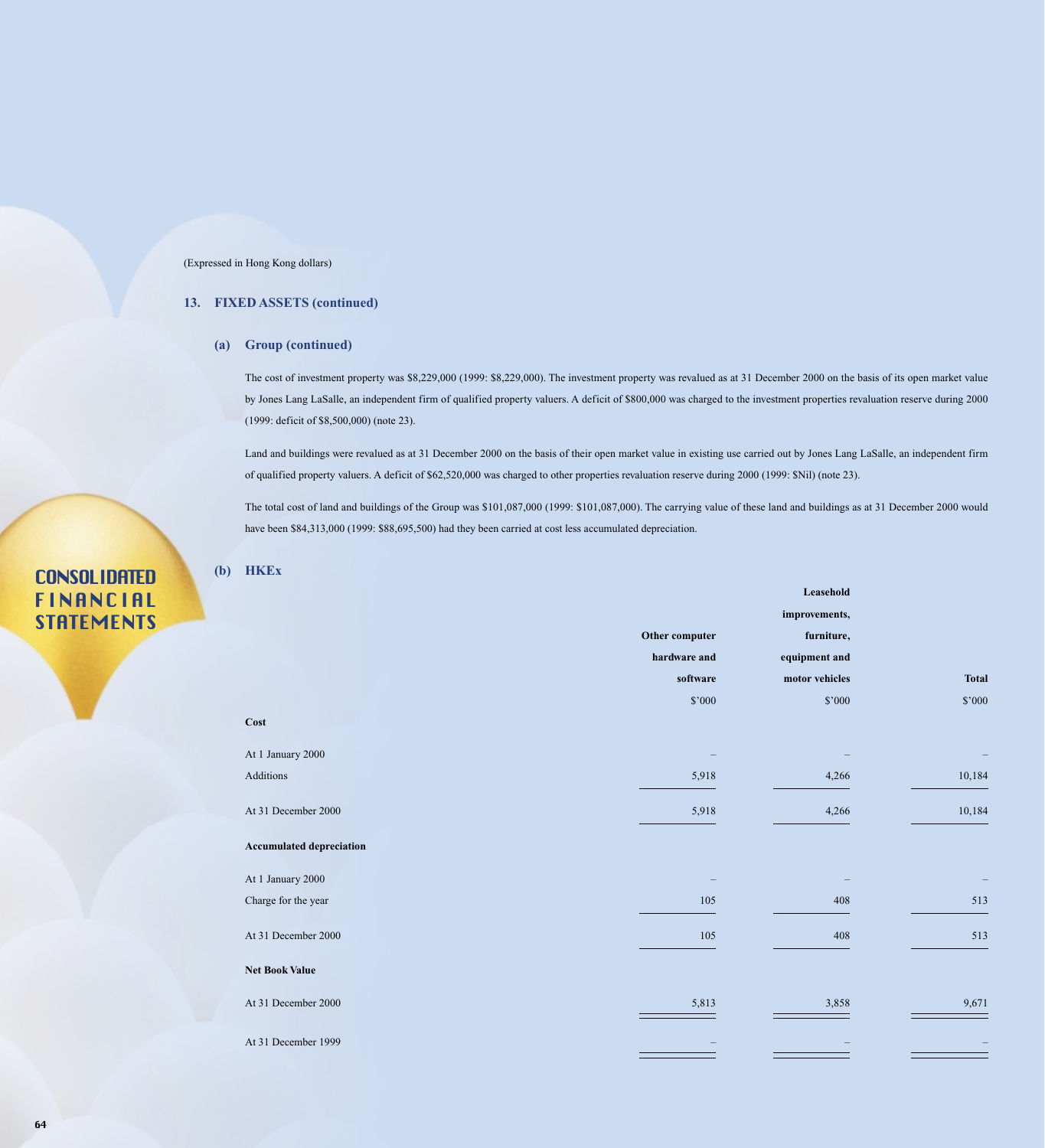## (Expressed in Hong Kong dollars)

## **14. CLEARING HOUSE FUNDS**

|                                                              | Group     |         |  |
|--------------------------------------------------------------|-----------|---------|--|
|                                                              | 2000      | 1999    |  |
|                                                              | \$2000    | \$'000  |  |
| Net asset values of the Clearing House Funds are as follows: |           |         |  |
| <b>HKSCC Guarantee Fund</b>                                  | 353,601   | 356,141 |  |
| <b>SEOCH Reserve Fund</b>                                    | 117,132   | 114,132 |  |
| <b>HKCC Reserve Fund</b>                                     | 419,162   | 417,662 |  |
|                                                              | 889,895   | 887,935 |  |
| The Clearing House Funds are composed of:                    |           |         |  |
| Unlisted non-trading securities, at fair value               |           |         |  |
| - debt securities                                            | 198,078   | 75,198  |  |
| - fixed rate Hong Kong dollar instruments                    | 233,473   | 218,991 |  |
| - professionally managed debt securities portfolio           |           | 100,000 |  |
| Contributions receivable from Participants                   | 30,450    | 31,050  |  |
| Other receivables                                            | 7,938     | 9,307   |  |
| Bank balances and time deposits                              | 436,822   | 457,283 |  |
|                                                              | 906,761   | 891,829 |  |
| Less: Accounts payable                                       | (16, 866) | (3,894) |  |
|                                                              | 889,895   | 887,935 |  |
| The Clearing House Funds are funded by:                      |           |         |  |
| Participants' contributions                                  | 415,740   | 413,780 |  |
| Clearing house contributions and accumulated                 |           |         |  |
| investment income net of expenses appropriated               |           |         |  |
| from retained earnings (note $24(a)$ )                       | 474,155   | 474,155 |  |
|                                                              | 889,895   | 887,935 |  |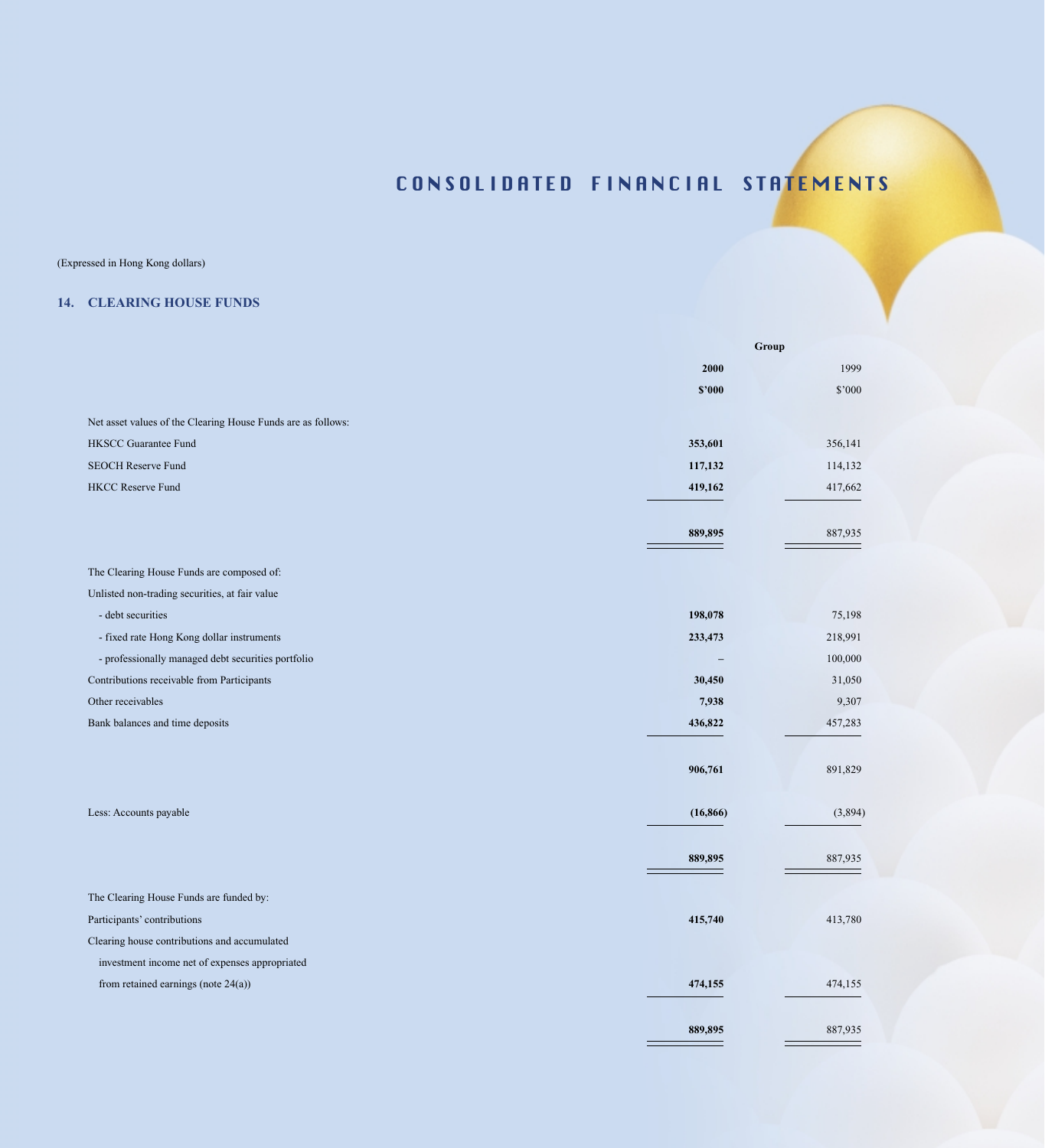### **14. CLEARING HOUSE FUNDS (continued)**

The HKSCC Guarantee Fund provides resources to enable HKSCC to discharge the liabilities and obligations of defaulting Clearing Participants arising from their Stock Exchange trades accepted for settlement on the CNS basis and defective securities deposited into CCASS. The SEOCH Reserve Fund and the HKCC Reserve Fund were established for the exclusive purpose of supporting SEOCH and HKCC to fulfil their counterparty obligations in the event that one or more Clearing Participants fail to meet their obligations to SEOCH and HKCC.

#### **15. COMPENSATION FUND RESERVE ACCOUNT**

The Securities and Futures Commission (SFC) is responsible for maintaining the Unified Exchange Compensation Fund (Compensation Fund). The Stock Exchange is required by the Securities Ordinance (SO) to deposit with the SFC and keep deposited \$50,000 in respect of each Stock Exchange Trading Right in the Compensation Fund. The Stock Exchange maintains an account known as the Compensation Fund Reserve Account for all receipts and payments in relation to Compensation Fund under the Rules of the Exchange, in particular the following:

### (a) The interest received from the SFC on the statutory deposits paid in respect of each Stock Exchange Trading Right into the Compensation Fund maintained by the SFC;

(b) Amounts received or paid out in relation to each of the Stock Exchange Trading Rights granted or revoked by the Stock Exchange respectively, and

(c) Amounts reserved for successful claims to the Compensation Fund.

The Compensation Fund is further explained in notes 29(a)(i) and (a)(ii).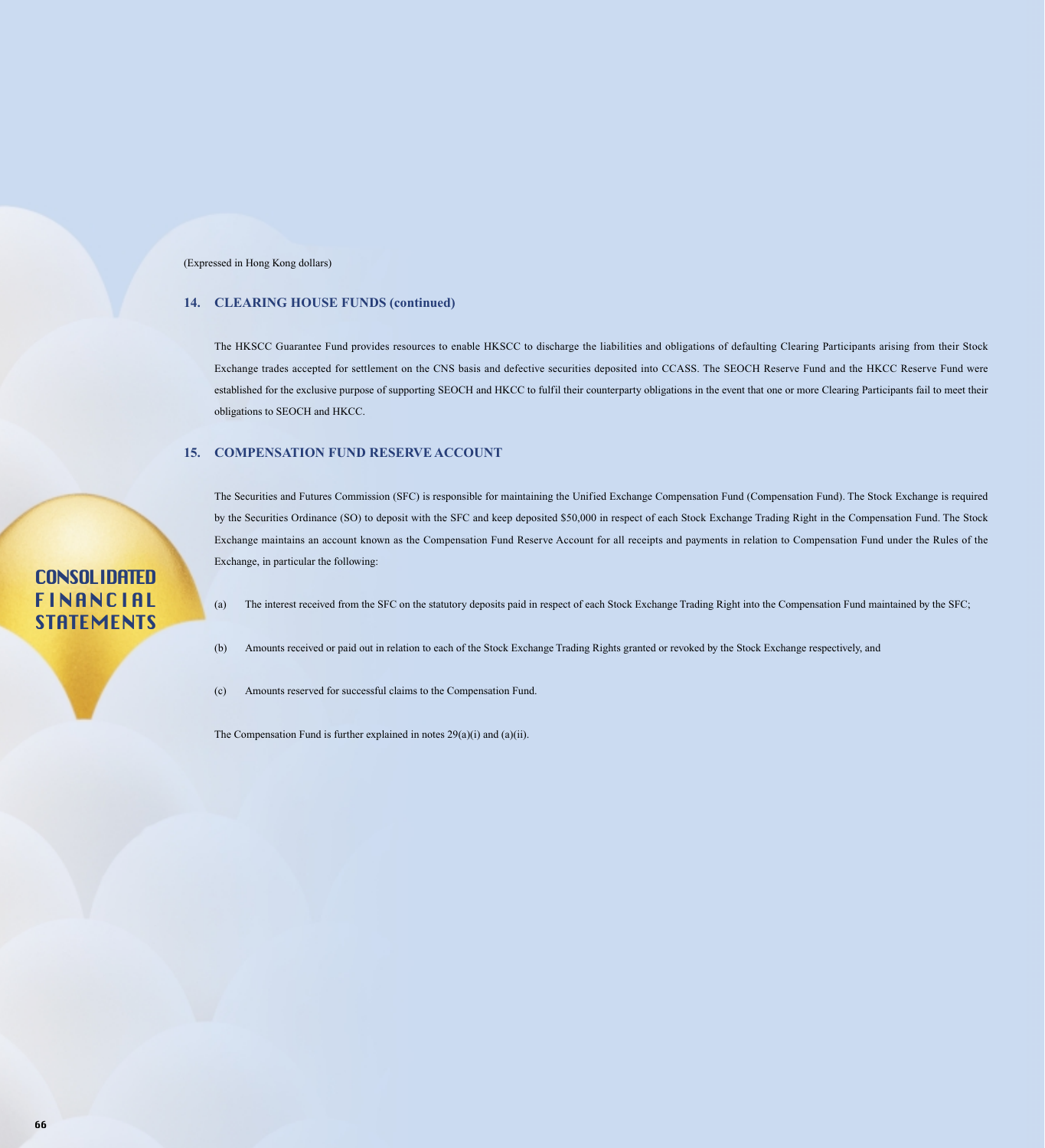(Expressed in Hong Kong dollars)

### **16. CASH AND DERIVATIVES MARKET DEVELOPMENT FUND**

|                                                  |        | Group   |
|--------------------------------------------------|--------|---------|
|                                                  | 2000   | 1999    |
|                                                  | \$2000 | \$'000  |
|                                                  |        |         |
| Net asset value of HKCC's CDMD Fund              | 914    | 100,914 |
|                                                  |        |         |
| The Fund is composed of:                         |        |         |
| Unlisted non-trading securities, at fair value   |        |         |
| - debt securities                                |        | 39,451  |
| - fixed rate Hong Kong dollar instruments        |        | 60,619  |
| Bank balances and time deposits                  |        | 844     |
| Others                                           | 914    |         |
|                                                  |        |         |
|                                                  | 914    | 100,914 |
|                                                  |        |         |
| The Fund represents:                             |        |         |
| Amount payable to the Compensation Fund          |        | 100,000 |
| Accumulated investment income net of expenses    |        |         |
| appropriated from retained earnings (note 24(c)) | 914    | 914     |
|                                                  |        |         |
|                                                  | 914    | 100,914 |

The CDMD Fund was established by the cash received from the Hong Kong Futures Guarantee Corporation Limited (the former clearing house of the Futures Exchange) for the purpose of providing funding for the development and betterment of the cash and derivatives markets in Hong Kong.

In 1999, the Group set aside \$100 million out of the resources of the CDMD Fund for the satisfaction of the special additional contribution to the Compensation Fund as stated in note  $29(a)(ii)$ .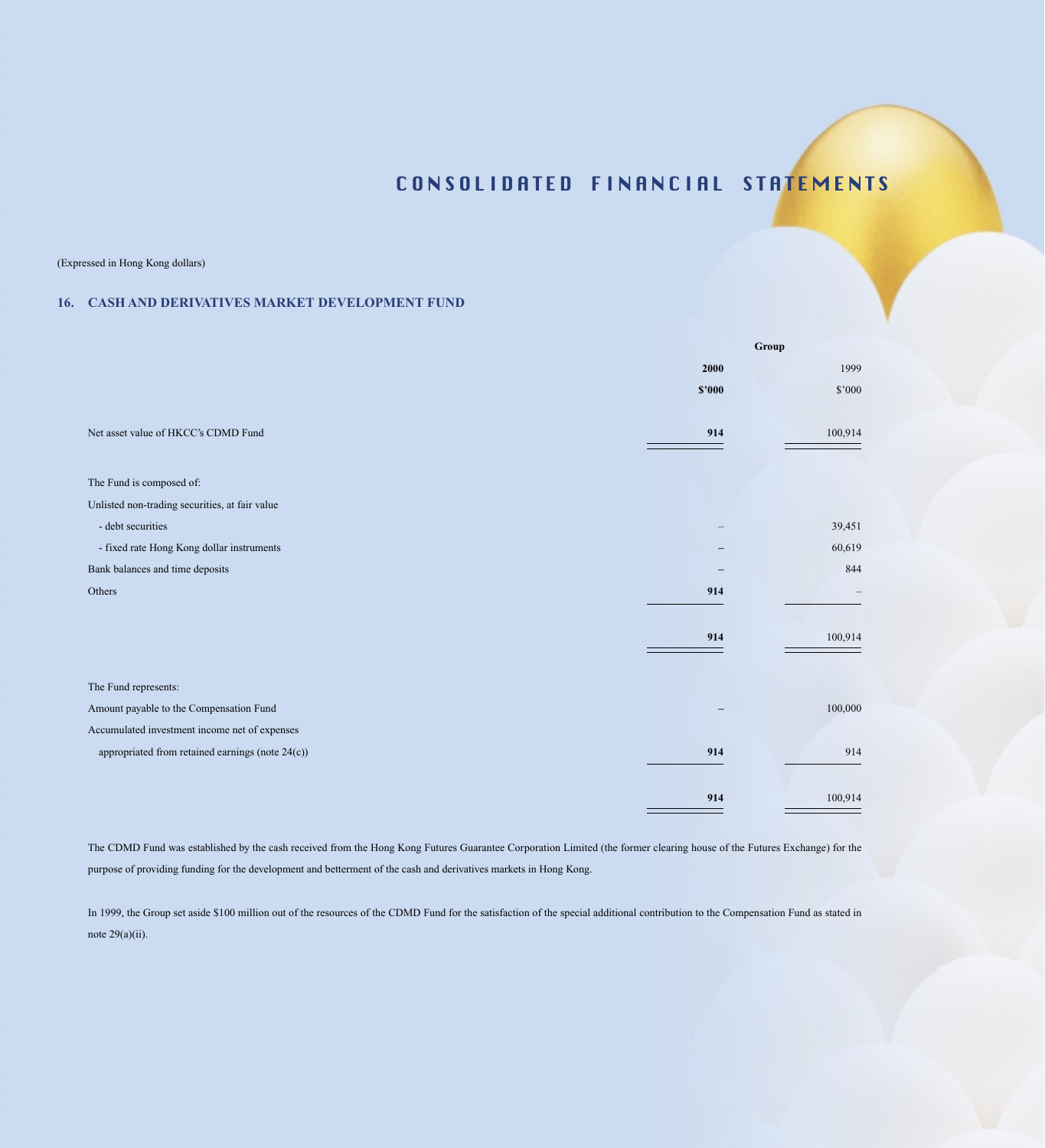## **17. NON-TRADING SECURITIES**

The maturity profile of non-trading securities analysed by the remaining period as at 31 December to the contractual maturity dates is as follows:

|                                                    |         | Group   |
|----------------------------------------------------|---------|---------|
|                                                    | 2000    | 1999    |
|                                                    | \$'000  | \$'000  |
|                                                    |         |         |
| Five years or less, but over one year              | 609,500 | 516,587 |
| Within one year                                    | 255,166 | 293,541 |
|                                                    |         |         |
|                                                    | 864,666 | 810,128 |
|                                                    |         |         |
| Non-trading securities, at fair value:             |         |         |
| Unlisted                                           |         |         |
| - fixed rate Hong Kong dollar instruments          | 7,456   | 19,906  |
| - professionally managed debt securities portfolio | 798,713 | 790,222 |
|                                                    |         |         |
|                                                    | 806,169 | 810,128 |
|                                                    |         |         |
| Listed outside Hong Kong                           | 58,497  |         |
|                                                    |         |         |
|                                                    | 864,666 | 810,128 |
|                                                    |         |         |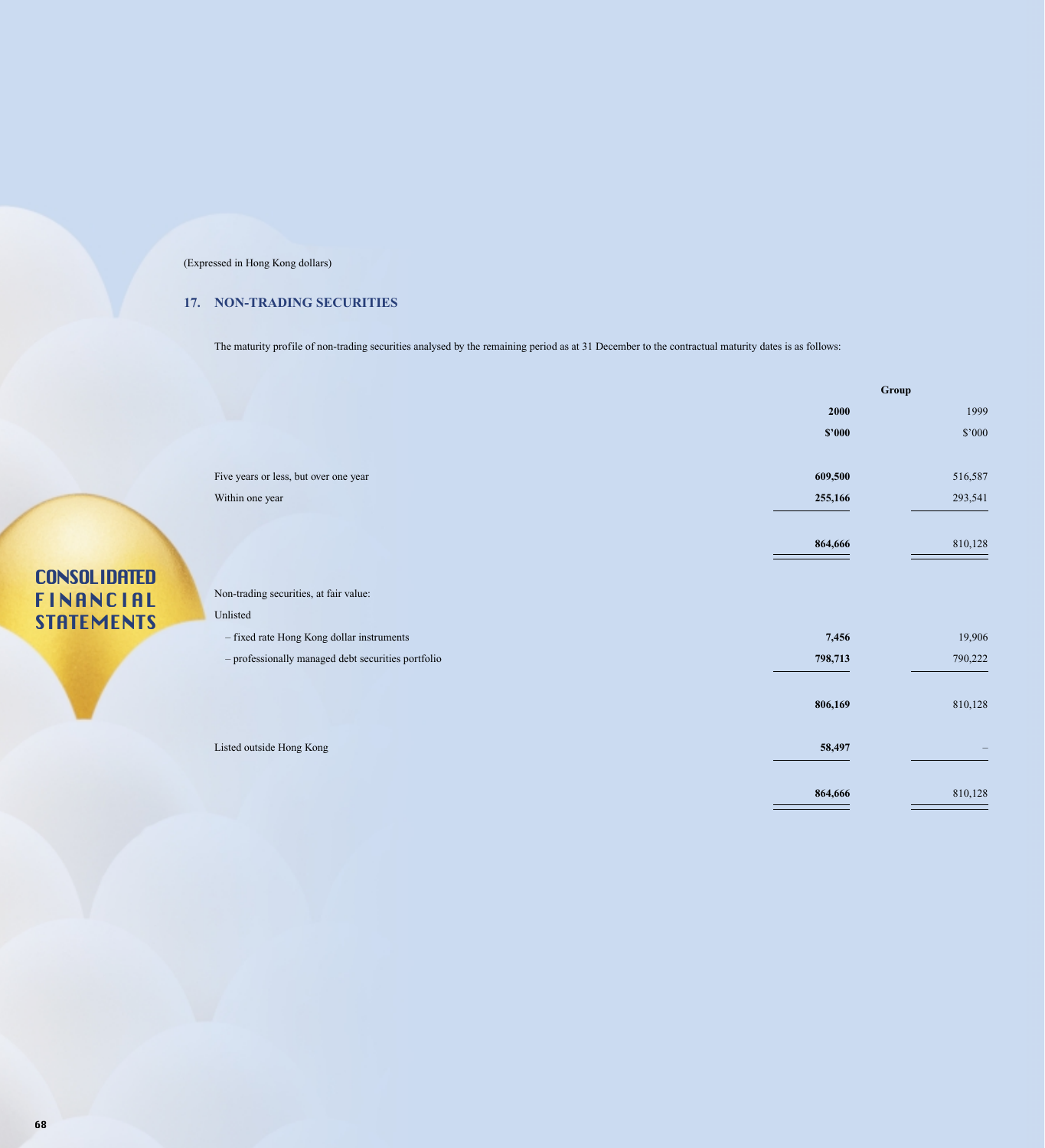(Expressed in Hong Kong dollars)

### **18. MARGIN FUNDS ON DERIVATIVES CONTRACTS**

|                                                                                    |           | Group     |
|------------------------------------------------------------------------------------|-----------|-----------|
|                                                                                    | 2000      | 1999      |
|                                                                                    | \$2000    | \$'000    |
|                                                                                    |           |           |
| The margin funds comprise:                                                         |           |           |
| SEOCH Clearing Participants' margin funds                                          | 740,191   | 1,001,961 |
| HKCC Clearing Participants' margin funds                                           | 4,641,528 | 4,858,103 |
|                                                                                    | 5,381,719 | 5,860,064 |
|                                                                                    |           |           |
| The assets of the margin funds comprise:                                           |           |           |
| Bank balances and time deposits                                                    | 1,749,867 | 2,124,733 |
| Listed securities deposited as alternatives to cash deposits, at market value      | 572,300   | 329,848   |
| Margin receivable from Participants                                                | 9,752     | 2,406     |
| Unlisted non-trading securities, at fair value                                     |           |           |
| - money market fund                                                                | 592,890   | 801,832   |
| - debt securities                                                                  | 650,235   | 430,622   |
| - fixed rate Hong Kong dollar instruments                                          | 1,806,675 | 2,170,623 |
|                                                                                    |           |           |
|                                                                                    | 5,381,719 | 5,860,064 |
|                                                                                    |           |           |
| The Group's liabilities in respect of the margin funds are as follows:             |           |           |
| Bank borrowings under repurchase agreements for financing margin funds             |           | 204,433   |
| Margin deposits and securities received from Participants on derivatives contracts | 5,381,719 | 5,655,631 |
|                                                                                    |           |           |
|                                                                                    | 5,381,719 | 5,860,064 |

There was no bank borrowing as at 31 December 2000. In 1999, included within fixed rate instruments were securities pledged for short-term bank borrowings repayable within one year under a repurchase agreement with a bank. The fair value of the securities pledged as at 31 December 1999 was \$205,680,000.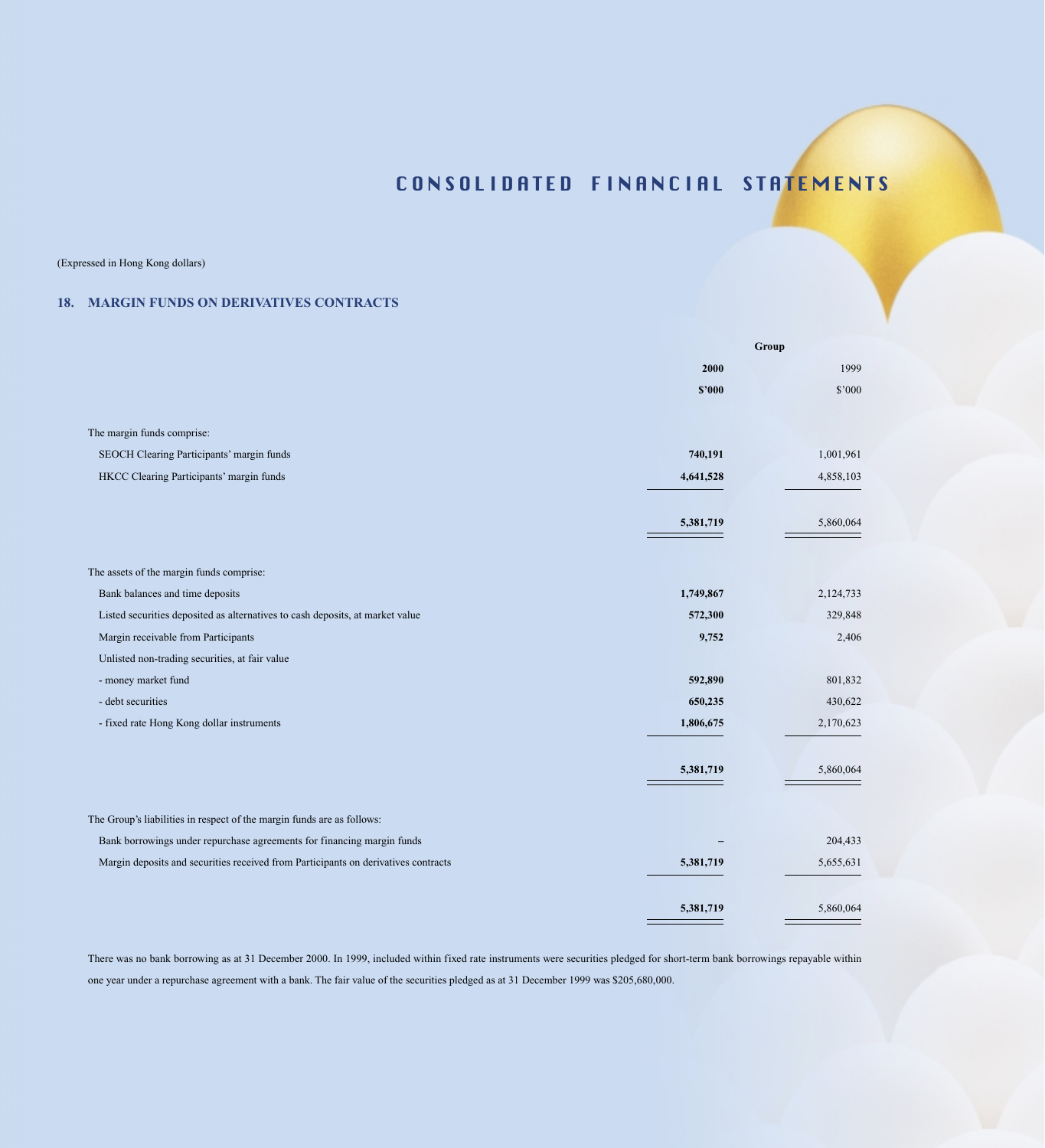## **19. ACCOUNTS RECEIVABLE, PREPAYMENTS AND DEPOSITS/ACCOUNTS PAYABLE, ACCRUALS AND OTHER LIABILITIES**

**(a) Accounts receivable, prepayments and deposits**

|                                                     | Group     |           | <b>HKEx</b>              |        |
|-----------------------------------------------------|-----------|-----------|--------------------------|--------|
|                                                     | 2000      | 1999      | 2000                     | 1999   |
|                                                     | \$2000    | \$'000    | \$2000                   | \$'000 |
|                                                     |           |           |                          |        |
| Receivable from Exchange and Clearing Participants: |           |           |                          |        |
| - CNS money obligations                             | 2,271,803 | 2,327,161 |                          |        |
| - transaction levy, stamp duty and fees receivable  | 100,320   | 156,876   | -                        |        |
| Other fees receivable                               | 151,296   | 150,884   | $\qquad \qquad -$        |        |
| Interest receivable                                 | 71,628    | 104,855   | $\overline{\phantom{0}}$ |        |
| Other receivables, deposits and prepayments         | 78,439    | 88,177    | 3,569                    | 31     |
|                                                     |           |           |                          |        |
|                                                     | 2,673,486 | 2,827,953 | 3,569                    | 31     |

## **(b) Accounts payable, accruals and other liabilities**

|                                                | <b>Group</b> |           |        | <b>HKEx</b> |
|------------------------------------------------|--------------|-----------|--------|-------------|
|                                                | 2000         | 1999      | 2000   | 1999        |
|                                                | \$2000       | \$'000    | \$2000 | \$'000      |
| Payable to Exchange and Clearing Participants: |              |           |        |             |
| - CNS money obligations                        | 2,193,606    | 2,163,990 |        |             |
| - cash collateral and others                   | 87,811       | 445,864   | -      |             |
| - arising from exercise of stock options       | 75,501       | 170,742   | -      |             |
| Transaction levy payable to the SFC            | 18,000       | 21,922    |        |             |
| Stamp duty payable                             | 40,940       | 168,497   |        |             |
| Deposits received                              | 155,649      | 90,912    |        |             |
| Other payables and accruals                    | 398,446      | 394,368   | 12,846 | 12,538      |
|                                                | 2,969,953    | 3,456,295 | 12,846 | 12,538      |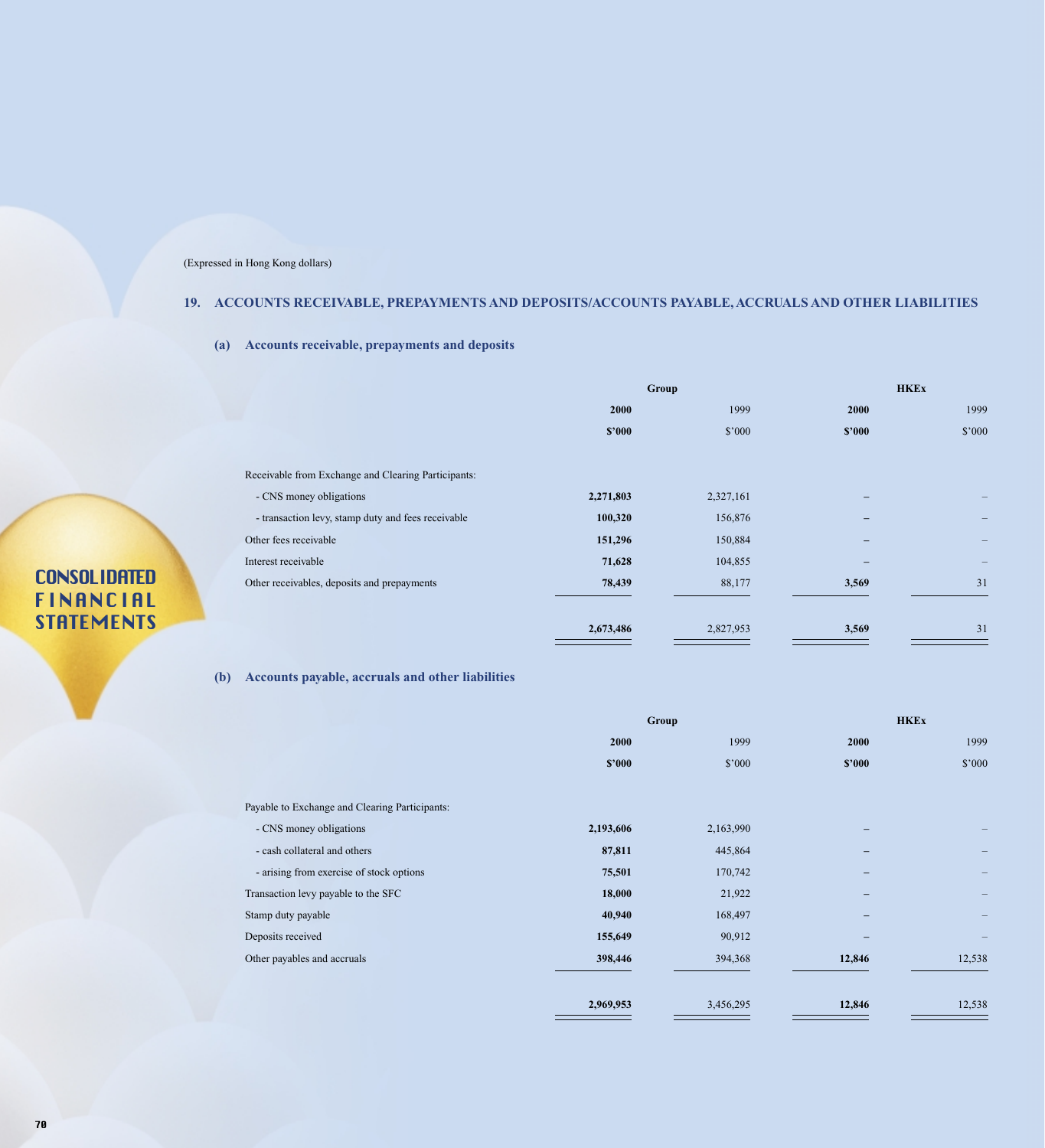#### (Expressed in Hong Kong dollars)

## **19. ACCOUNTS RECEIVABLE, PREPAYMENTS AND DEPOSITS/ACCOUNTS PAYABLE, ACCRUALS AND OTHER LIABILITIES (continued)**

(c) CNS money obligations receivable represent 85% (1999: 82%) of the total accounts receivable, prepayments and deposits. CNS money obligations payable represent 74% (1999: 63%) of the total accounts payable, accruals and other liabilities. CNS money obligations mature within two days as they are due for settlement two days after the trade date. The majority of the remaining accounts receivable, prepayments, deposits, accounts payable, accruals and other liabilities will mature within three months.

### **20. PARTICIPANTS' ADMISSION FEES RECEIVED**

The admission fees are non-interest bearing and may be repayable upon the expiry of seven years from the date of admission of a Participant or upon the termination of a Participant's participation in CCASS, whichever is later.

#### **21. INVESTMENTS IN SUBSIDIARIES**

|                                         |           | <b>HKEx</b>                     |
|-----------------------------------------|-----------|---------------------------------|
|                                         | 2000      | 1999                            |
|                                         | \$2000    | \$'000                          |
|                                         |           |                                 |
| Investments in unlisted shares, at cost | 4,145,198 | $\qquad \qquad -$               |
| Amounts due from subsidiaries           | 415,094   | $\hspace{0.1mm}-\hspace{0.1mm}$ |
|                                         |           |                                 |
|                                         | 4,560,292 | $\qquad \qquad -$               |
|                                         |           |                                 |

The amounts due from subsidiaries are interest free and have no fixed terms of repayment.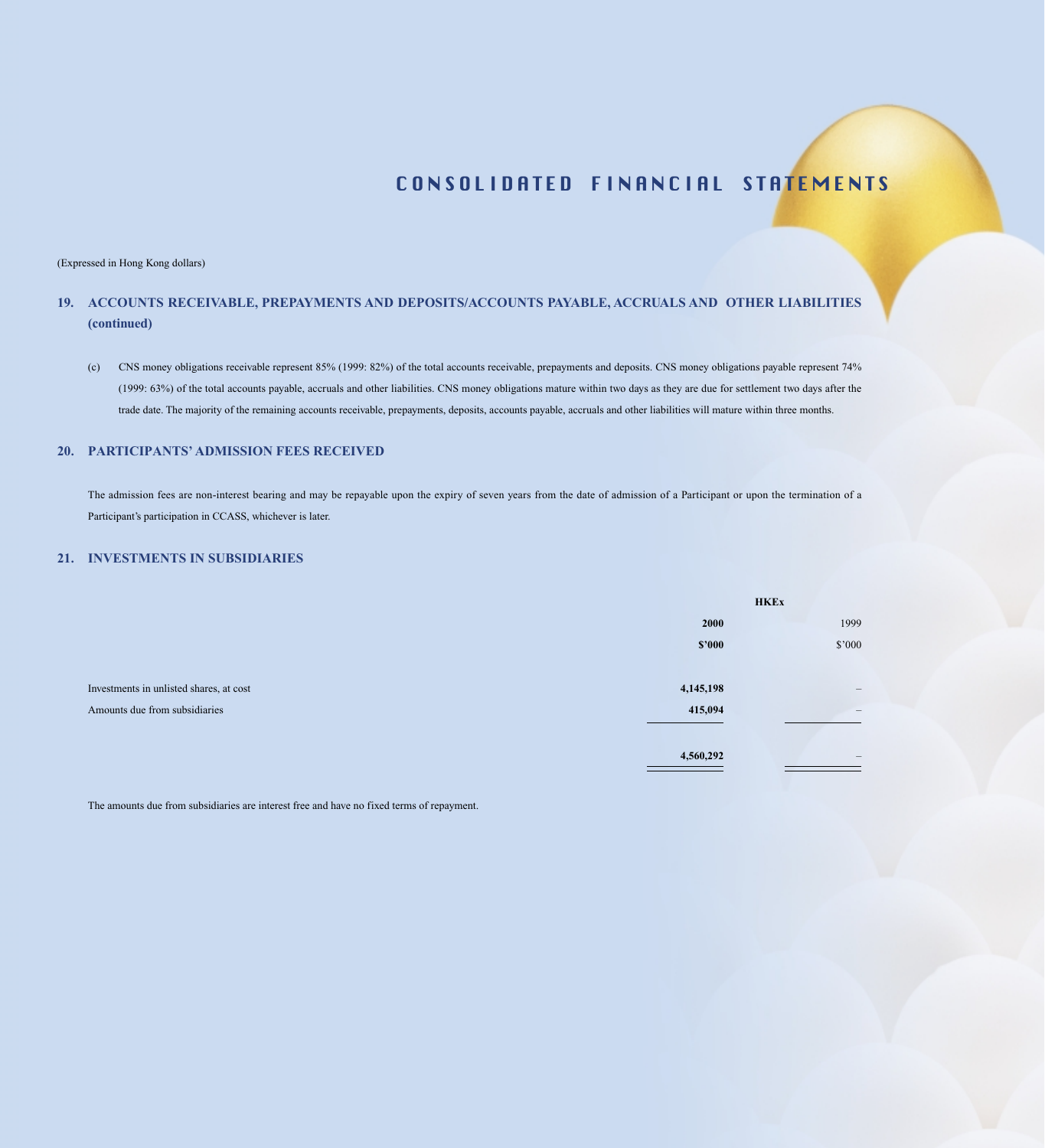## **21. INVESTMENTS IN SUBSIDIARIES (continued)**

### **Particulars of subsidiaries**

HKEx had direct or indirect interests in the following subsidiaries as at 31 December 2000, all of which are wholly owned private companies incorporated in Hong Kong. Details of these companies are as follows:

|                                               | <b>Issued and</b>                                 |                                                                                                                                      |
|-----------------------------------------------|---------------------------------------------------|--------------------------------------------------------------------------------------------------------------------------------------|
|                                               | fully paid up                                     |                                                                                                                                      |
| Company                                       | share capital                                     | <b>Principal activities</b>                                                                                                          |
| <b>Direct subsidiaries:</b>                   |                                                   |                                                                                                                                      |
| The Stock Exchange of Hong Kong Limited       | A shares                                          | Operates the single, unified stock exchange in Hong Kong for                                                                         |
|                                               | \$929                                             | the purposes of the Stock Exchange Unification Ordinance                                                                             |
| Hong Kong Futures Exchange Limited            | Ordinary<br>\$19,600,000<br>Standard<br>\$850,000 | Operates a futures and options exchange                                                                                              |
| Hong Kong Securities Clearing Company Limited | Ordinary<br>\$2                                   | Operates CCASS and the central securities depository,<br>custody and nominee services for eligible securities listed in<br>Hong Kong |
| <b>HKEC Nominees Limited</b>                  | Ordinary<br>\$2                                   | Nominee services                                                                                                                     |
| Hong Kong Financial Markets                   | Ordinary                                          | Promotes the securities, futures and financial industry                                                                              |
| Development Limited                           | \$2                                               |                                                                                                                                      |
|                                               |                                                   |                                                                                                                                      |
| HKEx (Singapore) Limited                      | Ordinary                                          | Investment holding                                                                                                                   |
|                                               | \$2                                               |                                                                                                                                      |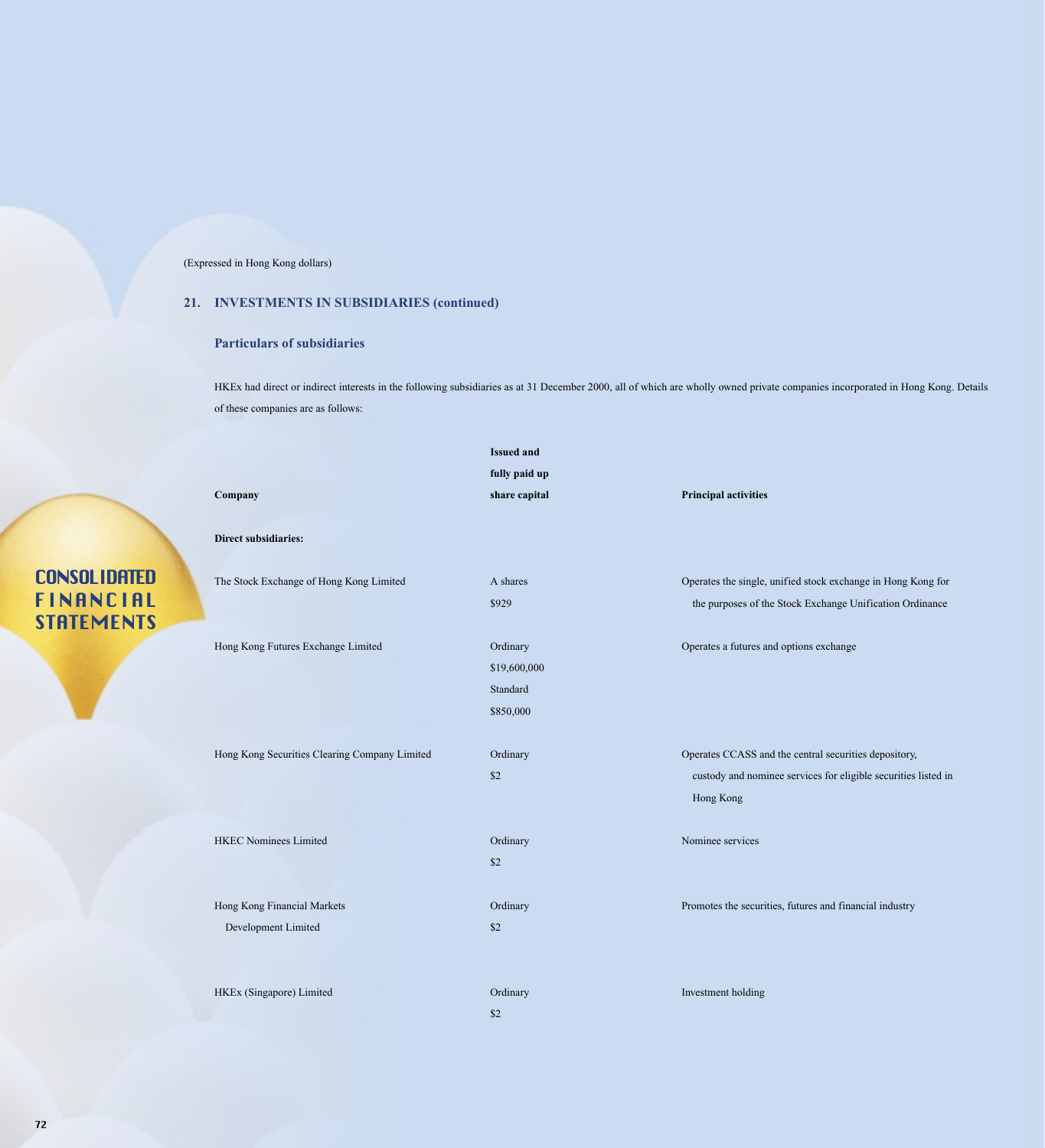### (Expressed in Hong Kong dollars)

## **21. INVESTMENTS IN SUBSIDIARIES (continued)**

## **Particulars of subsidiaries (continued)**

| Company<br><b>Indirect subsidiaries:</b>                            | <b>Issued and</b><br>fully paid up<br>share capital | <b>Principal activities</b>                                                           |
|---------------------------------------------------------------------|-----------------------------------------------------|---------------------------------------------------------------------------------------|
| The SEHK Options Clearing House Limited                             | Ordinary<br>\$1,000,000                             | Operates a clearing house for option contracts traded on the<br><b>Stock Exchange</b> |
| Stock Exchange Information Services Limited                         | Ordinary<br>\$100                                   | Sale of stock market information                                                      |
| Prime View Company Limited                                          | Ordinary<br>\$20                                    | Property holding                                                                      |
| The Stock Exchange Club Limited                                     | Ordinary<br>\$8                                     | Property holding                                                                      |
| The Stock Exchange Nominee Limited                                  | Ordinary<br>\$2                                     | Nominee services                                                                      |
| HKFE Clearing Corporation Limited                                   | Ordinary<br>\$1,000,000                             | Operates a clearing house for derivatives contracts traded on<br>the Futures Exchange |
| HKFE Clearing Linkage Limited                                       | Ordinary<br>\$2                                     | Dormant                                                                               |
| <b>HKSCC Nominees Limited</b>                                       | Ordinary<br>\$20                                    | Acting as common nominee in respect of securities held in the<br>CCASS depository     |
| Hong Kong Registrars Limited<br>(formerly HKSCC Registrars Limited) | Ordinary<br>\$20                                    | Acting as share registrar of companies listed in Hong Kong                            |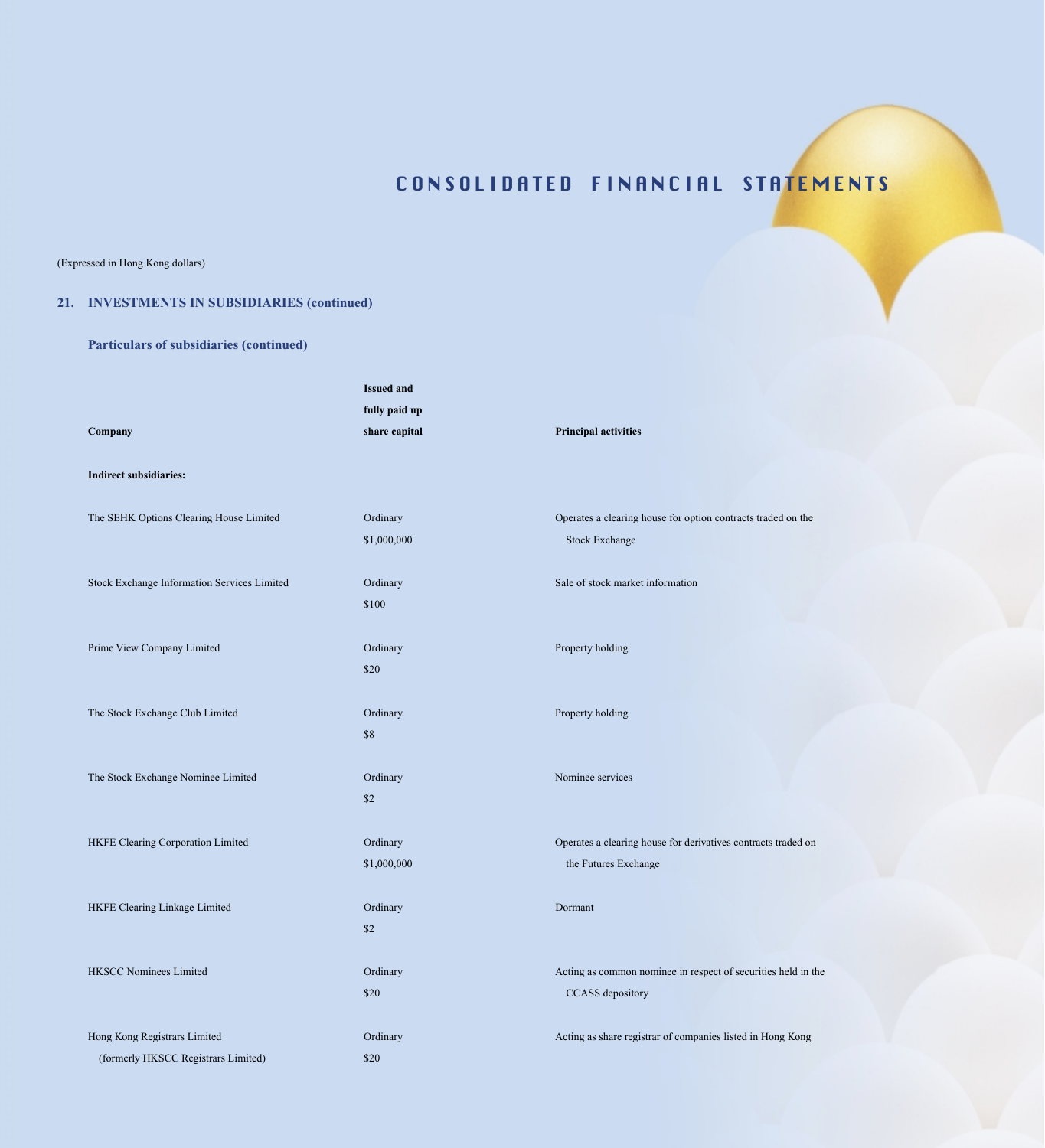### **22. SHARE CAPITAL**

Authorised: 2,000,000,000 shares of \$1 each **2,000,000**

Issued and fully paid: 1,040,664,846 shares of \$1 each **1,040,665**

HKEx was incorporated on 8 July 1999 in Hong Kong under the Hong Kong Companies Ordinance as a private company. As at the date of incorporation and as at 31 December 1999, the authorised share capital of HKEx was \$1,000 divided into 1,000 shares of \$1.00 each of which two were issued and fully paid at par.

Pursuant to a written resolution passed on 2 March 2000, the authorised share capital of HKEx was increased by 1,999,999,000 shares of \$1.00 each, ranking pari passu in all respects with the existing share capital of HKEx, to \$2,000,000,000.

Pursuant to the Scheme of Arrangement of the Stock Exchange between the Stock Exchange and the holders of Stock Exchange Scheme Shares and the Scheme of Arrangement of the Futures Exchange between the Futures Exchange and the holders of Futures Exchange Scheme Shares, both dated 3 September 1999, under section 166 of the Hong Kong Companies Ordinance and upon the redemption in cash of one non-voting redeemable share of \$10,000 in the Futures Exchange on 6 March 2000, HKEx became the holding company of the Stock Exchange and the Futures Exchange and their subsidiaries upon the effective date of the Schemes of Arrangement on 6 March 2000. A total of 1,040,664,844 shares, ranking pari passu with the existing shares, were allotted and issued as fully paid at \$3.88 per share together with a total cash consideration of \$107,418,405 paid to the holders of Stock Exchange Scheme Shares and the holders of Futures Exchange Scheme Shares on 6 March 2000 in accordance with the terms of the Schemes of Arrangement.

The Group has adopted merger accounting as stated in note 1(c)(ii) in the preparation of the consolidated accounts. As a result, HKEx and the Merged Subsidiaries were deemed to be in existence throughout the current and prior periods, instead of from the effective date of the merger on 6 March 2000. This has resulted in a deemed share capital of \$1,040,664,846 in the consolidated balance sheet as at 31 December 1999.

As at 31 December 2000, the outstanding options under the Pre-Listing Share Option Scheme of HKEx were:

| Date share      | <b>Exercise price</b> | Exercisable                    | Number of share     |
|-----------------|-----------------------|--------------------------------|---------------------|
| options granted | per share             | period                         | options outstanding |
|                 |                       |                                |                     |
| 20 June 2000    | \$7.52                | 6 March $2002 - 30$ May $2010$ | 30,589,240          |

## **CONSOLIDATED FINANCIAL STATEMENTS**

**2000 \$'000**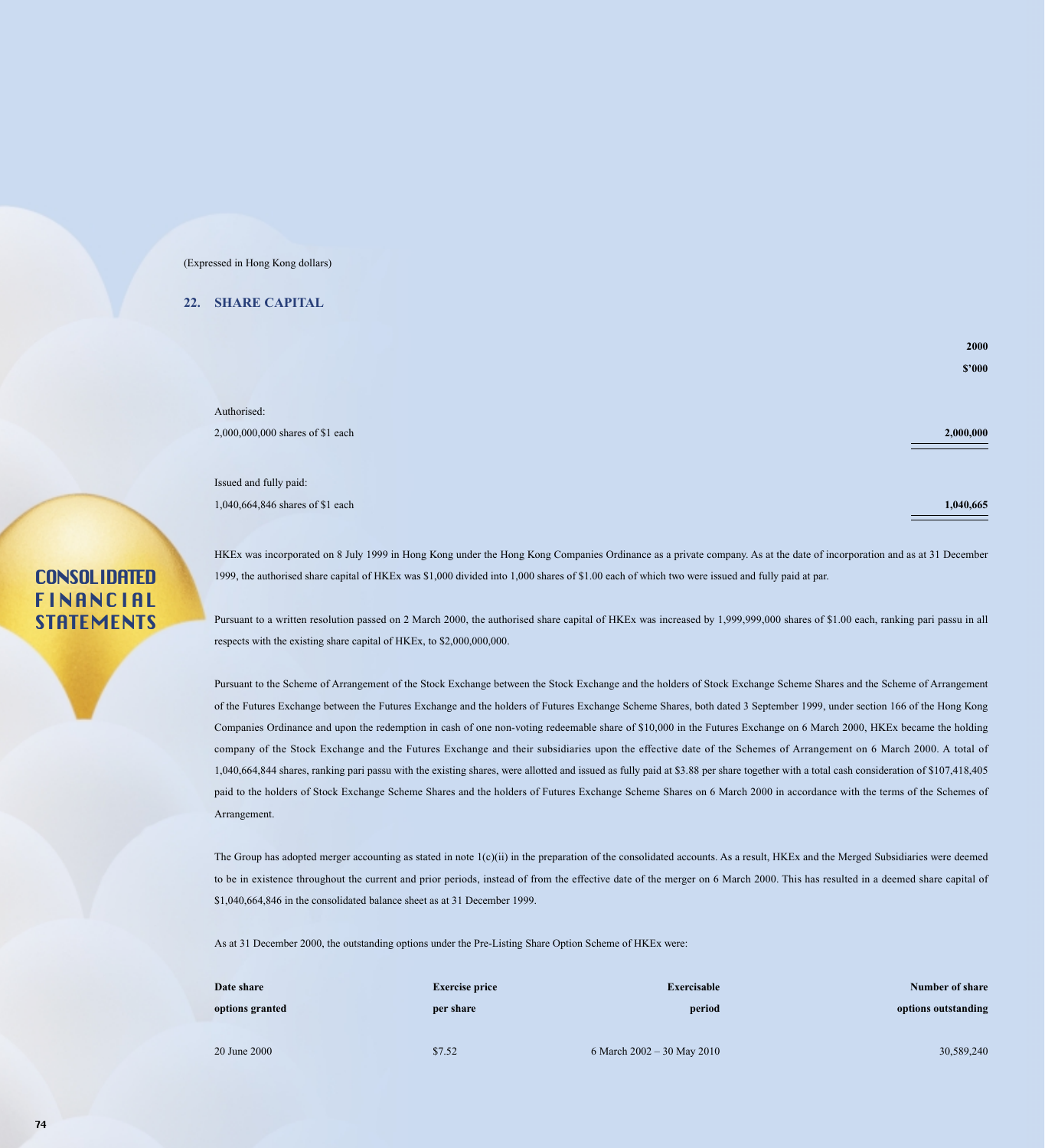## (Expressed in Hong Kong dollars)

### **23. REVALUATION RESERVES**

|                                                                | Group               |             |             |              |  |
|----------------------------------------------------------------|---------------------|-------------|-------------|--------------|--|
|                                                                | Other<br>Investment |             |             |              |  |
|                                                                | properties          | properties  | Investment  |              |  |
|                                                                | revaluation         | revaluation | revaluation |              |  |
|                                                                | reserve             | reserve     | reserve     | <b>Total</b> |  |
|                                                                | \$'000              | \$'000      | \$'000      | \$'000       |  |
|                                                                |                     |             |             |              |  |
| At 1 January 1999                                              | 16,771              | 105,426     | (4,281)     | 117,916      |  |
| Change in valuation of investment property                     | (8,500)             |             |             | (8,500)      |  |
| Change in fair value of non-trading securities                 |                     |             | (13, 831)   | (13, 831)    |  |
| Realisation on maturity and disposal of non-trading securities |                     |             | 4,281       | 4,281        |  |
|                                                                |                     |             |             |              |  |
| At 31 December 1999                                            | 8,271               | 105,426     | (13, 831)   | 99,866       |  |
|                                                                |                     |             |             |              |  |
| Change in valuation of properties                              | (800)               | (62, 520)   |             | (63, 320)    |  |
| Change in fair value of non-trading securities                 |                     |             | 8,715       | 8,715        |  |
| Realisation on maturity and disposal of non-trading securities |                     |             | 39,092      | 39,092       |  |
|                                                                |                     |             |             |              |  |
| At 31 December 2000                                            | 7,471               | 42,906      | 33,976      | 84,353       |  |

The revaluation reserves are segregated for their respective specific purposes and are not available for distribution to shareholders.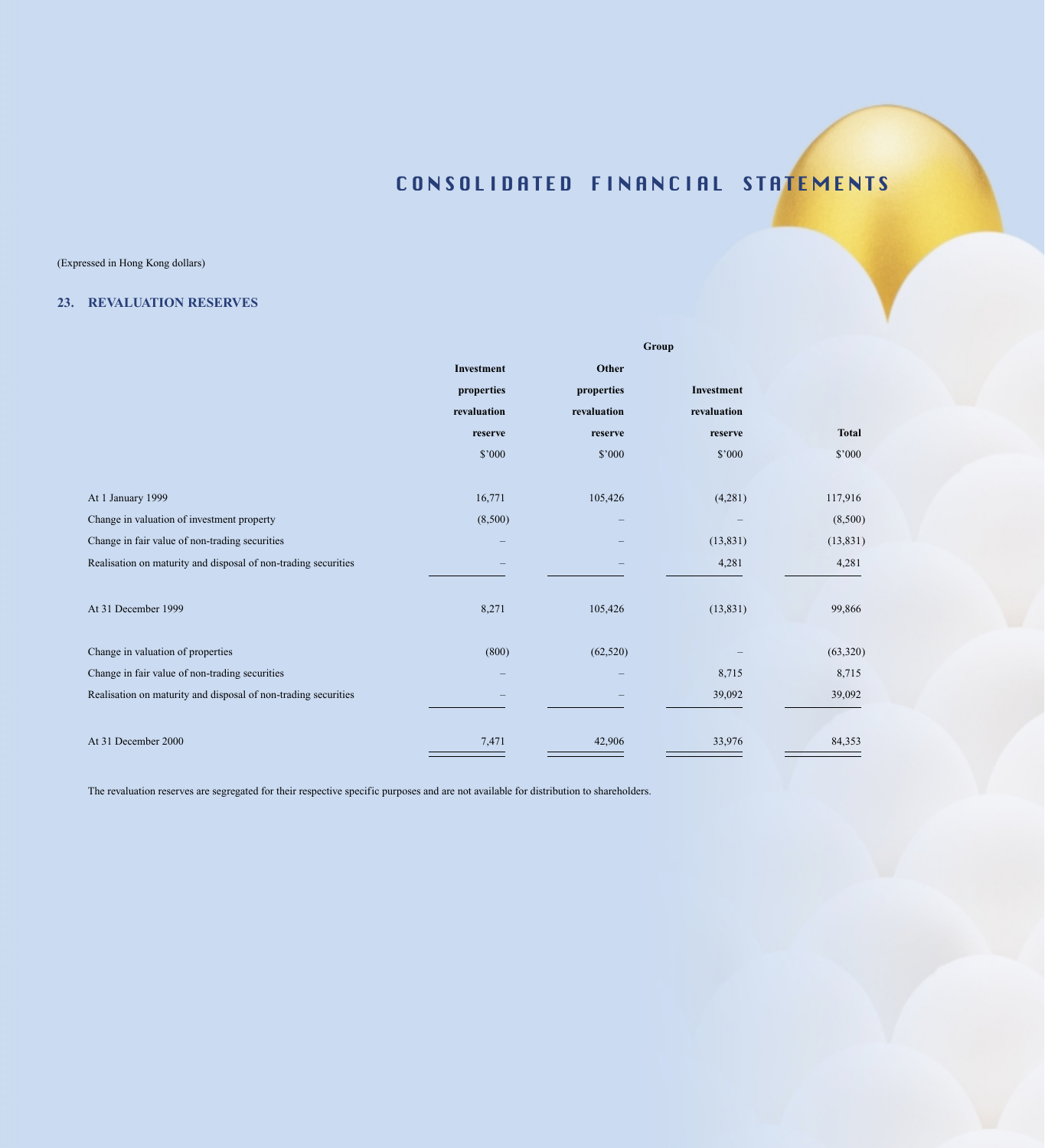## **24. DESIGNATED RESERVES**

|                                                    | Group   |         |  |
|----------------------------------------------------|---------|---------|--|
|                                                    | 2000    | 1999    |  |
|                                                    | \$2000  | \$'000  |  |
|                                                    |         |         |  |
| Clearing House Funds reserves (note a)             |         |         |  |
| - HKSCC Guarantee Fund reserve                     | 241,861 | 241,861 |  |
| - SEOCH Reserve Fund reserve                       | 35,132  | 35,132  |  |
| - HKCC Reserve Fund reserve                        | 197,162 | 197,162 |  |
|                                                    |         |         |  |
|                                                    | 474,155 | 474,155 |  |
|                                                    |         |         |  |
| Compensation Fund Reserve Account reserve (note b) | 12,047  | 9,081   |  |
| CDMD Fund reserve (note c)                         | 914     | 914     |  |
| Development Reserves (note d)                      |         |         |  |
| - the Stock Exchange                               | 135,762 | 180,007 |  |
| - the Futures Exchange                             | -       | 6,235   |  |
| Other reserves (note e)                            |         |         |  |
|                                                    |         |         |  |
|                                                    | 622,878 | 670,392 |  |
|                                                    |         |         |  |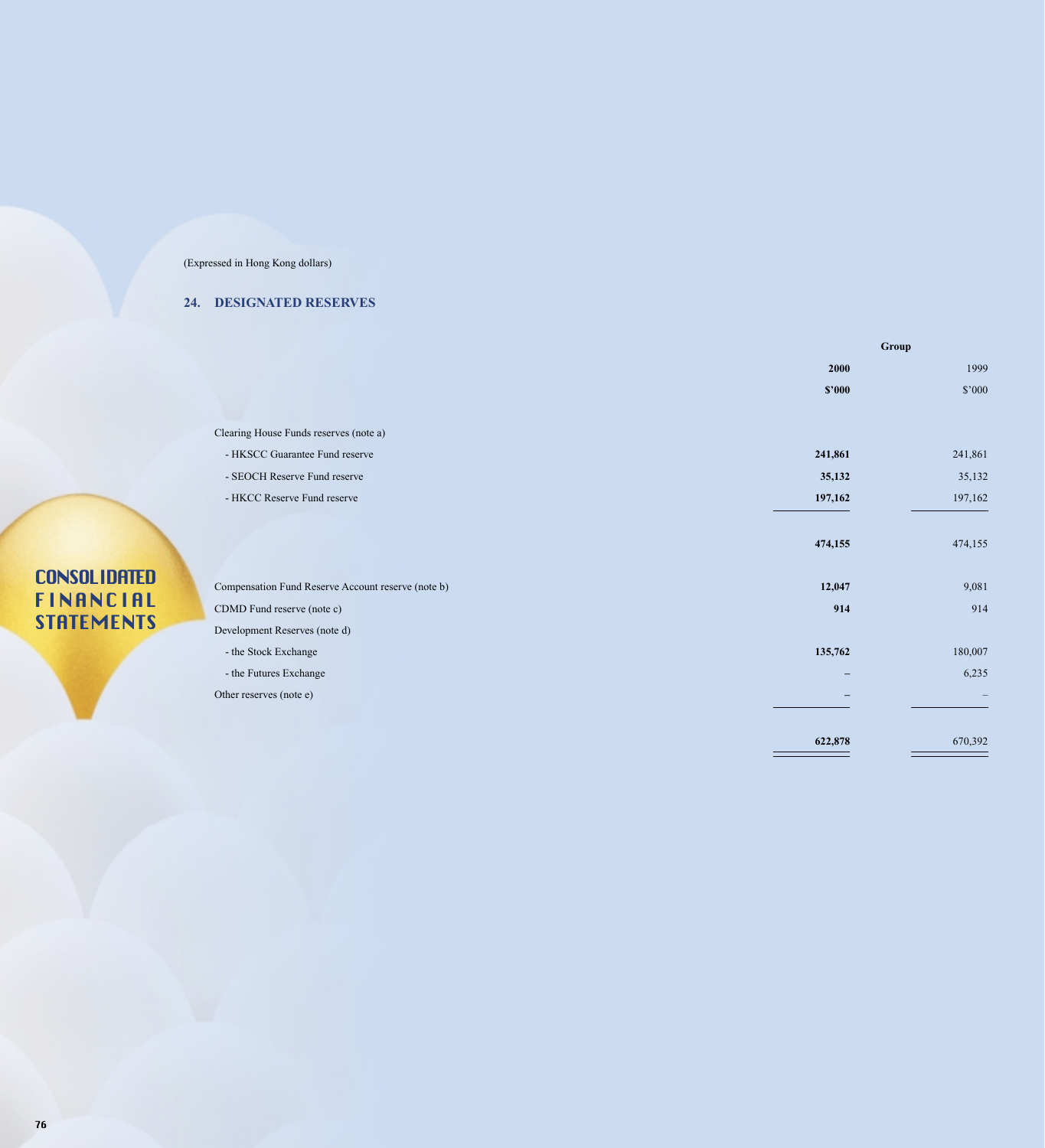#### (Expressed in Hong Kong dollars)

## **24. DESIGNATED RESERVES (continued)**

The directors of HKEx have resolved that these reserves be segregated for their specific purposes and are available for distribution to the shareholders in the future at the directors' discretion. Details of the movements on the reserves during the year are as follows:

### **(a) Clearing House Funds reserves**

|                                                           | <b>HKSCC</b>                    | <b>SEOCH</b>      | <b>HKCC</b>    |              |
|-----------------------------------------------------------|---------------------------------|-------------------|----------------|--------------|
|                                                           | Guarantee                       | Reserve           | <b>Reserve</b> |              |
|                                                           | Fund                            | Fund              | Fund           |              |
|                                                           | reserve                         | reserve           | reserve        | <b>Total</b> |
|                                                           | \$'000                          | \$'000            | \$'000         | \$'000       |
|                                                           |                                 |                   |                |              |
| At 1 January 1999                                         | 30,988                          | 29,341            | 165,836        | 226,165      |
| Change in fair value of non-trading securities            | $\qquad \qquad - \qquad \qquad$ | $\qquad \qquad -$ | (3,577)        | (3,577)      |
| Investment income net of expenses of Clearing House Funds |                                 |                   |                |              |
| transferred from retained earnings                        | 10,873                          | 5,791             | 21,800         | 38,464       |
| Transfer from retained earnings                           |                                 |                   | 13,103         | 13,103       |
| Transfer from Reserve for Guarantee Fund                  |                                 |                   |                |              |
| and Risk Management                                       | 200,000                         |                   |                | 200,000      |
|                                                           |                                 |                   |                |              |
| At 31 December 1999 and at 31 December 2000               | 241,861                         | 35,132            | 197,162        | 474,155      |

### **(b) Compensation Fund Reserve Account reserve**

|                                                                                            | \$'000 |
|--------------------------------------------------------------------------------------------|--------|
|                                                                                            |        |
| At 1 January 1999                                                                          | 5,340  |
| Investment income net of expenses of Compensation Fund transferred from retained earnings  | 3,741  |
|                                                                                            |        |
| At 31 December 1999                                                                        | 9,081  |
| Write-back of overprovision for claims of prior years in Compensation Fund Reserve Account | 2,966  |
|                                                                                            |        |
| At 31 December 2000                                                                        | 12,047 |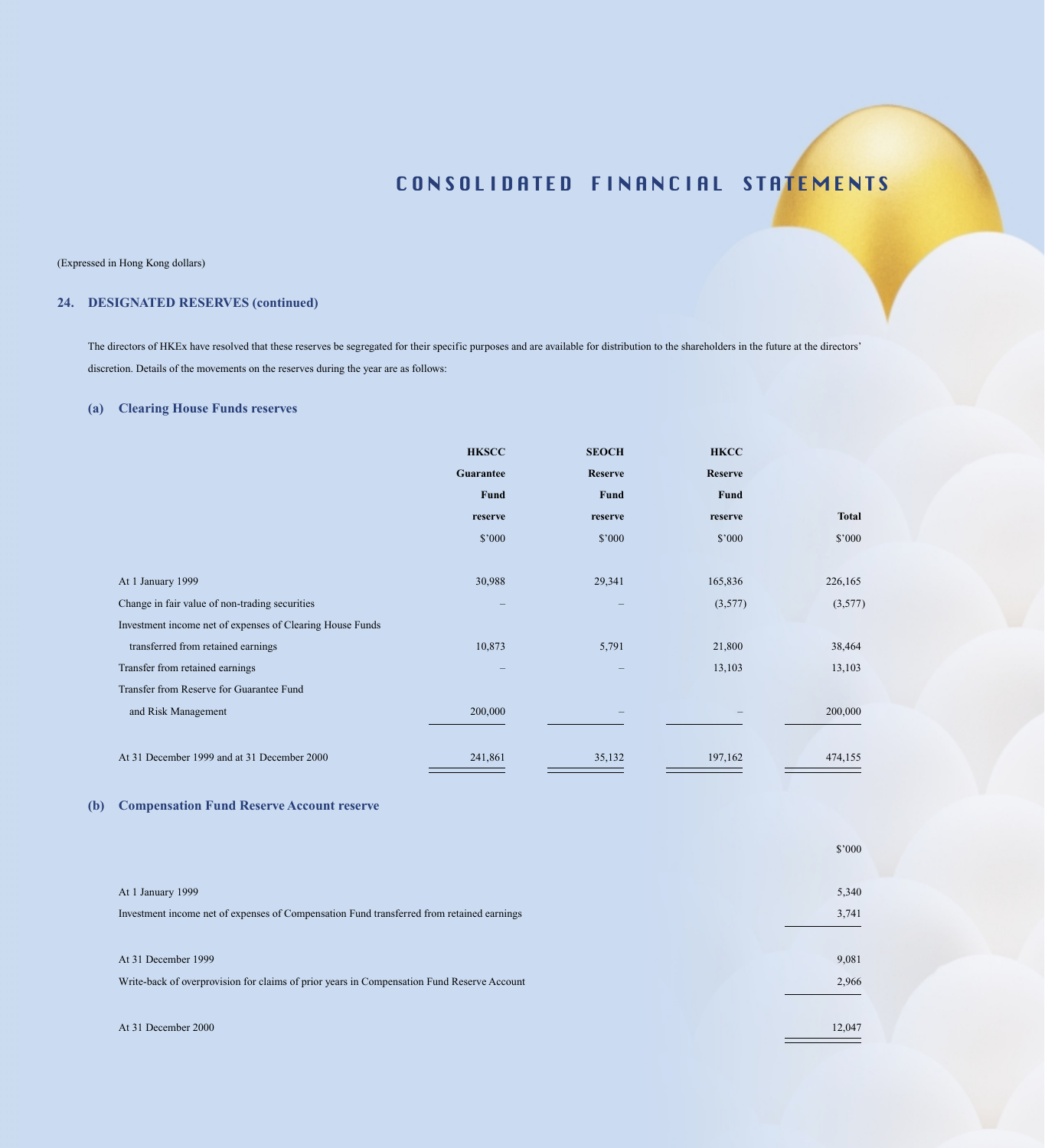## **24. DESIGNATED RESERVES (continued)**

**(c) CDMD Fund reserve**

| At 1 January 1999                                                                 |           |
|-----------------------------------------------------------------------------------|-----------|
| Change in fair value of non-trading securities                                    | (392)     |
| Investment income net of expenses of CDMD Fund transferred from retained earnings | 7,385     |
| Transfer income of former clearing house from retained earnings                   | 7,024     |
| Transfer to retained earnings for commitment to the Compensation Fund             | (13, 103) |
|                                                                                   |           |

At 31 December 1999 and at 31 December 2000 914

\$'000

# **CONSOLIDATED** FINANCIAL STATEMENTS

### **(d) Development Reserves**

|                               | <b>The Stock</b> | <b>The Futures</b> |              |
|-------------------------------|------------------|--------------------|--------------|
|                               | Exchange         | Exchange           |              |
|                               | Development      | Development        |              |
|                               | <b>Reserve</b>   | Reserve            | <b>Total</b> |
|                               | \$'000           | \$'000             | \$'000       |
| At 1 January 1999             | 265,805          | 32,157             | 297,962      |
| Transfer to retained earnings | (85,798)         | (25, 922)          | (111, 720)   |
| At 31 December 1999           | 180,007          | 6,235              | 186,242      |
| Transfer to retained earnings | (44,245)         | (6,235)            | (50, 480)    |
| At 31 December 2000           | 135,762          |                    | 135,762      |

The reserves were set aside for systems development for the Stock Exchange and Futures Exchange.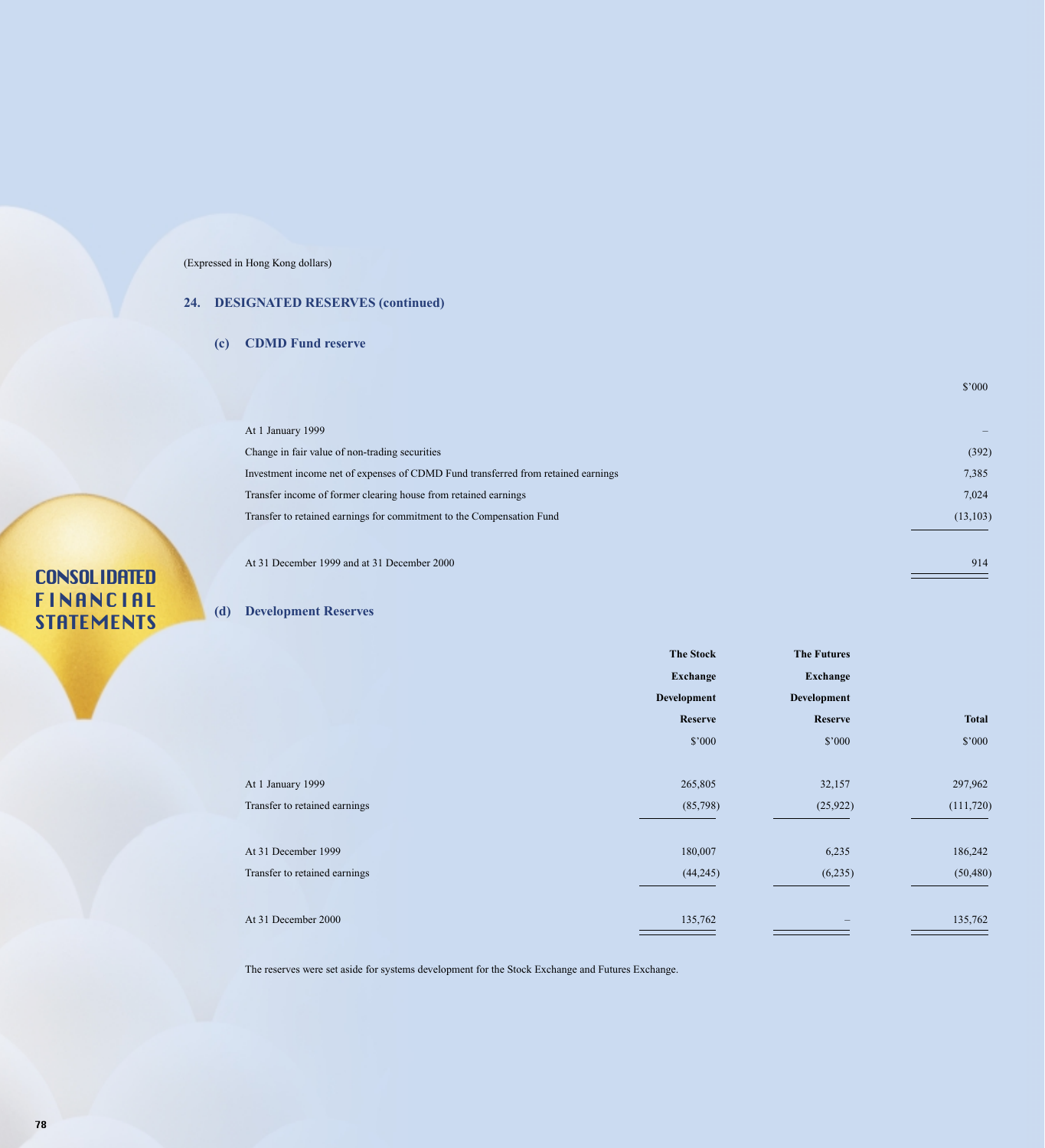(Expressed in Hong Kong dollars)

### **24. DESIGNATED RESERVES (continued)**

**(e) Other reserves**

|                                             |                           | Reserves set up by HKSCC   |                           |                                             | <b>Reserve</b><br>set up<br>by the<br><b>Stock</b><br><b>Exchange</b> |              |
|---------------------------------------------|---------------------------|----------------------------|---------------------------|---------------------------------------------|-----------------------------------------------------------------------|--------------|
|                                             | <b>Reserve for</b>        | <b>Reserve for</b>         |                           | <b>Reserve for</b><br>Guarantee<br>Fund and | General                                                               |              |
|                                             | Capital<br>Infrastructure | Project and<br>Development | General<br><b>Reserve</b> | <b>Risk</b><br>Management                   | Reserve-<br><b>Property</b>                                           | <b>Total</b> |
|                                             | \$'000                    | \$'000                     | \$'000                    | \$'000                                      | \$'000                                                                | \$'000       |
| At 1 January 1999                           | 450,000                   | 50,000                     | 300,000                   | 300,000                                     | 150,000                                                               | 1,250,000    |
| Transfer from retained earnings             |                           | 50,000                     | 80,000                    |                                             | 100,000                                                               | 230,000      |
| Transfer to Clearing House Funds reserves   |                           |                            |                           | (200,000)                                   |                                                                       | (200,000)    |
| Transfer to retained earnings               | (450,000)                 | (100,000)                  | (380,000)                 | (100,000)                                   | (250,000)                                                             | (1,280,000)  |
| At 31 December 1999 and at 31 December 2000 |                           |                            |                           |                                             |                                                                       |              |

#### (i) Reserves set up by HKSCC

The reserves represent the amount of retained earnings set aside by HKSCC for investment in fixed assets, projects and development, providing additional resources to the CCASS Guarantee Fund and for general risk management purposes in support of CCASS and depository operations, and for making good any future temporary operating deficit in the profit and loss account of HKSCC as a result of shrinkage in stock market turnover.

#### (ii) Reserve set up by the Stock Exchange

This represents the amount of retained earnings set aside by the Stock Exchange for the purpose of acquiring office premises in the future.

(iii) The directors of HKSCC and the Stock Exchange resolved to transfer the balance of the reserves at 31 December 1999 to retained earnings as their requirements on reserves would be considered in conjunction with those of HKEx.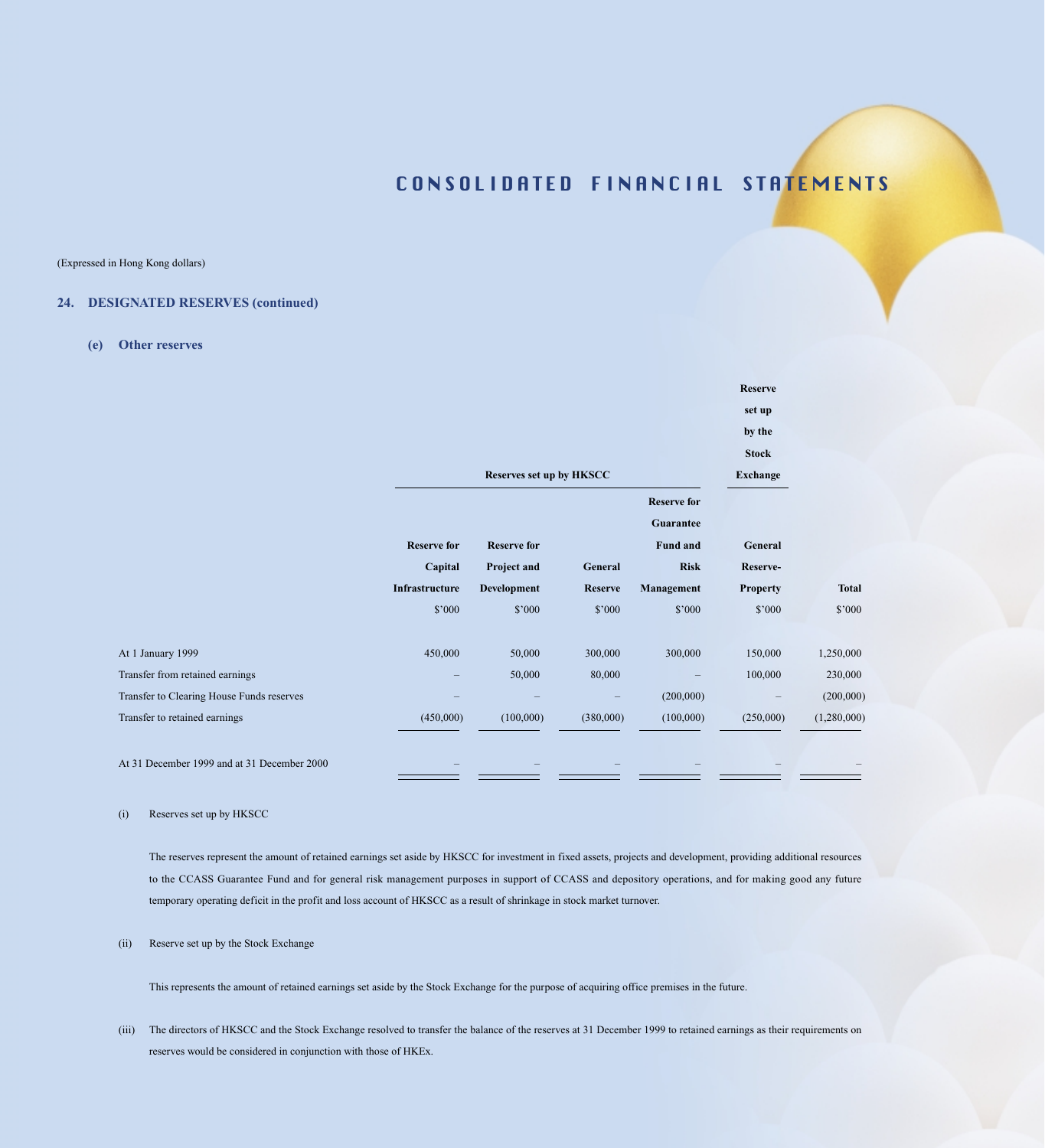### **25. MERGER RESERVE**

The Group has taken advantage of the merger relief available under section 48C of the Hong Kong Companies Ordinance and treated the premium created by the issuance of shares on 6 March 2000 (note 22) as a merger reserve. In the consolidated balance sheet, the full amount of the merger reserve has been used to offset against the reserve arising on consolidation as explained in note 26(c).

### **26. RETAINED EARNINGS/(ACCUMULATED LOSS)**

| <b>CONSOLIDATED</b> |  |
|---------------------|--|
| FINANCIAL           |  |
| <b>STATEMENTS</b>   |  |

|                                                                          | Group     |               | <b>HKEx</b> |                |
|--------------------------------------------------------------------------|-----------|---------------|-------------|----------------|
|                                                                          | 2000      | 1999          | 2000        | 1999           |
|                                                                          | \$2000    | \$'000        | \$2000      | $$^{\circ}000$ |
|                                                                          |           |               |             |                |
| At 1 January                                                             | 2,305,633 | 1,799,182     | (12,507)    |                |
| Transfer to Clearing House Funds reserves                                |           | (13, 103)     |             |                |
| Transfer income of former clearing house to CDMD Fund reserve            |           | (7,024)       |             |                |
| Transfer from CDMD Fund reserve for commitment to the Compensation Fund  |           | 13,103        |             |                |
| Transfer to other reserves                                               |           | (230,000)     |             |                |
| Transfer from other reserves                                             |           | 1,280,000     |             |                |
| Transfer from Development Reserves                                       | 50,480    | 111,720       |             |                |
| Investment income net of expenses of Compensation Fund Reserve           |           |               |             |                |
| Account transferred to Compensation Fund Reserve Account reserve         |           | (3,741)       |             |                |
| Investment income net of expenses of CDMD Fund transferred to            |           |               |             |                |
| CDMD Fund reserve                                                        |           | (7,385)       |             |                |
| Investment income net of expenses of Clearing House Funds transferred to |           |               |             |                |
| Clearing House Funds reserve                                             |           | (38, 464)     |             |                |
| Retained profit for the year (note a)                                    | 535,470   | 520,666       | 275,303     | (12,507)       |
| Elimination of reserve arising on consolidation (note c)                 |           | (1, 119, 321) |             |                |
|                                                                          |           |               |             |                |
| At 31 December                                                           | 2,891,583 | 2,305,633     | 262,796     | (12,507)       |

(a) The profit attributable to shareholders includes a profit of \$618,722,000 (1999: loss of \$12,507,000) which has been dealt with in the accounts of HKEx.

(b) The Group's profit after taxation includes the investment income net of expenses of the Clearing House Funds, Compensation Fund Reserve Account and CDMD Fund for an aggregate amount of \$35,671,000 (1999: \$49,590,000). Appropriations of the investment income net of expenses of the funds are at the discretion of the Board of Directors of HKEx.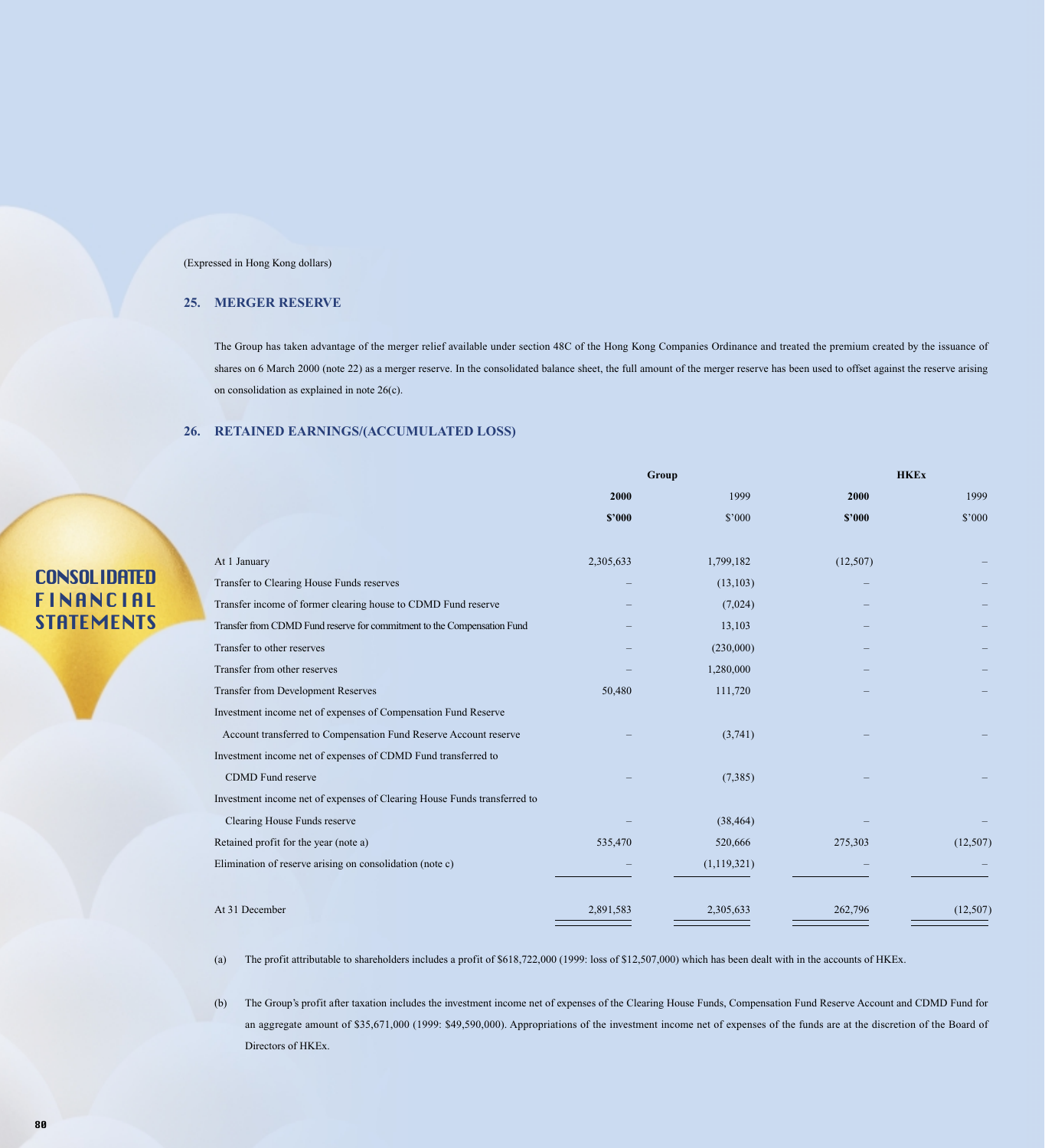(Expressed in Hong Kong dollars)

## **26. RETAINED EARNINGS/(ACCUMULATED LOSS) (continued)**

(c) The reserve arising on consolidation of \$4,116,436,000, representing the difference between the cost of acquiring the Merged Subsidiaries and their respective issued share capital, was offset against merger reserve of \$2,997,115,000 (note 25) and retained earnings of \$1,119,321,000.

### **27. NOTES TO THE CONSOLIDATED CASH FLOW STATEMENT**

(a) Reconciliation of profit before taxation to net cash inflow from operating activities

|                                                                         | 2000       | 1999        |
|-------------------------------------------------------------------------|------------|-------------|
|                                                                         | \$2000     | \$'000      |
|                                                                         |            |             |
| Profit before taxation                                                  | 984,690    | 557,159     |
| Interest income                                                         | (609, 755) | (648, 430)  |
| Interest expenses                                                       | 195,428    | 174,863     |
| Unrealised exchange gain                                                | (415)      |             |
| Depreciation and amortisation                                           | 177,450    | 150,197     |
| Loss on disposal of fixed assets                                        | 14,450     | 2,118       |
| Amount received from CDMD fund for payment to Compensation Fund         | 100,000    |             |
| Decrease/(increase) in accounts receivable, prepayments and deposits    | 121,240    | (1,315,293) |
| (Decrease)/increase in accounts payable, accruals and other liabilities | (379, 498) | 1,782,522   |
| Increase in deferred revenue                                            | 41,288     | 17,822      |
| Decrease in payable to the Compensation Fund                            | (200,000)  | (36,897)    |
|                                                                         |            |             |
| Net cash inflow from operating activities                               | 444,878    | 684,061     |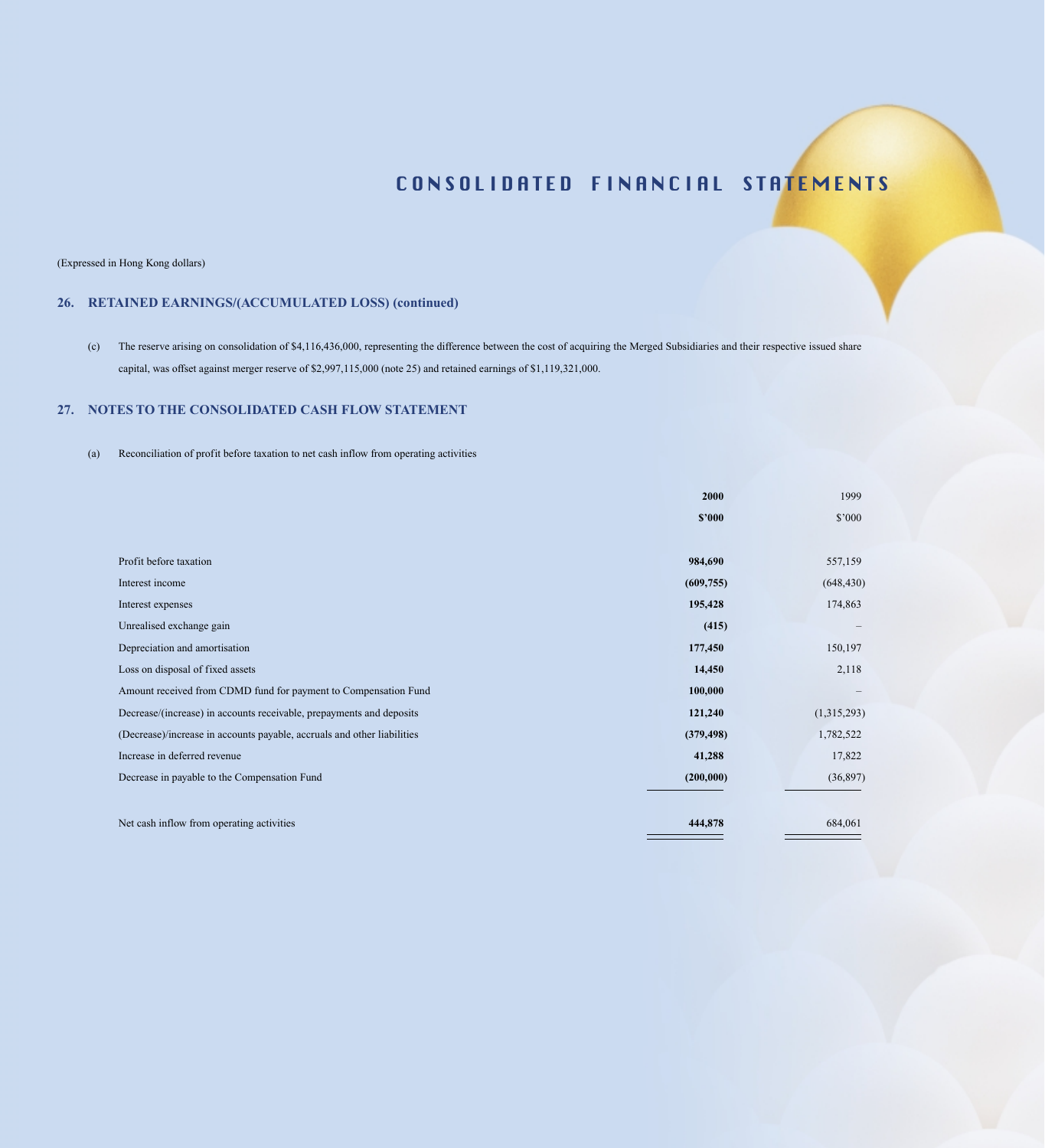### **27. NOTES TO THE CONSOLIDATED CASH FLOW STATEMENT (continued)**

(b) Analysis of cash and cash equivalents

|                                                          | 2000      | 1999      |
|----------------------------------------------------------|-----------|-----------|
|                                                          | \$2000    | \$'000    |
|                                                          |           |           |
| Time deposits with original maturity within three months | 2,728,866 | 613,762   |
| Cash at bank and in hand                                 | 321,781   | 709,418   |
|                                                          |           |           |
| Cash and cash equivalents at the end of the year         | 3,050,647 | 1,323,180 |

# **CONSOLIDATED** FINANCIAL **STATEMENTS**

(c) The net assets in Clearing House Funds, Compensation Fund Reserve Account, CDMD Fund and margin funds are held in segregated accounts for specific purposes. Movements in individual items of the net assets of the funds during the year therefore do not constitute any cash or cash equivalent transactions to the Group except for the investment income net of expenses of these funds which has been accounted for as the Group's assets and profit.

### **28. COMMITMENTS**

#### **(a) Commitments in respect of capital expenditure:**

|                                   | Group   |         | <b>HKEx</b>       |                              |
|-----------------------------------|---------|---------|-------------------|------------------------------|
|                                   | 2000    | 1999    | 2000              | 1999                         |
|                                   | \$2000  | \$'000  | \$2000            | \$'000                       |
| Contracted but not provided for   | 3,181   | 89,257  | $\qquad \qquad -$ | $\qquad \qquad \blacksquare$ |
| Authorised but not contracted for | 378,191 | 152,725 | 86,444            | $\overline{\phantom{m}}$     |
|                                   | 381,372 | 241,982 | 86,444            | —                            |

The commitments in respect of capital expenditure were mainly for the development and purchase of computer systems.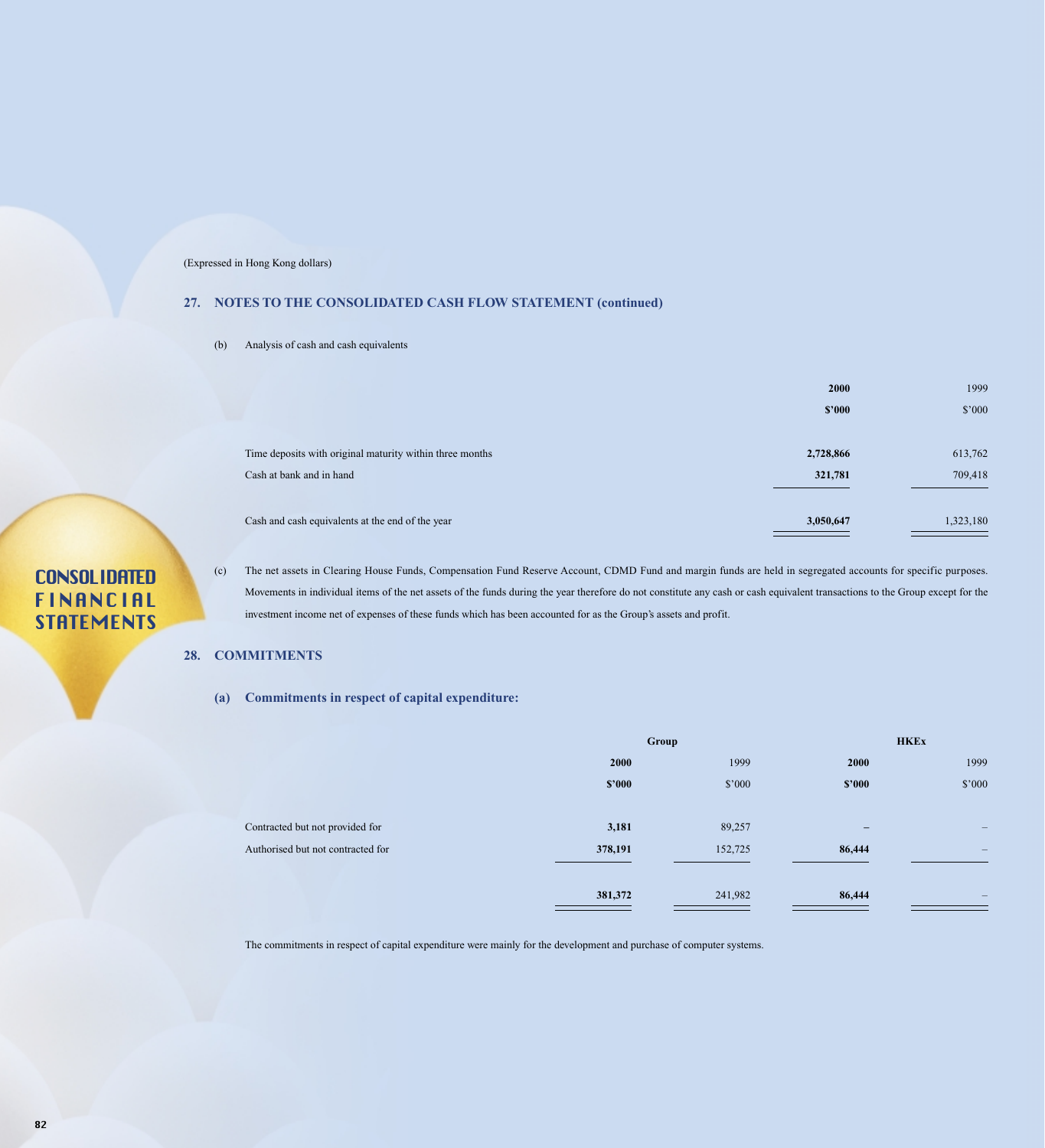(Expressed in Hong Kong dollars)

## **28. COMMITMENTS (continued)**

## **(b) Commitments for the total future minimum lease payments under operating leases in respect of:**

|                                         | Group   |          | <b>HKEx</b> |          |
|-----------------------------------------|---------|----------|-------------|----------|
|                                         | 2000    | 1999     | 2000        | 1999     |
|                                         | \$'000  | $\$'000$ | \$'000      | $\$'000$ |
|                                         |         |          |             |          |
| Land and buildings, payable             |         |          |             |          |
| - within one year                       | 63,304  | 84,772   |             |          |
| $-$ in the second to fifth years        | 197,919 | 207,526  |             |          |
| $-$ after five years                    | 2,909   | 52,307   |             |          |
|                                         | 264,132 | 344,605  |             |          |
| Computer systems and equipment, payable |         |          |             |          |
| - within one year                       | 55,189  | 66,381   |             |          |
| $-$ in the second to fifth years        | 41,636  | 87,443   |             |          |
| - after five years                      |         | 23,625   |             |          |
|                                         | 96,825  | 177,449  |             |          |
|                                         | 360,957 | 522,054  |             |          |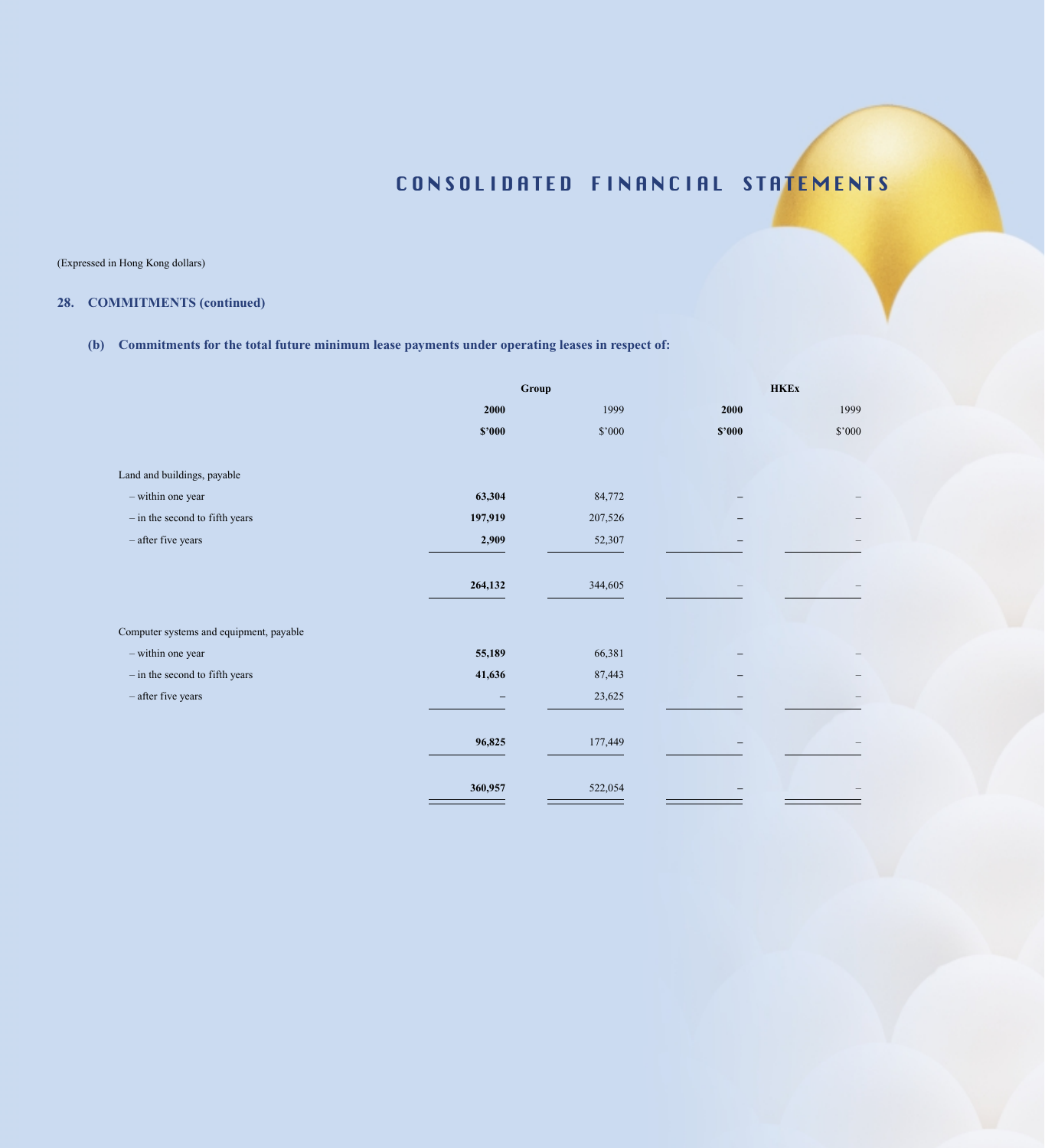### **29. CONTINGENT LIABILITIES**

- **(a) Group**
	- (i) The Compensation Fund is a fund set up under the SO for the purpose of compensating any person dealing with a Stock Exchange Participant (other than another Stock Exchange Participant) for any pecuniary losses suffered as a result of defaults of the Stock Exchange Participant. According to Section 109(3) of the SO, the maximum compensation amount is \$8 million for each Stock Exchange Participant's default. Under the SO section 107(1), the Stock Exchange has contingent liabilities to the Compensation Fund as it shall replenish the Compensation Fund upon the SFC's request to do so. The amounts replenished should be equal to the amount paid in connection with the satisfaction of the claims, including any legal and other expenses paid or incurred in relation to the claims. As at 31 December 2000, there were outstanding claims received in respect of 18 defaulted Stock Exchange Participants (1999: 9).

The SFC has recently published a paper entitled "Proposed New Investor Compensation Arrangements". If the proposals as set out in the paper are implemented, there would be a new single Investor Compensation Fund that would replace the existing Compensation Fund, the Commodity Exchange Compensation Fund and the Dealers' Deposit Schemes for non-exchange participant dealers. The new arrangements would eliminate the existing requirements for exchange participant dealers to make deposits to the Dealers' Deposit Schemes. Existing deposits would be returned to the Exchanges and to non-exchange participant dealers. The arrangements would also remove the existing requirement for the Stock Exchange to replenish amounts paid from the Compensation Fund.

- (ii) In addition to the above, the Group has a contingent liability of up to \$50 million to the Compensation Fund. The Group agreed to commit an additional \$150 million to the Compensation Fund of which a total of \$100 million was paid out of the CDMD Fund in 1998 and 1999. The remaining \$50 million of the commitment will be satisfied by a transfer of funds that will be available on the winding up of the Hong Kong Futures Guarantee Corporation Limited. Should the funds expected to be received from the Hong Kong Futures Guarantee Corporation Limited not be sufficient to satisfy the payment of the said \$50 million, the Group would have to pay for the shortfall to the Compensation Fund.
- (iii) The Stock Exchange has undertaken to indemnify the Collector of Stamp Revenue against any loss of revenue resulting from any underpayment or default or delay in payment of stamp duty by its Participants, up to \$200,000 in respect of defaults of any one Participant. In the unlikely event that all of its 500 trading Participants as at 31 December 2000 (1999: 491) default, the maximum contingent liability of the Stock Exchange under the indemnity will amount to \$100 million (1999: \$98.2 million).
- (iv) Pursuant to Section 21 of the Exchanges and Clearing Houses (Merger) Ordinance, HKEx gave an undertaking on 6 March 2000 in favour of HKSCC to contribute an amount not exceeding \$50 million in the event of HKSCC being wound up while it is a wholly owned subsidiary of HKEx or within one year after HKSCC ceases to be a wholly owned subsidiary of HKEx, for payment of the debts and liabilities of HKSCC contracted before HKSCC ceases to be a wholly owned subsidiary of HKEx, and for the costs, charges and expenses of winding up.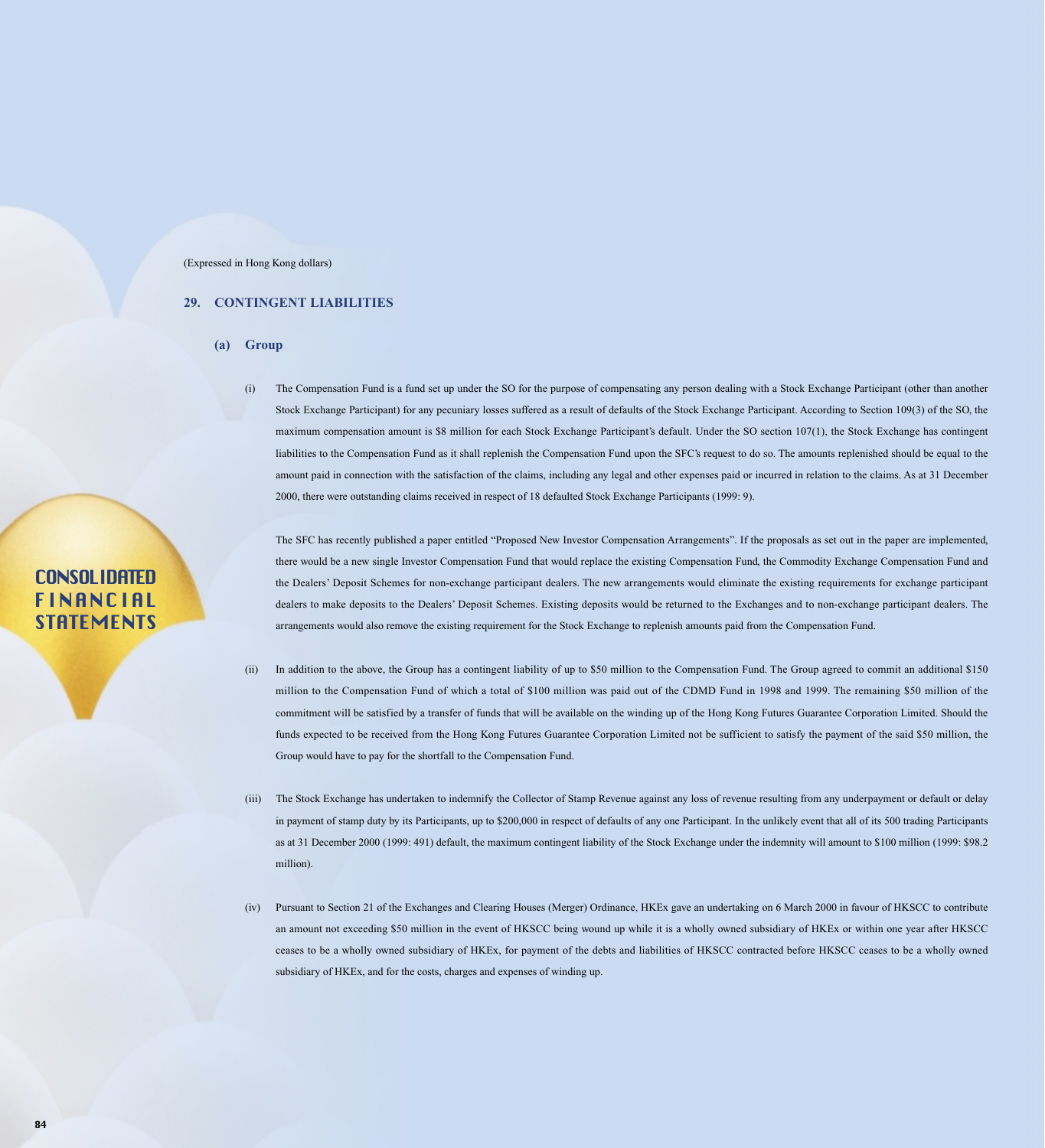#### (Expressed in Hong Kong dollars)

### **29. CONTINGENT LIABILITIES (continued)**

#### **(b) HKEx**

Apart from the matter mentioned in (a)(iv) above, HKEx has given a guarantee to secure banking facilities granted to HKSCC since 13 December 2000. These facilities, on a committed basis of an aggregate amount of \$1.1 billion, were granted to HKSCC by five banks to provide stand-by liquidity to meet the obligations of HKSCC in CCASS in circumstances where CCASS Participants default on their payment obligations. As at 31 December 2000, none of these banking facilities was utilised.

#### **30. MATERIAL RELATED PARTY TRANSACTIONS**

Certain directors of HKEx are directors and/or shareholders of (i) Stock Exchange Participants and Futures Exchange Participants (Exchange Participants) and Clearing Participants; (ii) companies listed on the Stock Exchange; and (iii) buy-in brokers. Securities and derivatives contracts traded by, and fees levied on these Exchange Participants and Clearing Participants, fees levied on these listed companies and fees paid to these buy-in brokers are all undertaken in the ordinary course of business of the Group on the standard terms and conditions applicable to all other Exchange Participants and Clearing Participants, listed companies and buy-in brokers.

#### **31. OFF BALANCE SHEET RISKS**

In the normal course of business, the clearing houses of the Group, HKSCC, SEOCH and HKCC, act as the counterparties to eligible trades concluded on the Stock Exchange and the Futures Exchange through the novation of the obligations of the buyers and sellers. HKSCC is also responsible for the good title to the securities deposited and accepted in the CCASS depository. As a result, the Group has considerable market risk and credit risk since the Participants' ability to honour their obligations in respect of their trades and securities deposited may be adversely impacted by economic conditions affecting the cash and derivatives markets. If the Participants default on their obligations on settlement or there are defects in the title of securities deposited and accepted in the CCASS depository, the Group could be exposed to potential risks not otherwise accounted for in these accounts.

The Group mitigates its exposure to risks by requiring the Participants to meet the Group's established financial requirements and criteria for admission as participants, monitoring compliance with risk management measures such as position limits established by the Group and requiring Clearing Participants to contribute to the Clearing House Funds set up by HKSCC, SEOCH and HKCC. HKSCC also retains recourse against the depositing Participants. Moreover, insurance has been taken out by the Group to cover the risks described above.